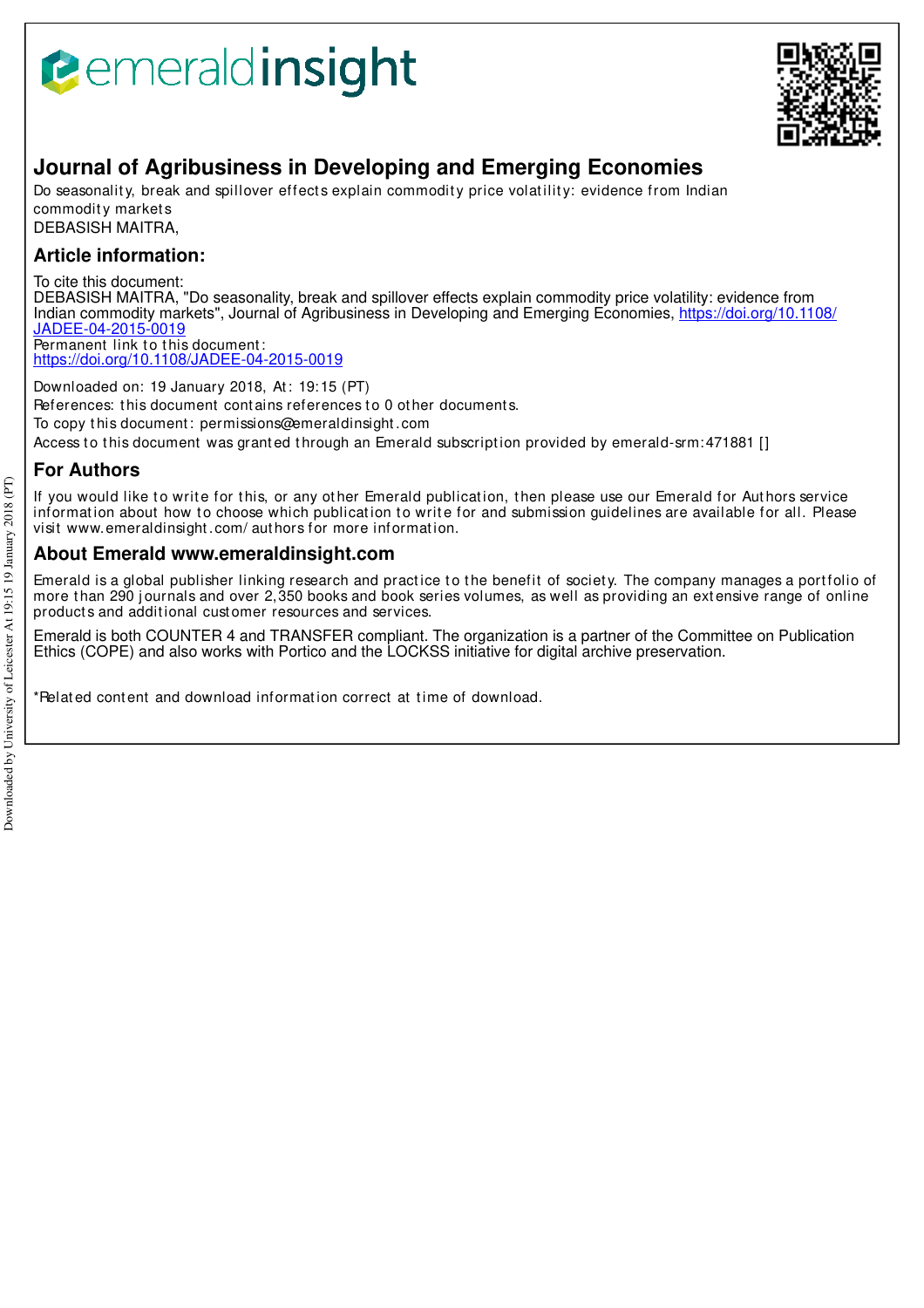# Do Seasonality, Break And Spillover Effects Explain Commodity Price Volatility? **Evidence from Indian Commodity Markets**

#### 1. Introduction

Commodity markets play an integral role in the economics of developing and developed countries. Producers, traders and processors (market players) face price or market risk, where adverse movements in prices of commodities result in unforeseen losses to them. Commodity price volatility is a matter of immense concern for any economy. Volatility is given emphasis as it is a proxy for risk. A rise in volatility implies a rise in risk which deters traders and others from markets. Volatility in agro commodity markets cannot be studied alone because the seasonality, cyclical fluctuation related to the calendar year, is a common phenomenon in agricultural commodities. This seasonality or cyclical fluctuation of price behaviour occurs due to many reasons namely, weather conditions, producers' futures expectation of yield, input and output market prices. Producers' sowing decision of the crop is also indirectly influenced by the possibility of making a profit due to price changes in the international markets (Piot-Lepetit and M'Barek, 2011).

The seasonal behaviour is noted in both, equity and commodity market though the fundamentals between these two markets are different. Unlike equities and bonds, commodities have their own production refining processes (Brooks, Prokopczuk and Wu, 2013). It is found that price changes and their deviation in commodity futures are not constant, change over time. This behaviour becomes more conceivable in soft commodities (agro commodities), which are periodically cultivated. Seasonality in commodity markets is largely attributed to an imbalance between supply and demand (Crawn and Lee, 1996). Supply side seasonality occurs due to unfavourable weather, which disrupts the supply of that particular commodity. On the demand side, seasonality is observed because the demand for many industrial commodities is affected by the performance of that industry under the different economic scenario.

The paper contributes in a number of ways. It makes a noble attempt to explore whether seasonality does exist and persist in commodities, whether seasonality explains return and volatility, if the answer is yes, then it could be inferred that existence of seasonality leads to violation of weak form of efficient market hypothesis (Fama, 1970). Under the weak form of efficiency, the market is not random rather prices can be predicted based fundamental factors. Moreover, there are many studies where seasonal effects were studied in futures markets but, such studies are rarely available for the spot markets.

This is a pre-print of a paper and is subject to change before publication. This pre-print is made available with the understanding that it will not be reproduced or stored in a retrieval system without the permission of Emerald Publishing Limited.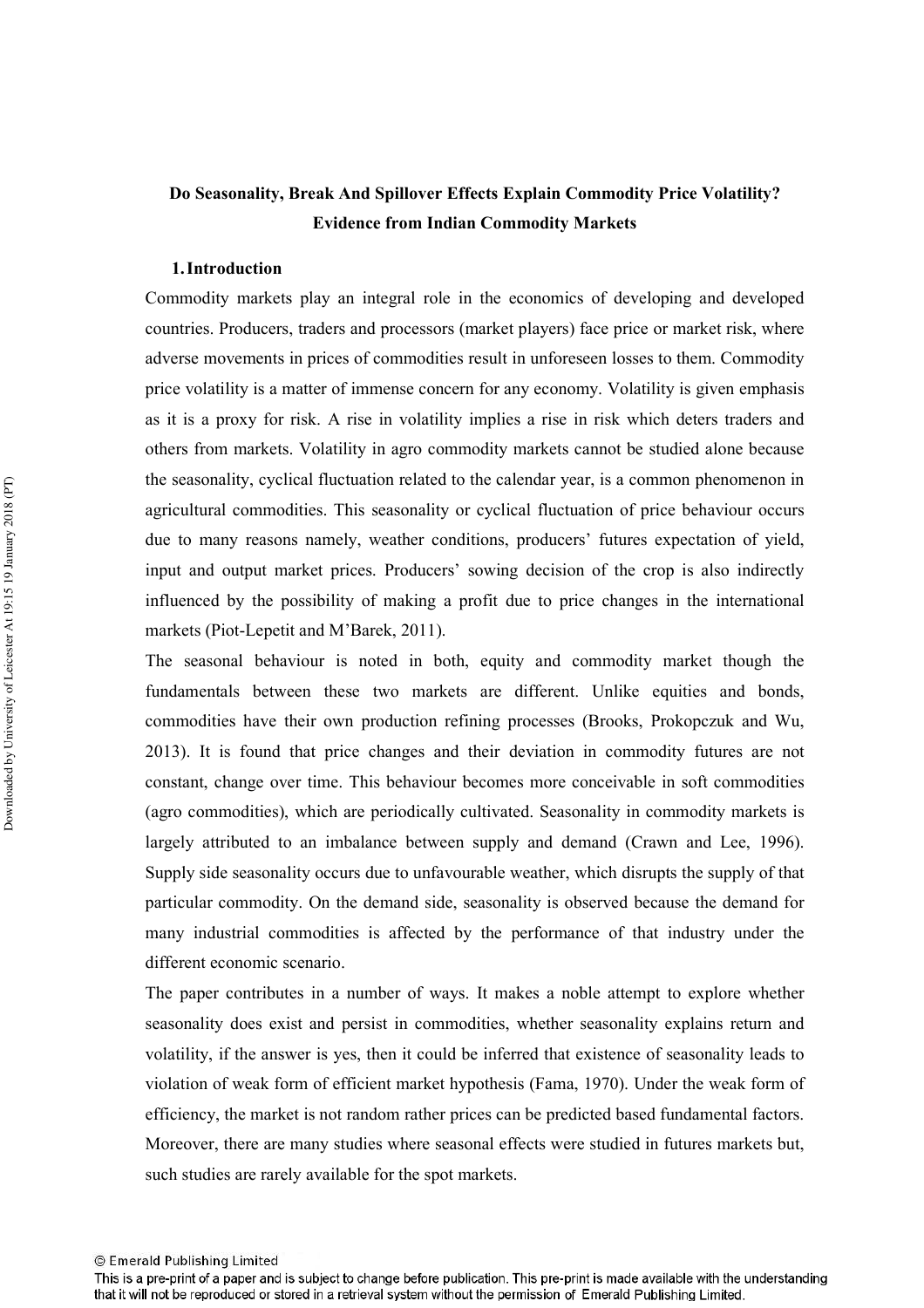Besides seasonality, the feature which also makes the volatility of commodity markets a distinct is its persistence. But sometimes high persistence in volatility may be spurious if there are structural shifts in conditional volatility (Diebold, 1986). So, before jumping to any conclusion about volatility persistence, the presence of structural breaks are essential to be identified.

Apart from seasonality and breaks, this paper also analyses volatility spillover effects between spot and futures markets. The issue of volatility spillover effect is important for several reasons: firstly, volatility spillover signifies volatility transmission between spot and futures markets. Futures markets are supposed to alter the information and transmit it to the spot markets as futures markets attract more investors and liquidity. In a way, it may absorb new information more quickly (Cox, 1976). So, the direction of spillover is an important concern for further examination. Secondly, volatility spillover the transfer of shocks or news from one market to another market. Thus, understanding of volatility spillover enables market players to form expectations about risk and return as this affects their decision of hedging. The knowledge of spillover helps policy makers figure out the source of market volatility and its transmission. This study makes a further attempt to explore asymmetric nature of market co-movement which was examined in financial assets but, not in the commodity markets. Moreover, Indian commodity futures markets are of recent origin. As a result of this, the role of futures market being more informationally efficient than spot markets has already been challenged by many researchers. Therefore, this study also makes a contribution to the related literature of nascent or emerging futures markets. Finally, this study would be able to deliver the results regarding the forecasting power of volatility, especially for seasonal commodities, whether the forecasting power of volatility improves by considering the aspects of seasonality, breaks and spillover effects.

In this backdrop, this paper attempts to answer five questions in the context of Indian commodity markets. First, do commodity price volatility show seasonality? Second, does volatility in commodity markets have structural breaks? Third, does volatility in one market of a commodity spills over to the other market of the same commodity? Fourth, is volatility transmission unidirectional or bi-directional and which market dominates if there is bidirectional volatility spillover? Fifth, do the seasonal effects, breaks and spillover effects explain volatility?

The paper is organised into four sections. Section II presents a brief literature review. Section III narrates the methodology adopted. Section IV reports the results and finally section V concludes.

<sup>©</sup> Emerald Publishing Limited

This is a pre-print of a paper and is subject to change before publication. This pre-print is made available with the understanding that it will not be reproduced or stored in a retrieval system without the permission of Emerald Publishing Limited.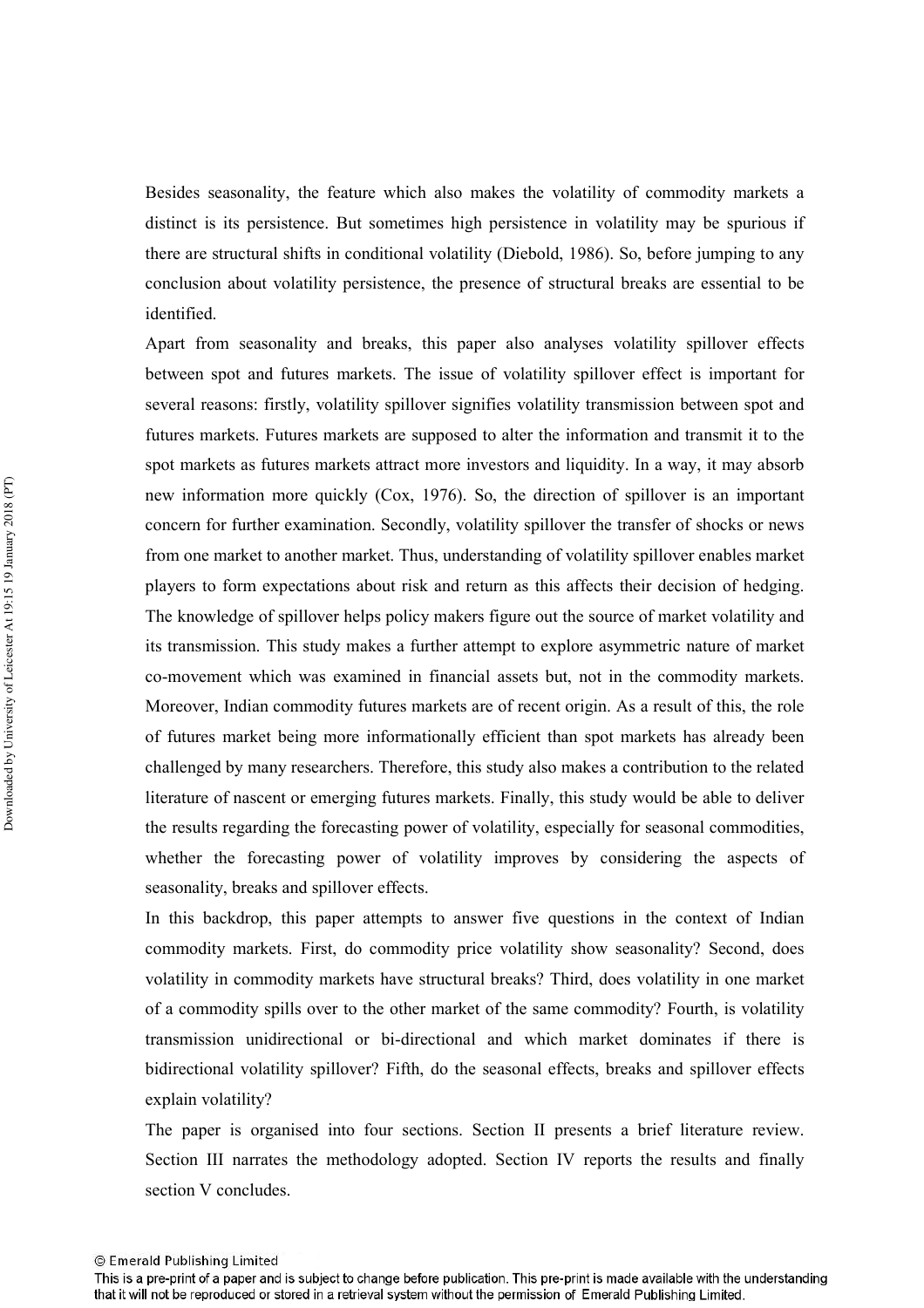#### **2. A Brief Literature Review**

The literature on commodity markets is found to have to two broad categories, one which talks about price discovery and market efficiency, and the other states about risk management, volatility, spillover effects and various factors affecting volatility.

#### 2.1. Price Discovery and Market Efficiency

The role of futures markets in providing an efficient price discovery mechanism remained an area of extensive research since long. The issue of lead-lag relationship between spot and futures markets was widely examined. Garbade and Silber (1983) investigated the price discovery of futures prices and suggested that the role of futures markets might be affected by liquidity and market size. Previous studies which have tested market efficiency include Tomek and Gray (1970), Kofi (1973), Leuthhod and Hartman (1979), and Martin and Garcia (1981). Koontz et al. (1990) examined the spatial price discovery mechanism in the livestock market and found a strong relation between cash and futures prices.

Mckenzi and Holt (2002) studied market efficiency in agricultural futures markets and suggested that live cattle, corn, and soybean meal futures markets are efficient and unbiased in the long-run. Kuiper et al. (2002) revealed that the spot prices adjust fully to its new equilibrium level if the price discovery function of the future market works well.Chen and Lin  $(2004)$ , and Cologni and Manera  $(2008)$  investigated market efficiency using cointegration analysis. Wang and Ke (2005) examined the efficiency of agricultural commodity futures markets in China. They concluded that soybean futures markets are more efficient whereas wheat futures market in China is inefficient. Government regulation in wheat market may account for the inefficiency.

However, it is seen that the characteristics of emerging markets are very different from that of developed markets. Bakaert and Harvey (1997), and Antonion and Ergel (1997) opined that emerging markets are featured with low liquidity, thin trading volume, higher sample average returns, low correlation with developed market returns, higher volatility, and small size sample availability. This is common to find emerging markets with higher price variability and poor information processing capability (Tomek, 1980).With respect to emerging market, many empirical investigations on price discovery and market efficiency of Indian commodity futures markets have been conducted by Sahi and Raizada, 2006; Lokare, 2007, Kumar et al. 2008, Sahoo and Kumar, 2009; Ali and Gupta, 2011. Most of the studies focused on price discovery and risk management.

This is a pre-print of a paper and is subject to change before publication. This pre-print is made available with the understanding that it will not be reproduced or stored in a retrieval system without the permission of Emerald Publishing Limited.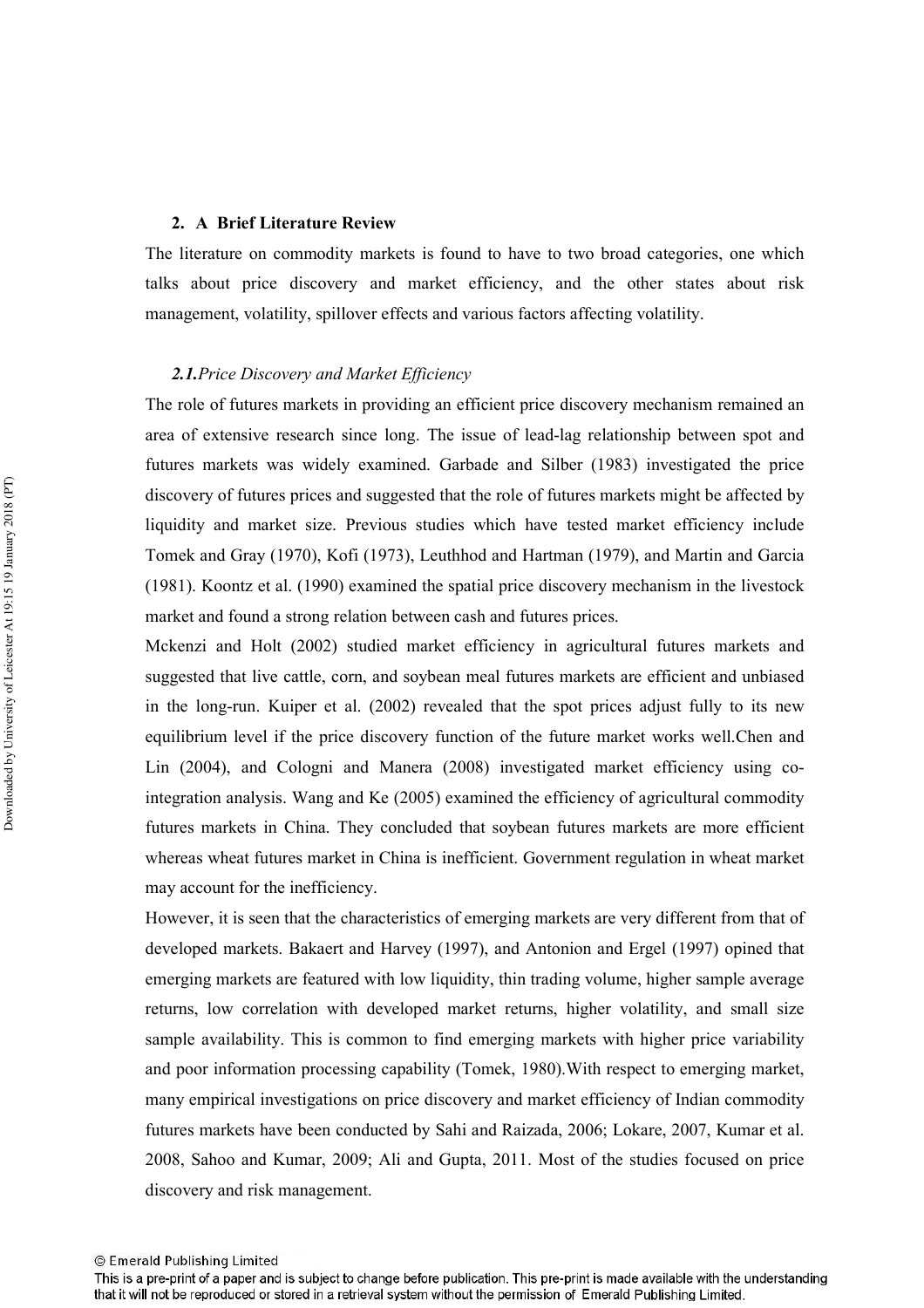Iyer and Pillai (2010) found that futures markets are delivering the role of price discovery in five out of six commodities by employing regime switching models. The futures market is found inefficient for chick pea, nickel, and rubber. Maitra and Dey (2011) examined the volatility spillover in pepper and found bi-directional volatility spillover between futures and spot markets. Sehgal et al.  $(2012)$  confirmed the price discovery by futures markets for agrocommodities except Turmeric. Soni (2013) suggested that guar seed futures market is inefficient and biased in both short and long run, which might be caused by over speculation or market manipulation. Soni (2013) provided an argument on the nature of Indian commodity futures markets. He confirmed that non-linearity exists in metal and energy markets, contradicting unpredictable criterion of weak-form efficient market hypothesis, and conditional heteroscedasticity is the main reason behind non-linearity in metal indices. Soni (2014) examined the efficiency of agro commodity futures markets. He concluded that long# term relationship exists between futures and spot prices of chick pea, wheat, soybean, and maize, however, the markets are inefficient and biased. Consistent non-linear causality is not found between spot and futures prices of ago commodities. All studies highlight the common issue of inefficiency in Indian commodity futures markets, especially in agro commodity futures markets, although futures markets of a few agro commodities are delivering the role of price discovery. However, these studies on agro commodities did not address the issue of seasonality which is a relevant issue in agro commodities.

#### *--Seasonality and Volatility*

The first seasonality effects were observed by Wachtel (1942). The study was conducted on stock markets where he pointed out the existence of seasonality of Dow-Jones Industrial Average (DJIA) from 1927 to 1942 and there were bullish tendencies from December to January. Murphy (1987) stated that neither expected return nor the contribution of agricultural futures to the risk of diversified investment portfolios varies seasonally. On the contrary, Choi and Longstaff (1985) favoured the argument that agricultural futures prices contain seasonal volatility, as agricultural commodity prices are subject to production# consumption cycle and show seasonal patterning in prices. Anderson (1985) also reported that in a variety of American markets the dispersion of futures prices is not constant. This pattern is stronger for annually-harvested and storable goods.

Fama and French (1987, 1988) pointed out that seasonality in production (supply) and demand can cause seasonality in inventories. Consequently, seasonality in inventory as the theory of storage suggests brings in seasonality in marginal convenience yield and in the

This is a pre-print of a paper and is subject to change before publication. This pre-print is made available with the understanding that it will not be reproduced or stored in a retrieval system without the permission of Emerald Publishing Limited.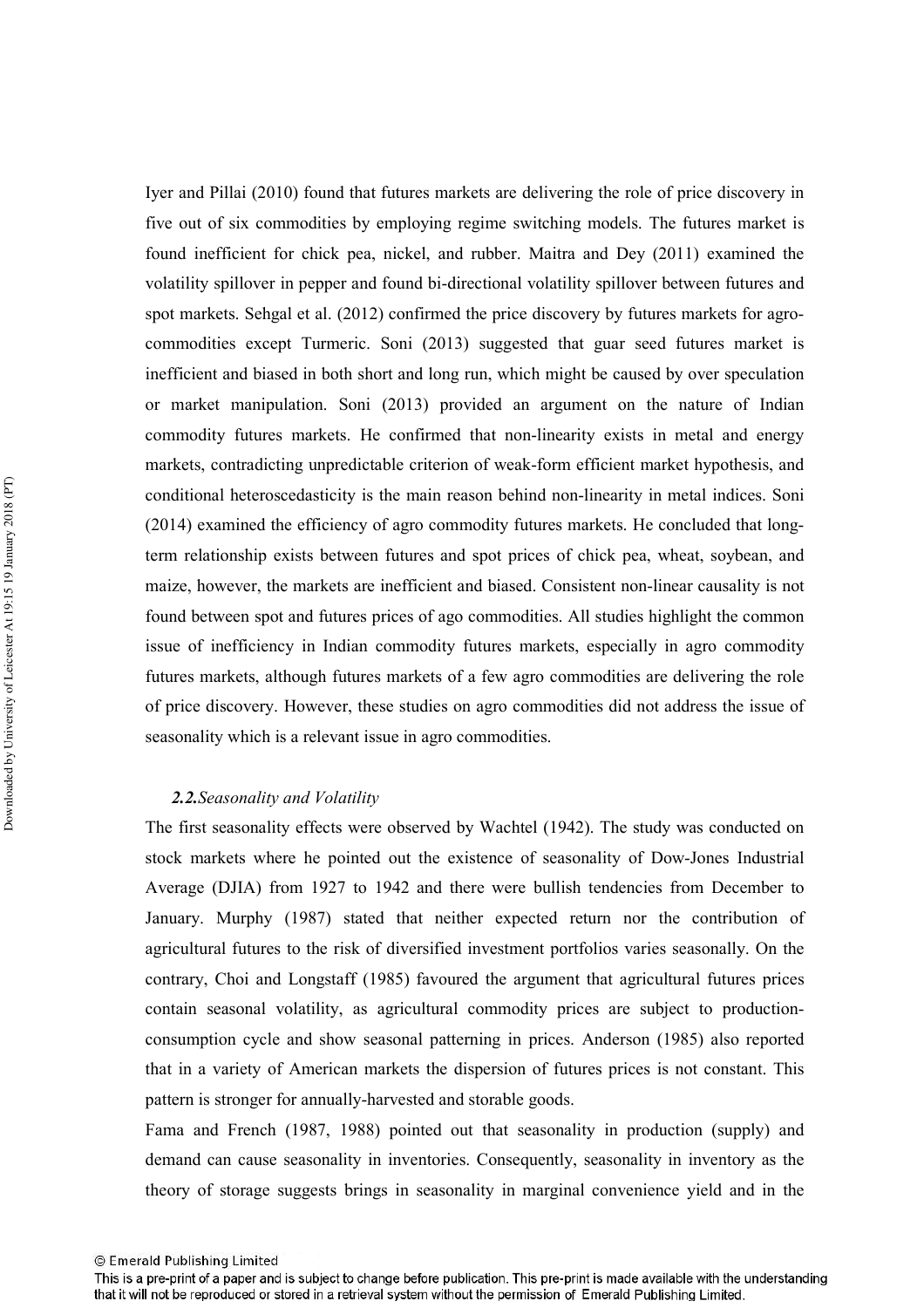basis ( the difference between future and spot prices). Before the time of harvest, spot prices become higher than future prices as inventory declines and therefore, marginal convenience yield also goes high. Hence, the theory of storage and marginal convenience yield together explain the seasonal nature of spot and futures prices. Gorton and Rouwenhorst (2005) put forward that commodities differ from financial assets in terms of seasonal nature in the price level and volatilities. They also mentioned that futures price takes into account the foreseeable fluctuation when they are formed and unlikely to be influenced by spot price seasonality. Brooks *et al.* (2013) investigated whether forecast power of commodity futures can be attributed to the extent to which they exhibit seasonality, and found strong evidence of seasonality in the basis, which supports the theory of storage. Richter and Sorensen (2013) acknowledge that soybean futures contracts exhibit seasonality patterns in both spot prices level and volatility.

Back, Prokopczuk and Rudolf (2013) observed that seasonality in volatility is an important aspect to consider when valuing contracts. They stated that return volatility of commodity futures shows the a strong seasonal pattern as the degree of price uncertainty changes through the year. This seasonal pattern is most apparent in agricultural markets as the supply of commodities depends on the harvesting cycle. It is noted that just before the harvest, the price uncertainty becomes higher than post-harvest because by this time market participants already come to know about crop yields, causing a seasonal pattern in volatility. Kumar and Sing (2008) also found that seasonality has a significant effect on soybean futures return volatility, but not on returns. However, there is a dearth of literature on seasonality and volatility in Indian commodity futures markets.

#### *--Structural Breaks, Volatility and Spillover Effects*

Moreover, volatility modelling with seasonality can be misleading sometimes if structural shifts are not tested or taken into consideration. Empirically the change points have been detected by incorporating Bai and Perron (1998, 2003) methodology and then dummy variables are introduced into the variance equation of the GARCH model to account for the sudden changes in variance.

Sometimes persistence in volatility can be because of the shocks from other markets. For instance, Chatrath and Song (1998) investigated the intraday behaviour of spot and futures markets following the release of information and also investigated the role of such information in volatility spillover between two markets. They supported that one market leading to greater volatility in the other is due to the arrival of information and therefore, the

This is a pre-print of a paper and is subject to change before publication. This pre-print is made available with the understanding that it will not be reproduced or stored in a retrieval system without the permission of Emerald Publishing Limited.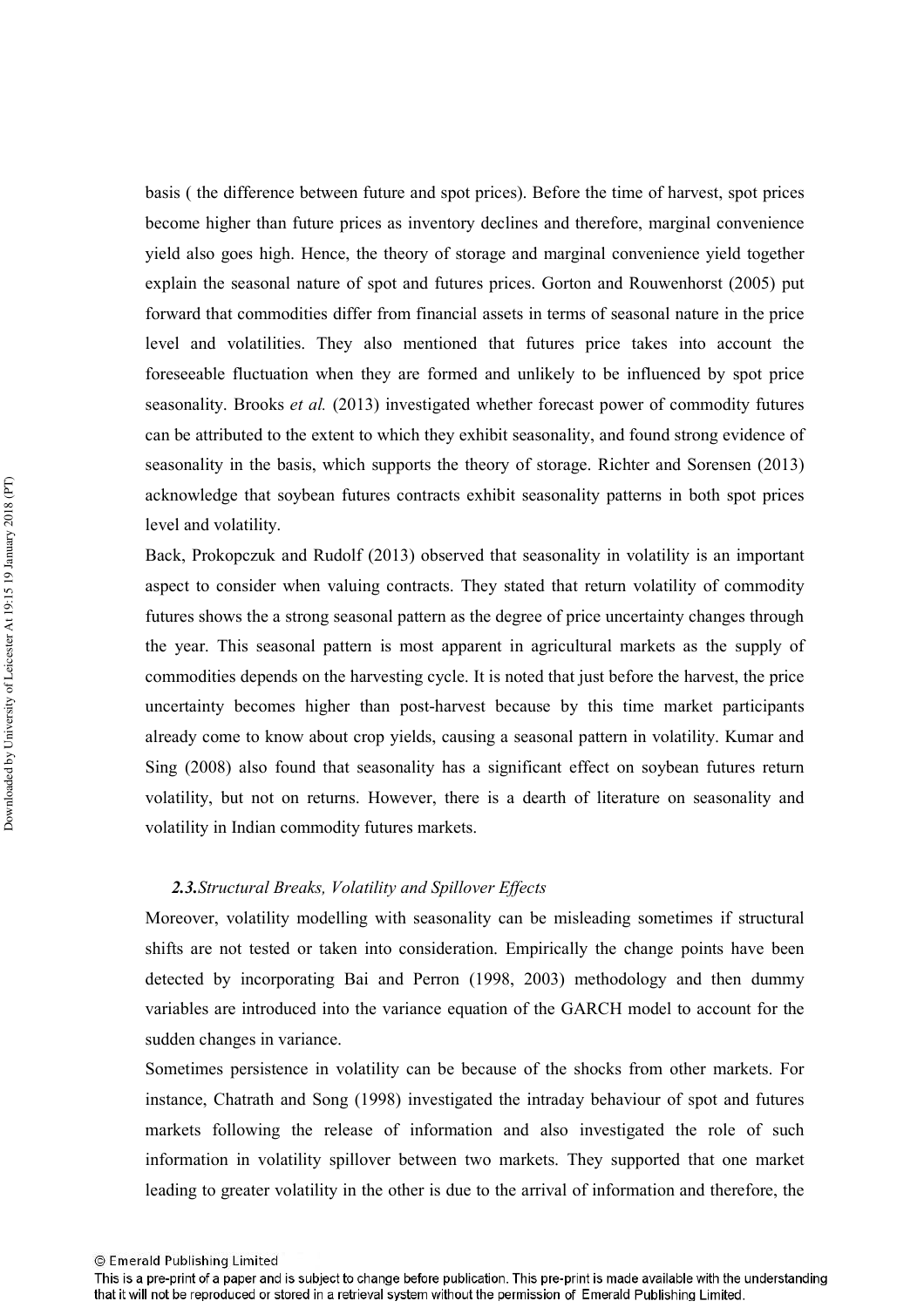leading role is played by the futures markets. Many scholars (Karolyi, 1995; Ng, 2000; Baele, 2002; Worthington and Higgs, 2004 and Christiansen, 2007) have used multivariate GARCH model to find out the spillover effects and market co-movements.

The availability of literature on volatility spillover in commodity markets is very thin and of very recent origin. Asymmetry transmission of volatility was examined in financial assets by many researchers (Aspergis and Rezitis, 2001; Reyes, 2001) but has not been scrutinized in commodity especially agro#commodity markets. Apergis and Rezitis (2003) studied agricultural price volatility spillover effects in Greece and found that both agricultural input and retail food prices exert positive spillover effects on the volatility of agricultural output prices. Beckmann and Czudaj (2014) investigated the issue of volatility spillover across agricultural futures markets and concluded with evidence in favour of short-run volatility transmission process in agricultural futures markets.

In the Indian context, studies on spillover effects have mostly been conducted with respect to international linkages and mostly restricted to financial markets.

In India, Karande (2006) investigated the spot price volatility during pre-futures, futures early period and futures late period in castor seed and put forward that opening of futures market has a beneficial effect on spot market volatility during futures early period. However, the efficiency of Indian commodity futures markets is sometimes questioned. It was commented by Kumar and Sunil (2004) that the futures markets are not able to incorporate the full information and confirmed the inefficiency of futures markets.

Nath and Ligareddy (2008) conducted a study on the impact of futures trading on the spot price volatility. They found that volatility in Urad prices was higher during futures trading that in the period prior to futures trading or after the ban on futures contracts. However, this is not true for chick pea.

Srinivasan (2012) found bi-directional volatility spillover persists and volatility spillover from spot to the futures markets is dominant in case of all MCX markets. Mahalik *et al.*  $(2014)$  found that there is a presence of bi-directional volatility spillover between futures and spot markets in energy and agri index whereas unidirectional spillover exists in the commodity index, from futures to spot. However, the magnitude of spillover from futures to spot is more than otherwise with an exception in agri index. Sehgal et al. (2014) state that in the short-run, there is strong volatility spillover from spot to futures, but in the long-run, it is exactly opposite. Volatility bases informal spillover is low in agri futures markets.

This is a pre-print of a paper and is subject to change before publication. This pre-print is made available with the understanding that it will not be reproduced or stored in a retrieval system without the permission of Emerald Publishing Limited.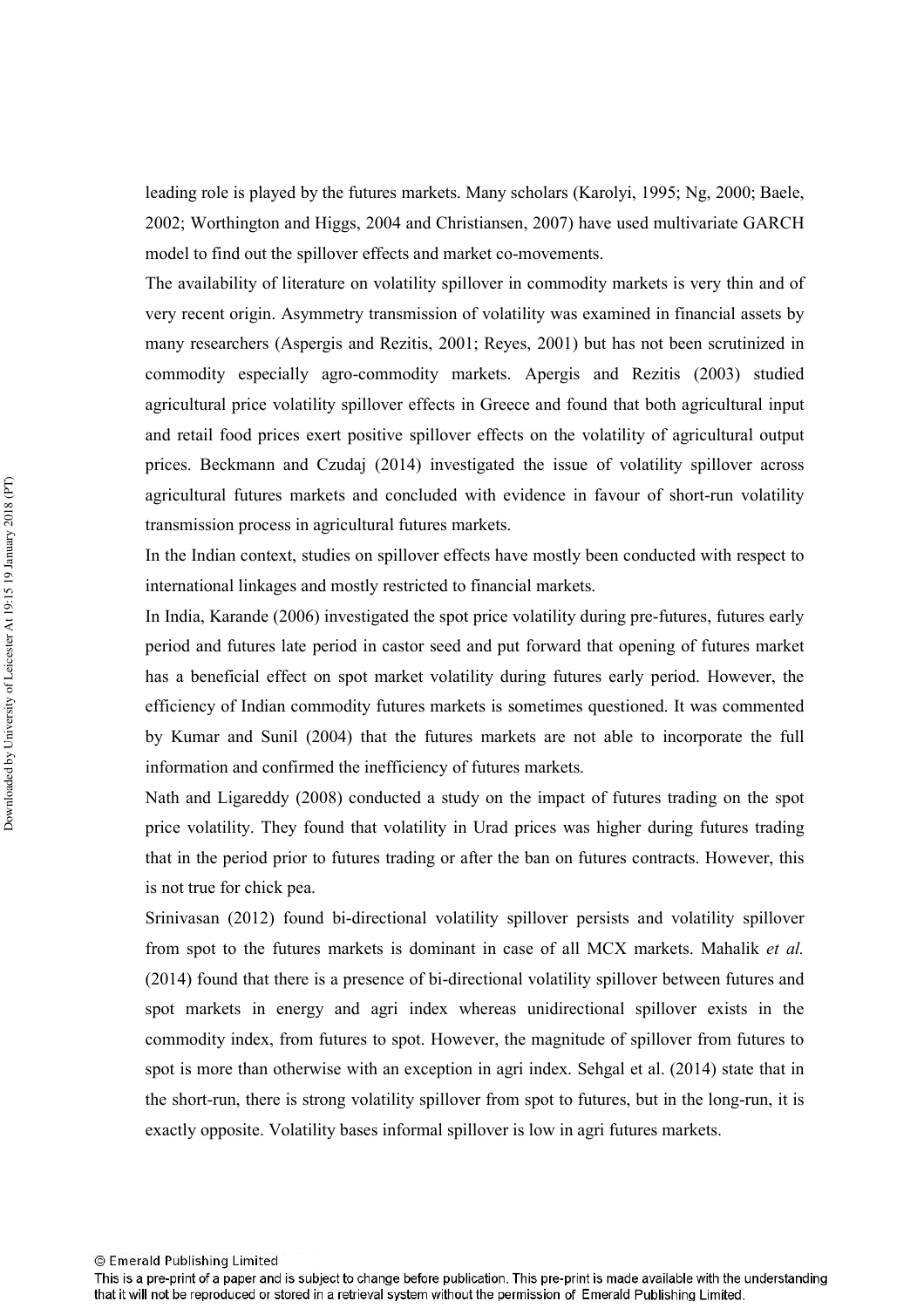Kumar and Shollapur (2015) studied price discovery and volatility spillover in agri commodity futures markets in India and found long-term equilibrium relationship between spot and futures and volatility spillover.

#### **3. Data & Methodology**

#### 3.1.Data and Sample

The study has been conducted in Indian commodity markets. The Indian markets are having a few unique characteristics which are not commonly found in other developed countries. The commodity markets are highly regulated in which banks and institutions are excluded from trading. Therefore, even while there has been a rapid growth in the risk appetite of traders in India, the commodity markets have been kept away from foreign institutional investment. Therefore, Indian commodity futures markets are at least partly segmented (Baharam *et al,*  2014). Indian commodity futures markets have witnessed policy upheavals concerning suspension of trading. In fact, Indian commodity markets face one of the most restrictive environments, from dealing with barriers for movement of goods to regulations that discourage storage. Not surprisingly, backwardation is very common in Indian commodity prices (e.g., see Naik and Jain,1999, and Thomas, 2003).

Four commodities- pepper, cumin and soy oil in food commodity category and guar seed in non-food commodity category- are selected for the present study. The data are collected from the National Commodity and Derivatives Exchange (NCDEX) being the leading commodity exchange in agricultural commodities and the National Multi Commodity Exchange (NMCE). The NCDEX has its own index, Dhaanya, which constitutes 10 liquid agro commodities with the highest weightage given to wheat (27.63 percent), oil seeds, grain/pulses, spices and others with the weightings of 23.88 percent, 40.41 percent, 15.43 percent and 20.25 percent, respectively. Trading times for commodities within NCDEX is 10 am to 5:00 pm Monday – Friday, and between 10 am to 2 pm on Saturday.

The study has only focused on agro commodities because the price discovery and risk management functions of agro commodity futures markets are highly debated in India.

This is a pre-print of a paper and is subject to change before publication. This pre-print is made available with the understanding that it will not be reproduced or stored in a retrieval system without the permission of Emerald Publishing Limited.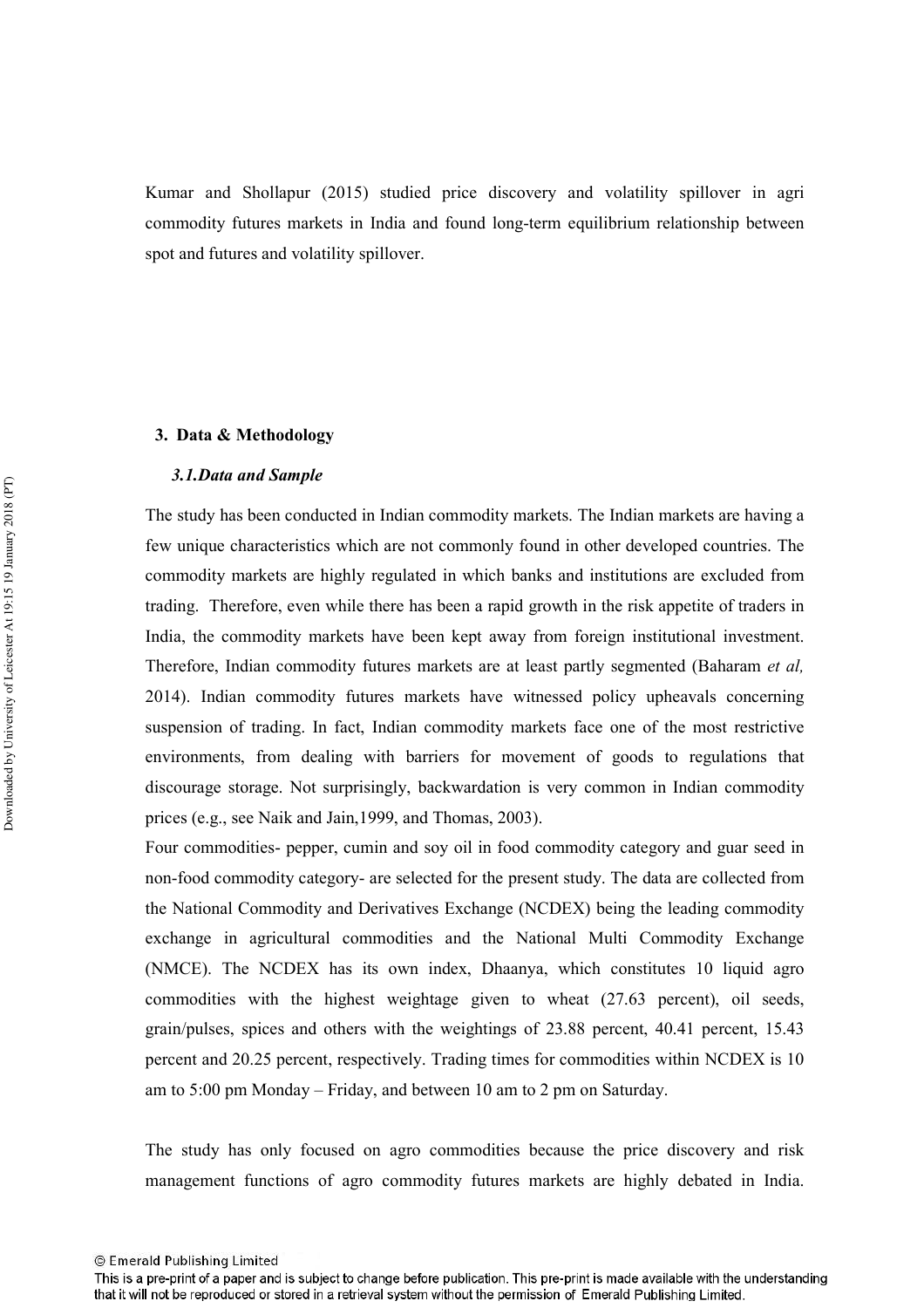Moreover, agro commodity futures markets in India are also subject to high regulations. The commodities have been chosen in this study in such a way that they do not have Minimum Support Price (MSP) which is a government determined pricing mechanism for agro commodities in India. The prices of these commodities are not directly government regulated. Thus, their price can fluctuate as market forces decide. The volatility of returns cannot be studied well if the prices are controlled. These four commodities were selected based on their economic and trading importance which are decided by their weights on the whole index and trading volume (liquidity). Cumin is considered to be one of the highest exported spices contributed up to ten percent of the value of total spice export. India is the largest exporter, producer and consumer of cumin. Cumin is sown in October-November and harvested from February to May. So, markets get flooded with Cumin from March. The cumin markets are influenced by many fundamental factors

 Like, weather, production (supply), export and domestic demand, international price and carry over stock. Cumin price falls lowest to Rs. 8462/qtl during March 2008 due to a bumper crop and touches the highest peak of Rs. 16531/qtl during November 2009 due to the reason of low production. Cumin prices show seasonality in line with the demand from domestic as well as export markets. The price generally starts rising up from Dec-Feb when demand begins to arrive and these are the months when the total estimation of crop arrival is predicted. Thereafter prices again soar up during July#August by grabbing the export opportunities. This period is followed by moderation during October#November when the new crop season starts.

 Pepper prices have a high degree of seasonality owing to different factors like level of production in India and in the world, export by other competing country like Vietnam, carry over stock, weather and government regulations on exports and imports. Pepper takes 6-8 months to ripe after flowering. Harvesting is carried out during December-January in plains and during January- March in hills. Price usually starts rising from June till September owing to many festivals during this season.

It is a fact that pepper and cumin are the highest and second highest traded and liquid spices commodities with INR 79518.79 trillion and INR 55982.69 trillion volume of trade in 2011# 12, respectively (Forward Markets Commission, March 2012 Report). In NCDEX (National Commodity and Derivatives Exchange) platform, Dhanya the commodity futures index gives a weight of 17.42 to the spice group (chilli, cumin, pepper and Turmeric), in which pepper and cumin have 3.11 and 4.33 weightages, respectively. Systematic risk of pepper is 0.68 and

This is a pre-print of a paper and is subject to change before publication. This pre-print is made available with the understanding that it will not be reproduced or stored in a retrieval system without the permission of Emerald Publishing Limited.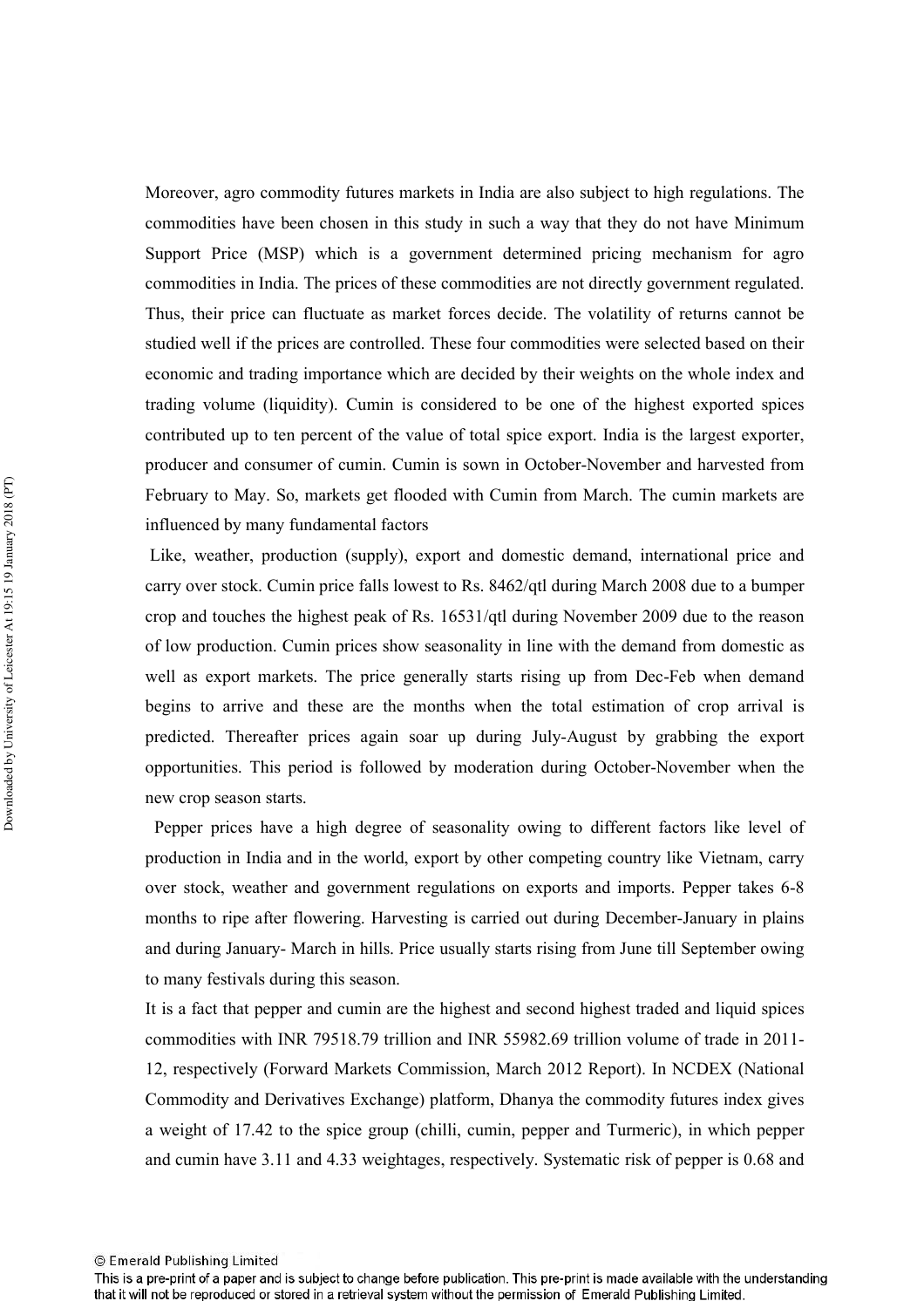cumin is 1.51 (NCDEX Institute of Commodities Market and Research Report, November 2011).

Refined soy oil is the highest traded agro commodity. The value of futures trading of soy oil is INR 538383.46 trillion implying 35.44 percent of total value of major food items and 24.51 percent of total value agro commodities (Market Review of April 2012, Forward Markets Commission Monthly). High volatility due to international price movement is the characteristics of soy oil. Soy oil price is a complex function of soybean production, consumption of soy oil, the profitability for extractors, prices of competitor oil like palm oil, weather factors, carryover stocks and government support for soybean (Minimum Support Price). The volume of trade declines during May-September when the crop is in the field and during October onwards volume starts rising and reaches its peak in March when demand from all over the world soars up.

Soybean is sown in June-July and harvested in September-October. During last two decades edible oil consumption increased by 4.3 percent of compounded growth rate (Vision 2030, Directorate of Oilseeds Research, ICAR). Import of soy oil occupies 50 percent of total oil consumption. The highest market share of vegetable oil is occupied by palm oil (46 percent) followed by refined soy oil (15-18 percent). Soy oil extraction largely depends on soybean production. India has to import major share of its soy oil every year. In 2008-09, soy oil price in India was very high which even called upon banning of futures trading of soy oil from May to December 2008. In India, Mumbai represents imported soy oil market while Indore is the market for domestic soy oil.

Guar seed trading is the highest in the category of the non-food commodity in  $2011-12$ . During 2011-12, the volume and value of trading of guar seed stood at 73.31 mill tonnes with a total value of INR 338216.190 trillion (Forward Markets Commission, March 2012 Report). Guar seed also enjoys the status of being the second highest traded agro commodity after refined soy oil. Guar is sown in July#August after the first rainfall and harvested in October-November. The crop needs two spells of rainfall. The main product of guar seed is guar gum which is extracted at the rate of 28-29 percent. From 2004-05 and onwards guar seed production has been increasing till 2008-09. In 2009-10, the production has dipped drastically to 350 thousand tonnes only. It happened due to unfavourable monsoon which caused lower production and because of which farmers also shifted to other crops.

In 2010-11 the export of guar gum touched all time high of 403 thousand tonnes which earned India a total revenue of Rs.2816 crores  $146$  percent higher than 2009-10. High demand of Indian guar gum is received from the United States and China.

This is a pre-print of a paper and is subject to change before publication. This pre-print is made available with the understanding that it will not be reproduced or stored in a retrieval system without the permission of Emerald Publishing Limited.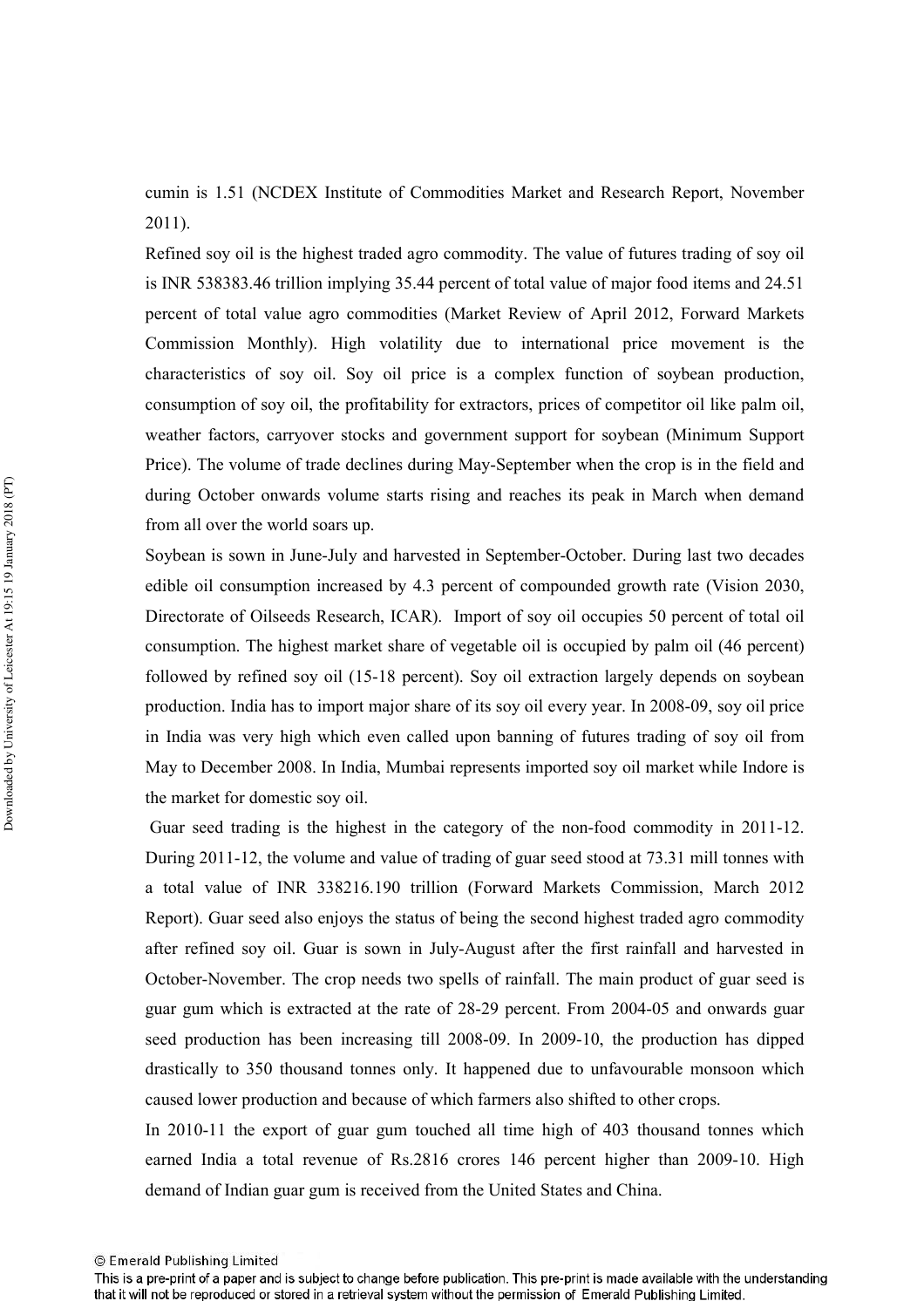The data of cumin, pepper and guar seed ranges from March 2005 to December 2011 (total number of observations of 1917), from August 2004 to December 2011 (total number of observations of 2170) and from July 2004 to December 2011 (total number of observations of 2240), respectively. The sample period of soy oil is taken from December 2008 to December 2011. The price data of soy oil is of 10 MT contracts, and the data availability is from August 2007. Soy oil price data of August 2007 is not taken because of illiquidity. Price data of all commodities are taken from the contracts which are floated at a regular interval in the exchange, and the duration of each contract of a commodity is similar which helped to avoid inconsistency.

The futures price data are taken from near month contracts which capture better information on trading activity. Thus, price series of each commodity is prepared with near month futures contracts' data. This enables to create time series with roll over mechanism as well.

#### 3.2. Methodology

#### 3.2.1. Data Characteristics

The study is based on the daily closing returns of spot and futures prices of the commodity. Spot prices data are taken from the spot markets which are considered as reference markets by the exchanges for floating futures contracts. Hence, the spot markets for cumin, pepper, soy oil, and guar seed are Unjha (in the state of Gujarat), Kochi (in the state of Kerala), Indore (in the state of Madhya Pradesh), and Jodhpur (in the state of Rajasthan). Spot prices are available at three different points of time in a day. The price of the latest time i.e.closing spot price is taken to maintain consistency with the futures closing prices. The returns of spot and futures prices are estimated by taking the first difference of the log prices i.e.  $r_t$  =  $ln(Pt/Pt-1)$ .

#### 3.2.2. Measuring Structural Changes

Volatility is subject to structural change, thus, normal Generalised Autoregressive Conditional Heteroscedastictity (GARCH) model does not suffice. Augmented GARCH family models are applied. In order to do this, first volatility shifts are to be identified using

This is a pre-print of a paper and is subject to change before publication. This pre-print is made available with the understanding that it will not be reproduced or stored in a retrieval system without the permission of Emerald Publishing Limited.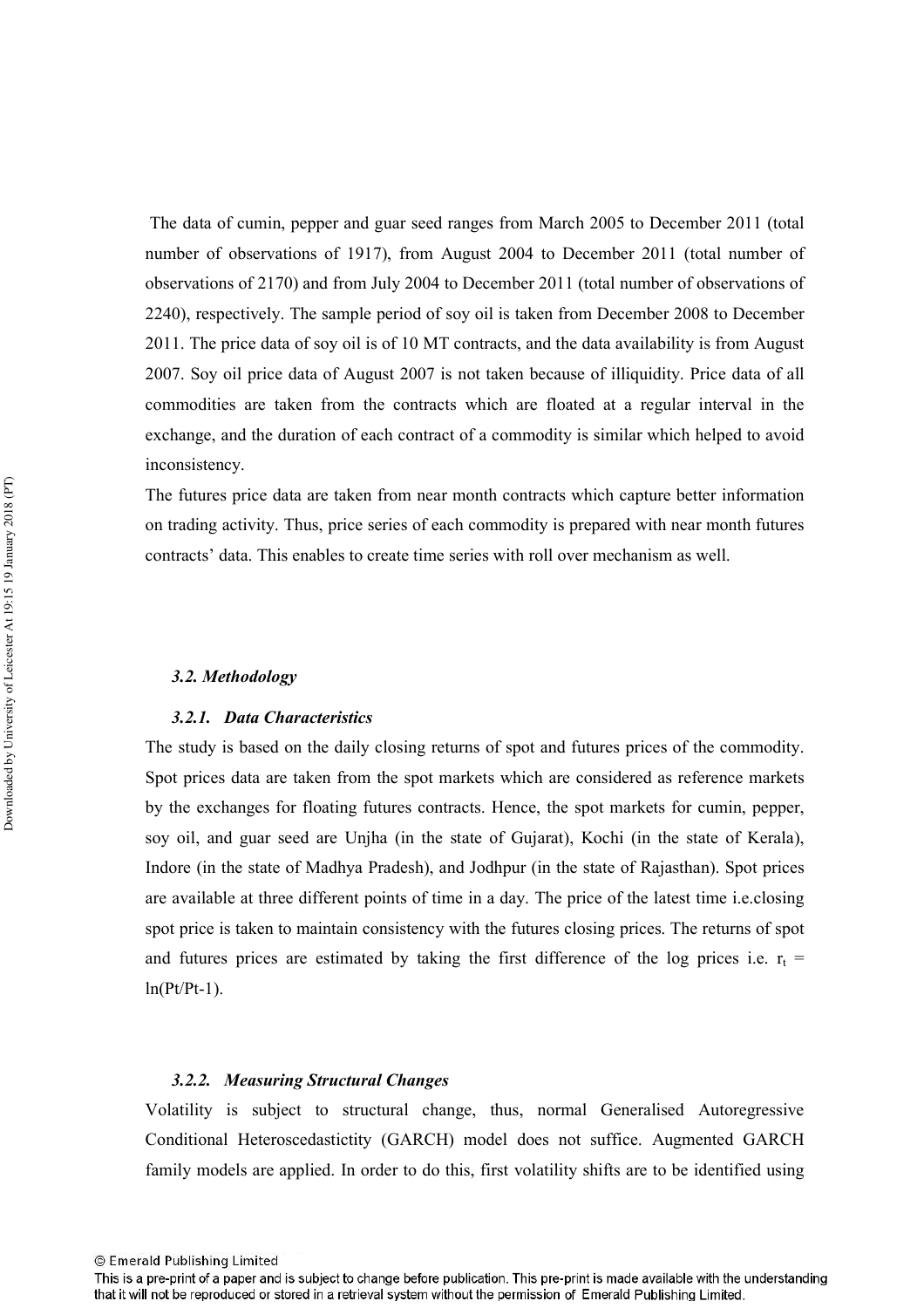Cumulative Sum of Square Test (CUSUM) test. The iterated cumulative sum of squares algorithm, developed by Inclan and Tiao (1994), is used to detect discrete changes in variance in the series.

Let  $C_k = \sum_{i=1}^k$ *i*  $C_k = \sum r^2$  be the cumulative sum of squares of a series of uncorrelated standardised 1 residuals of variance,  $r_t$ , with mean 0 and variance,  $\sigma_t^2 = 1, 2, 3, \ldots$ , T. Let the mean centered cumulative sum of squares be defined as:

$$
D_k = [C_k / C_T] - [k / T], k = 1..., T \text{ with } D_0 = D_t = 0 \tag{1}
$$

For a series with homogeneous variance over the sample period, the  $D_k$  statistic oscillates around zero. In contrast, when there is a sudden change in variance, the  $D_k$  value will drift away from zero. Inclan and Tiao (1994) calculated the critical values under the null hypothesis of constant variance from the asymptotic distribution of  $D_k$ . When the maximum absolute value of  $D_k$  is greater than the critical value, the null hypothesis of no changes is rejected. Let  $k^*$  be the value of k at which max<sub>k</sub>  $|D_k|$  is attained. If the maximum of  $T/2 \times |D_k|$  is larger than the critical value of  $\pm 1.358$  at the 5% level (90%, 95% and 99% percentile (two-tailed) critical values of this distribution are 1.22, 1.36 and 1.63, respectively.) then k<sup>\*</sup> is considered as an estimate of the change point. The factor  $\sqrt{T/2}$  is required to standardize the distribution.

The statistical test is compared with the asymptotic and finite sample critical values. The critical values proposed by Sanso, Argo and Carrion (2002) is used to find the critical values as it is found to be the robust method.

The estimation for 5% quantile ( $\alpha$ =0.05),

*where*, T is sample size, assuming a normally distribute d *iid* series  $q_T^{\alpha=0.5} = 1.359167 - 0.737020 T^{-0.5} - 0.06915556 T^{-1}$ (2)

If the series s assumed to be *iid*, but not normally distributed, the estimated response-surface for 5% quartile is;

$$
q_T^{\alpha=0.5} = 1.363934 - 0.942936 \tT^{-0.5} - 0.500405 \tT^{-1} \t(3)
$$

 However, change point analysis can also be done by 'changepoint' (an R package). Killick and Eckley (2014) designed an R package which can identify multiple changes within a given time series or sequence.

This is a pre-print of a paper and is subject to change before publication. This pre-print is made available with the understanding that it will not be reproduced or stored in a retrieval system without the permission of Emerald Publishing Limited.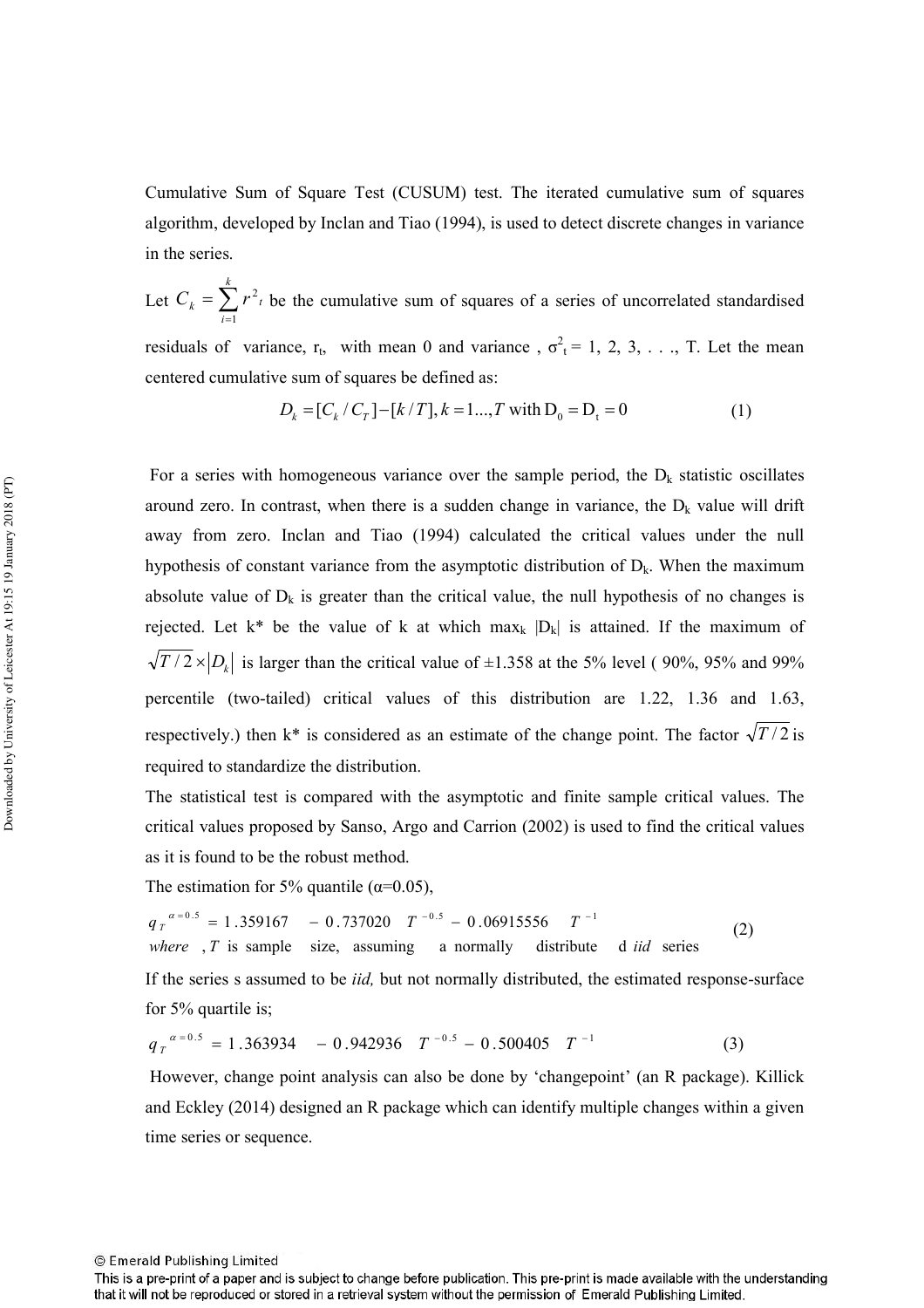After estimation of breaks or shifts, augmented GARCH (EGARCH) model is applied

$$
\sigma^{2}{}_{t} = \alpha{}_{0} + \sum_{i=1}^{q} \alpha_{i} \varepsilon^{2}{}_{t-i} + \sum_{j=1}^{p} \beta_{j} h_{t-j} + \sum_{\rho=1}^{n} d_{\rho} b_{\rho}
$$
\n(4)

 $d<sub>o</sub>$  is the dummy variable taking the value of one for the period after the occurrence of a sudden change of variance and zero elsewhere.

The GARCH  $(p, q)$  process-generalized autoregressive heteroscedasticity along with seasonality and structural breaks is as follows;

$$
\sigma^{2}{}_{t} = \alpha{}_{0} + \sum_{i=1}^{q} \alpha_{i} \varepsilon^{2}{}_{t-i} + \sum_{j=1}^{p} \beta_{j} h_{t-j} + \sum_{k=1}^{11} d_{k} m_{k} + \sum_{\rho=1}^{n} d_{\rho} b_{\rho}
$$
  
=  $\alpha$  0 + A (L)  $\varepsilon^{2}{}_{t}$  + B (L)  $h_{t}$ 

Where,  $p\geq 0$ ,  $q>0$ ,  $\alpha_0>0$ ,  $\alpha_i\geq 0$ ,  $i=1...q$ ,  $\beta_i\geq 0$ ,  $j=1...p$ , and  $d_k$  denotes the dummy coefficients of monthly dummy and  $d_p$  implies dummy coefficients of breaks.

The present paper also follows EGARCH model (Nelson, 1991) with seasonality and structural breaks with the full specification;

$$
(\sigma^2 t) = \log(h_t) = \omega + \sum \alpha |\varepsilon_{t-1}/\sigma_{t-1}| + \sum \beta_j \log(\sigma^2 t - j) + \sum \gamma_k \varepsilon_{t-k}/\sigma_{t-k} + \sum_{k=1}^{11} d_k m_k + \sum_{\rho=1}^n d_\rho b_\rho
$$
\n(5)

It has been observed that returns are negatively related with volatility. It indicates more volatility in response to 'bad news' than 'good news'. In this case, a symmetrical GARCH would not be sufficient to capture the volatility. EGARCH is the model which captures the asymmetric effect. In the above mentioned EGARCH equation, the asymmetric coefficient is γ. It is also termed as leverage effect when the effect of bad news on volatility is more than the good news.

#### 3.2.3. Measuring Spillover Effects and Volatility Co-movements

To measure the spillover effect, different models based on their parsimonious forms have been employed. GARCH model for two markets series can be written as;

$$
\sigma^2_{t \text{ futures}} = \omega_0 + \alpha_{1,a} \varepsilon^2_{t-1} + \beta_{1,a} \sigma^2_{t-1} + \psi_b \text{ (squared residuals spot)} \tag{6}
$$

$$
\sigma^2_{tspot} = \omega_0 + \alpha_{1,b} \varepsilon^2_{t-1} + \beta_{1,b} \sigma^2_{t-1} + \psi_a \text{ (squared residuals }_{futures}) \tag{7}
$$

$$
[h_{t-1} = \sigma^2_{t-1}]
$$

<sup>©</sup> Emerald Publishing Limited

This is a pre-print of a paper and is subject to change before publication. This pre-print is made available with the understanding that it will not be reproduced or stored in a retrieval system without the permission of Emerald Publishing Limited.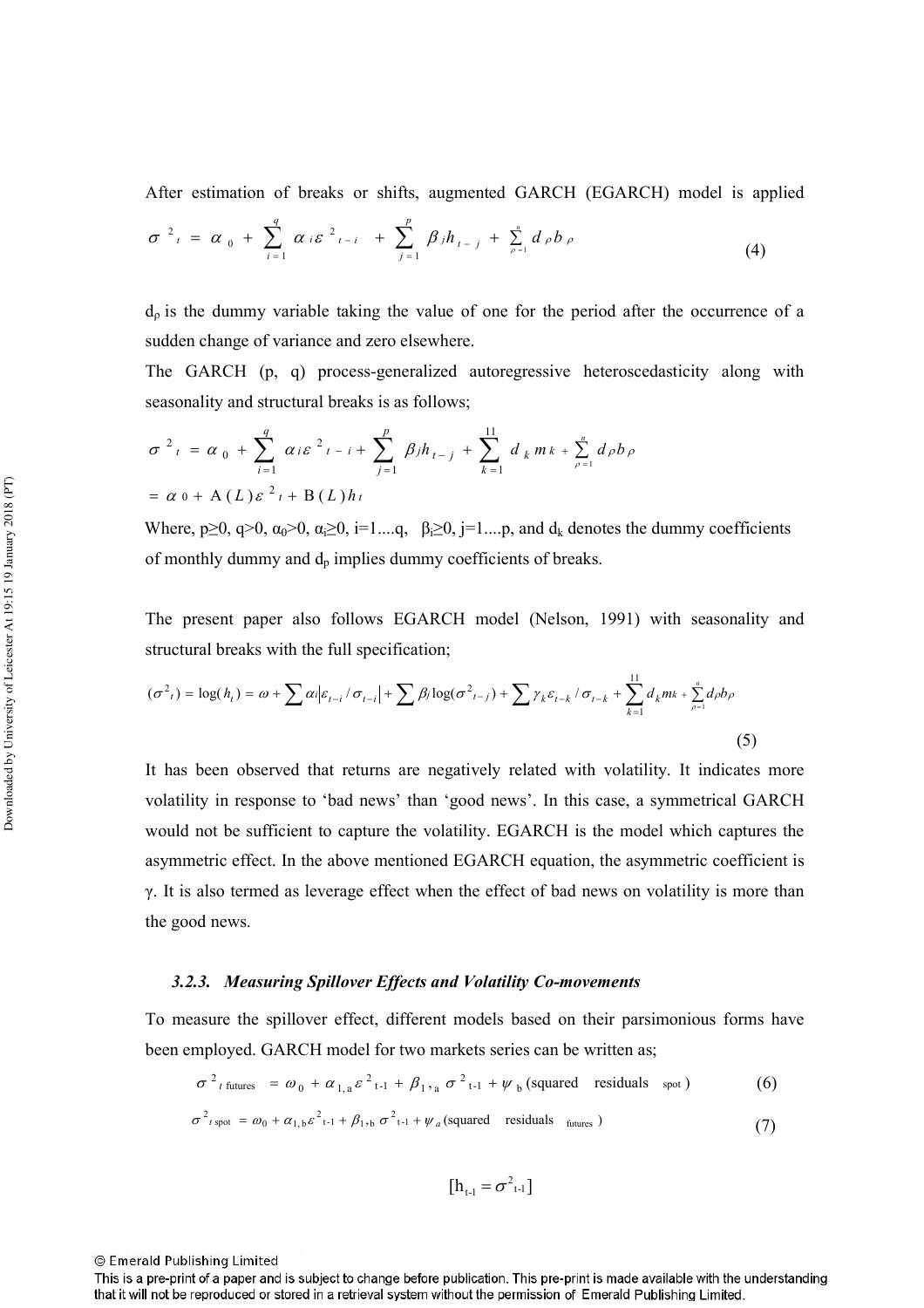In case of EGARCH model ensures positive coefficients which are illustrated below.

$$
\log(\sigma^2_{t,\text{futures}}) = \omega_0 + \beta_{1,a} \log(\sigma^2_{t-1}) + \alpha_{1,a} |\varepsilon_{t-1}/\sigma_{t-1}| + \gamma_{1,a} \varepsilon_{t-1}/\sigma_{t-1} + \psi_b(\text{residuals}_{\text{spot}})
$$
(8)

$$
\log(\sigma^2_{\text{t,spot}}) = \omega_0 + \beta_{1,b} \log(\sigma^2_{t-1}) + \alpha_{1b} |\varepsilon_{t-1}/\sigma_{t-1}| + \gamma_{1,b} \varepsilon_{t-1}/\sigma_{t-1} + \psi_a \text{(residuals}_{\text{future}})
$$
(9)

Where,  $\alpha_i$  is the reaction of volatility to change in news,  $\beta_i h_{t-i}$  explains consistency because this is a function of volatility, and  $\gamma_k$  explains asymmetry and 'leverage effect'. Ψ indicates the spillover effect from one market to another market.

#### 3.2.4. Bivariate GARCH Model

Bivariate GARCH models provide some answers to the long recognized idea that returns in various markets or returns of various scripts do not move in isolation of other markets or other financial instruments. It has been shown that they co-move and modelling such temporal dependence of asset returns also is paramount in understanding the volatility pattern. This gave rise to extension of the scalar ARCH/GARCH models called multivariate GARCH models. Most obvious application of bivariate GARCH models relates to understanding the relations between volatilities and co-volatilities of several markets.

#### 3.2.4.1.The Diagonal VECH Model

Diagonal VECH model generates 21 parameters when the volatility of two asset returns is examined. Due to a high number of parameter generation the VECH model becomes inapplicable when number of asset is more. Hence, the VECH model's conditional variancecovariance matrix has been restricted to the form developed by Bollerslev, Engle, and Wooldridge (1988), in which A and B are assumed to be diagonal. This reduces the number of parameters to be estimated to 9 (as A and B each have 3 elements) and the model, known as a diagonal VECH (Brooks, 2008), is now illustrated by,

$$
r_{jt} = c_{jt} + \alpha \sum_{j} \omega_{jt-1} \begin{pmatrix} h_{1jt} \\ h_{2jt} \\ h_{3jt} \end{pmatrix} + \begin{pmatrix} u_{it} \\ u_{2t} \\ u_{3t} \end{pmatrix}
$$
 (10)

Where,  $r_t$  is an asset-return series,  $u_t$  is exactly similar (predictable component) with  $\varepsilon_t$  and  $h_t$ is conditional variance which equals to expected  $\varepsilon_t$ . This can be expressed by the given equation,

This is a pre-print of a paper and is subject to change before publication. This pre-print is made available with the understanding that it will not be reproduced or stored in a retrieval system without the permission of Emerald Publishing Limited.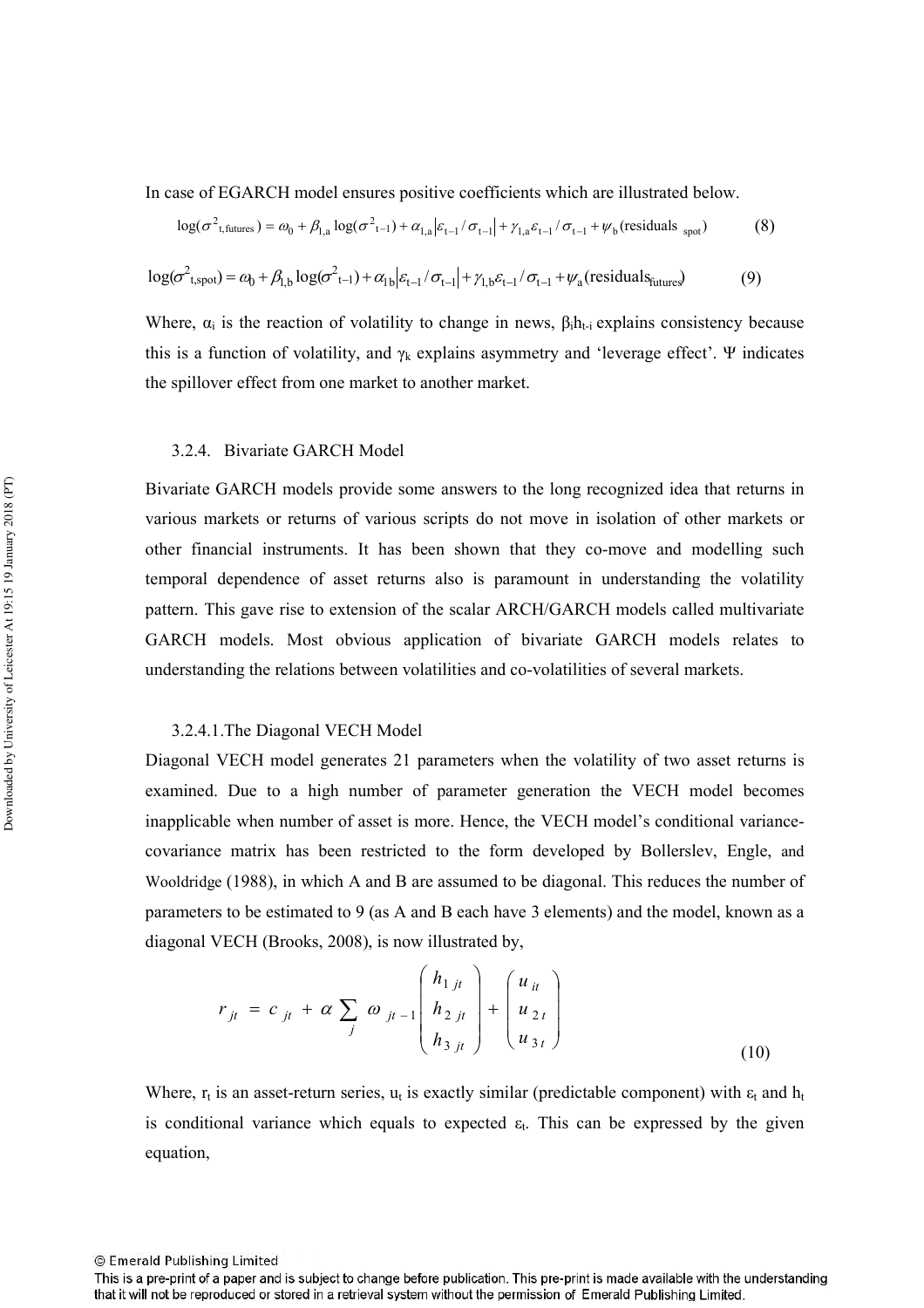$$
h_{ij,t} = w_{ij} + \alpha_{ij} u_{i,t-1} u_{j,t-1} + \beta_{ij} h_{ij,t-1} \text{ for } i, j = 1,2,... \tag{11}
$$

Where  $w_{ij}$ ,  $\alpha_{ij}$  and  $\beta_{ij}$  are parameters. A disadvantage of the VECH model is that there is no guarantee of a positive semi-definite covariance matrix.

In order to estimate bivariate GARCH model with asymmetric effect, the final bivariate model which was estimated is as follows;

$$
r^{e}{}_{i,t} = u_{i} + \varepsilon_{i,t}
$$
  

$$
\sigma_{ij,t} = \alpha_{0ij} + \alpha_{1ij} \varepsilon_{i,t-1} \varepsilon_{j,t-1} + \alpha_{2ij} I_{\varepsilon i,t-1} \varepsilon_{i,t-1} I_{\varepsilon j,t-1} \varepsilon_{j,t-1} + \beta_{ij} \sigma_{ij,t-1}
$$
 (12)

Where,  $\alpha_0$  ij is the constant and  $\alpha_1$  ij and  $\beta_{ij}$  are the coefficients of ARCH term and GARCH term of one asset when  $i=j$  as well as the co-movement term when  $i\neq j$ . The indicator variable  $I_{k,t}$  equals 1 if  $\varepsilon_{k,t}$ <0, otherwise 0, k=i,j. In both the model, i=1,2,3.. refers to returns in different markets.

The asymmetric effect in MGARCH model comprises of variances and covariances (conditional). A positive sign of covariance coefficient indicates that next period's conditional covariance between returns is higher where there are two negative shocks rather than two positive shocks. It implies that leverage effect is present when the covariance between two markets is positive and significant.

#### **4. Results and Discussion**

This section discusses the effects of seasonality, structural shifts and spillover effects on the selected food and non-food category commodities. Then best-fit GARCH model is estimated by including seasonal dummy. Afterwards, the presence of volatility shift or structural break is identified which leads to augmentation of the GARCH model. In order to figure out asymmetry in the volatility, EGARCH model is employed, respectively. To find out volatility spillover effects between futures and spot markets and volatility co-movement between these two markets, GARCH with squared residuals as well as EGARCH with residuals of the other market, and MGARCH are modelled.

#### 4.1. Descriptive Analysis of Spot and Futures Returns

This is a pre-print of a paper and is subject to change before publication. This pre-print is made available with the understanding that it will not be reproduced or stored in a retrieval system without the permission of Emerald Publishing Limited.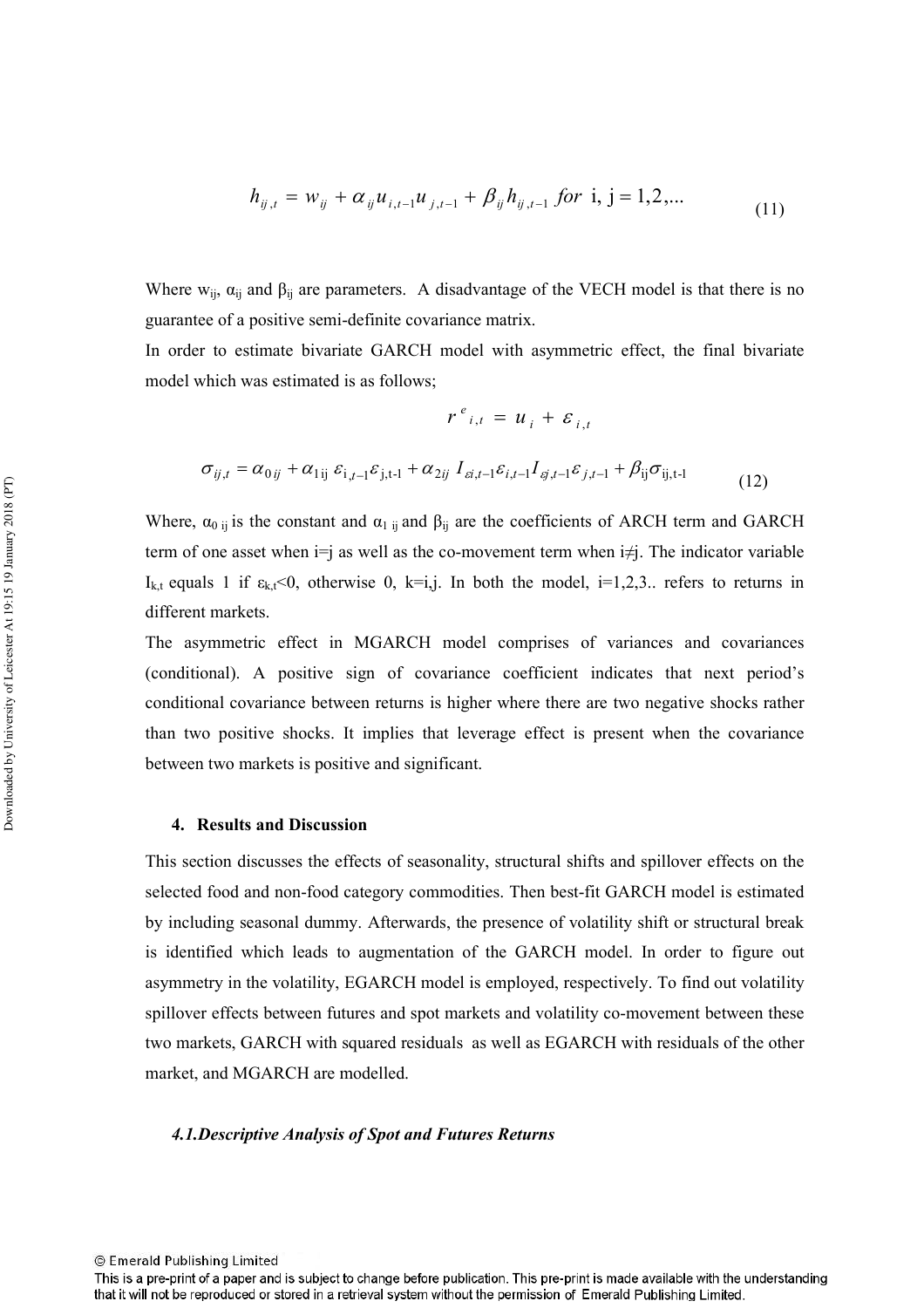Table-1 presents the descriptive statistics of both futures and spot returns. The mean return is almost same for both the markets. The observed standard deviation of the futures market is higher than the spot markets since futures market is more exposed to the information and provides price adjustment support to the spot market. Skewness of daily return indicates asymmetry as it is different from zero. Returns are mostly positively skewed and having longer tails to the right except in the case of soy oil. Excess kurtosis indicates that the return is leptokurtic, fat-tailed and sharply peaked. The return data of futures market of cumin is not serially correlated which indicates that ARIMA (Auto Regressive Integrated Moving Average) model is not necessary to achieve white noise while in rests autocorrelation is present. However, squared returns of both futures and spot markets are highly autocorrelated signifying the presence of volatility clustering. The returns series are also tested for the presence of unit root and all are found stationary.

#### [Table-1 here]

#### 4.2.Identification of Volatility Shift or Volatility Structural Breaks

Table 2 discusses the results of appropriate variance equation of futures returns, modeling is started with best-fit GARCH equation till the residuals are found white noise and the squared residuals are free from autocorrelation or further ARCH effect. Then seasonal dummies are included to capture the seasonal effects. It is conducted prior to the test of structural breaks. When monthly seasonal dummies are included, a joint significance test of all seasonal dummies is tested by likelihood ratio (LR) test  $\left[-2(\text{Log Likelihood}_{\text{restricted}}^{\dagger}\right]_{(no\text{ seasonal dummy})}-$ Log Likelihood unrestricted (with seasonal dummy))]. The test follows a  $\chi^2$  distribution with 11 degrees of freedom (11 is the number of monthly dummies). The results are found significant in every commodity at 95% level of confidence. This suggests that the joint effects of all seasonal dummies are significantly different from zero confirms that there is a presence of seasonal effects.

 The standardized residuals are extracted and examined for the presence of volatility shifts or breaks by testing the significance of  $D_k$  statistics. The number of significant volatility shifts<sup>2</sup> is found 3 in cumin futures, 2 in soy oil futures and spot and 3 in Guar seed spot.

[Table-2 here]

© Emerald Publishing Limited

 $\overline{a}$ 

<sup>&</sup>lt;sup>12</sup>Detailed results of GARCH model (restricted) without seasonality and breaks are not reported. This can be obtained from the author on request.

This is a pre-print of a paper and is subject to change before publication. This pre-print is made available with the understanding that it will not be reproduced or stored in a retrieval system without the permission of Emerald Publishing Limited.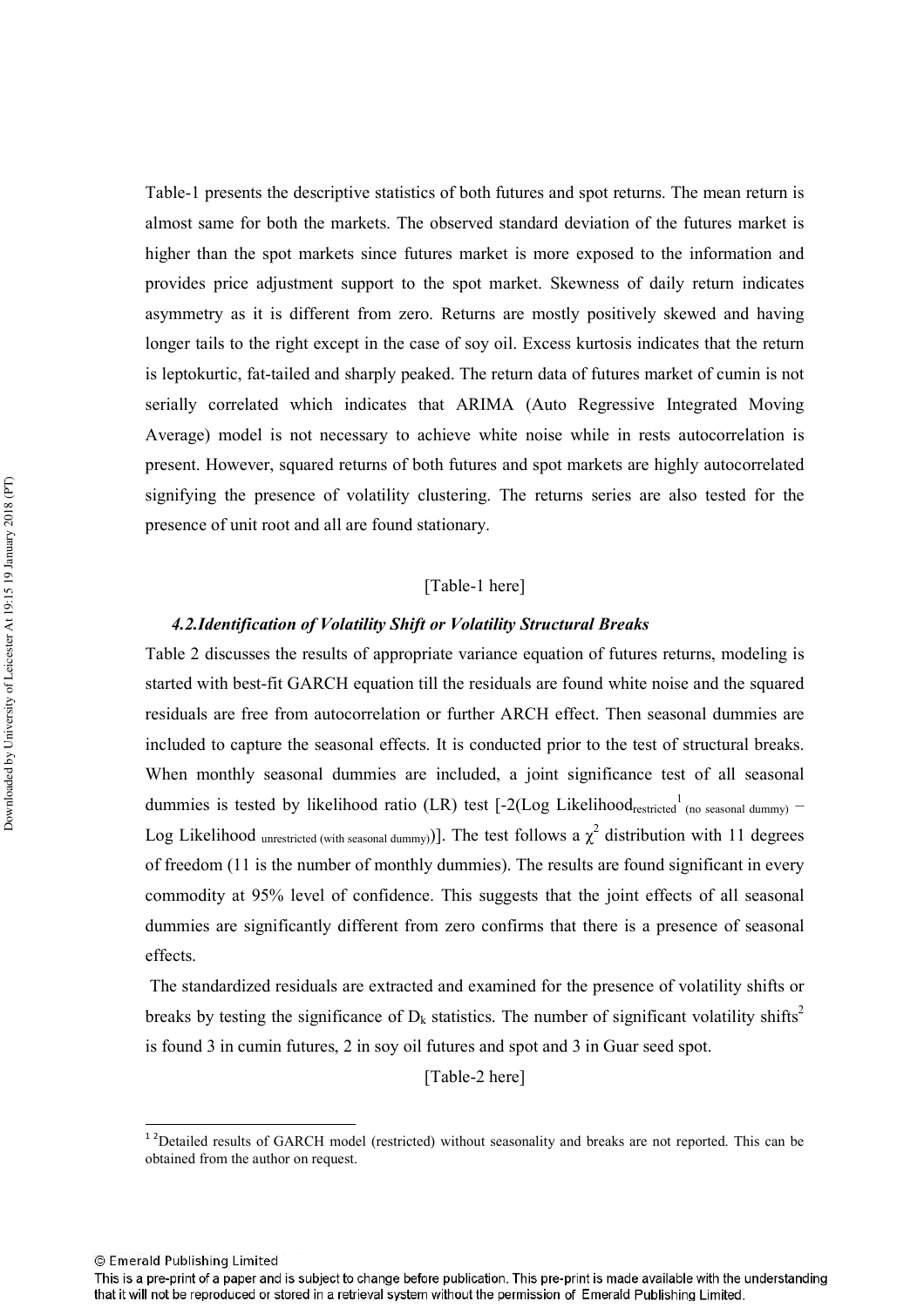#### *--***Estimates of Conditional Variance Equations of Futures and Spot Returns**

To find out the effects of seasonality and breaks on conditional volatility GARCH and EGARCH models with seasonality and structural breaks are estimated. The order of GARCH is found  $(1,1)$  in the futures of cumin, soy oil and guar seed whereas it is  $(2,1)$  in pepper futures. The spot return volatility is mostly of order  $(2,1)$  except pepper where it is  $(2,2)$ . However, the order of EGARCH is mostly found (1,1) in both futures and spot return with the exception in returns of cumin spot and pepper futures where it is (2,1). It is found that all the breaks are significant. All seasonal dummies are jointly significant. This is obtained by Log Likelihood Ratio (LR) test which follows  $\chi^2$  distribution with number of restriction as the degree of freedom. In most of the commodities (cumin, soy oil and pepper) the effects of seasonality is more in spot return than futures returns. This finding is consistent with Gorton and Rouwenhorst (2005) to the extent that futures market seasonality consider seasonality well in advance and embed the same in the prices. The value of  $\alpha$  is positive and significant. This implies that volatility sensitive to large shock and both negative and positive large shocks increase volatility.

Seasonality and breaks significantly explain or reduce the volatility. The significance is tested by LR test. The inclusion of seasonal dummies and breaks reduces conditional volatility  $(\alpha+\beta)$  from 0.818 to 0.411. However, in soy oil spot returns a minimal reduction of volatility is found from  $0.948$  to  $0.805$  and from  $0.978$  to  $0.93$ , respectively<sup>3</sup>. Pepper futures and spot return volatility also do not show any reduction of volatility. So, persistence in volatility is statistically l explained by seasonality and structural breaks, but they do not reduce volatility by a greater extent (table-3  $\&$  4).

#### 4.4. The Effect of Asymmetry

Asymmetry effect is captured by EGARCH equation and presented in table-4. The asymmetry term  $\gamma$  is found positive (except in cumin futures) and significant, suggesting that there are different responses to the arrival of good news and bad news. Asymmetry is volatility is commonly understood as volatility reacts asymmetrically to negatives news as given by negative γ. However, in agro commodity, volatility reacts asymmetrically to the positive news as this is evident by positive γ. So, one unit decline in  $\varepsilon$ <sup>*t*</sup>-*I* will induce a change in the logarithm of the conditional variance by  $(-\alpha + \gamma)$  unit whereas one unit increase in  $\varepsilon_{t-l}$ ,

 $\overline{a}$ 

<sup>&</sup>lt;sup>3</sup> The results without seasonal and break dummies can be obtained from the author. In the interest of brevity, the entire results are not shown.

<sup>©</sup> Emerald Publishing Limited

This is a pre-print of a paper and is subject to change before publication. This pre-print is made available with the understanding that it will not be reproduced or stored in a retrieval system without the permission of Emerald Publishing Limited.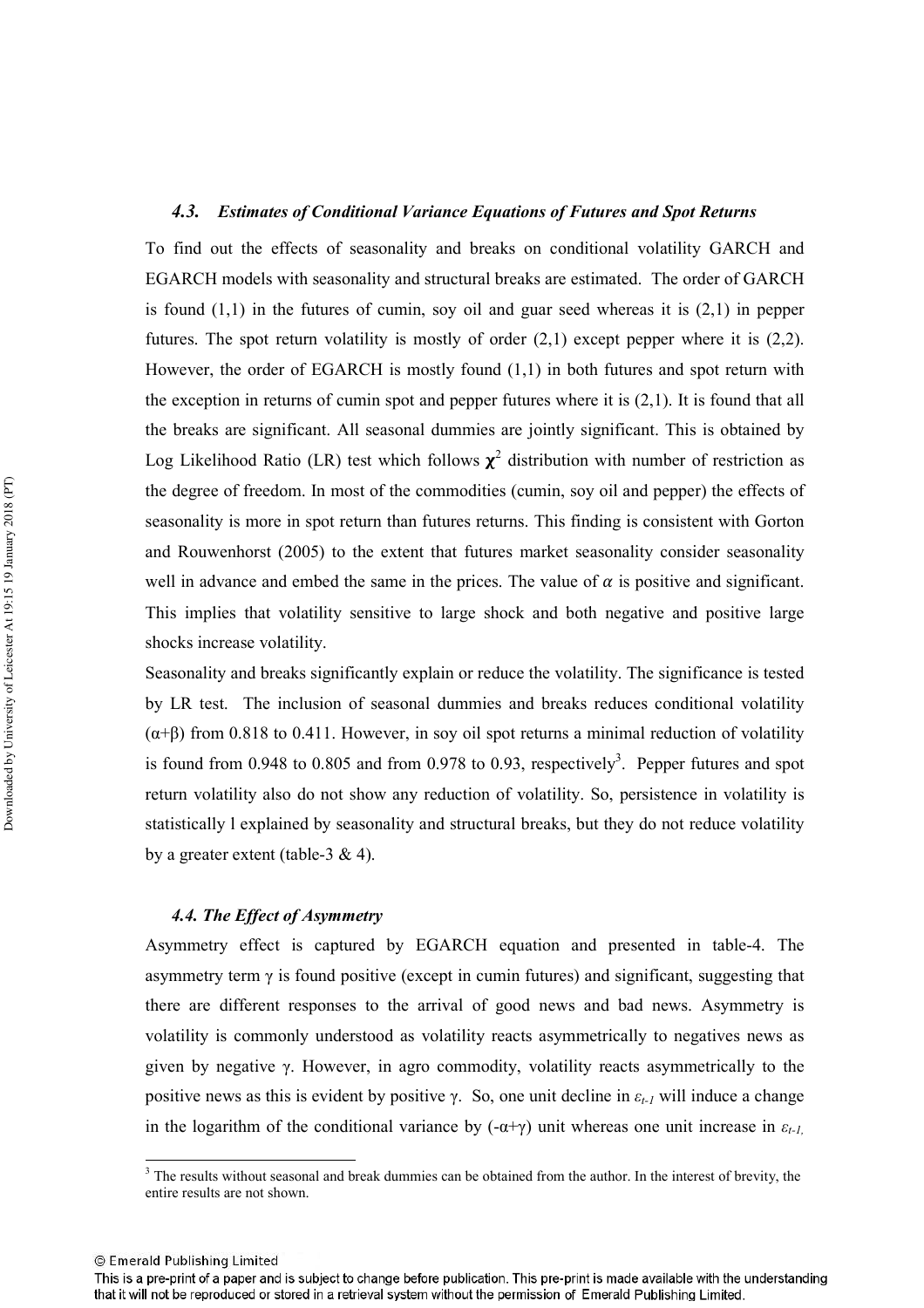conditional volatility rises by the  $(\alpha+\gamma)$  unit. The steepness of the impact of 'good news' on volatility is higher than the steepness of the impact of 'bad news' on volatility. This implies that when return goes up volatility increases with a higher rate than the rate at which volatility falls when return declines. It is apparent in table#5 that when standardised innovation or shock is positive 1 in the market, the  $\gamma$  causes a decrease in volatility by 5.4% and 4.4% in cumin and pepper futures, respectively. In all other cases,  $\gamma$  (standardised innovation or shock is positive 1 in the market) has caused an increase in volatility, highest of which is found in soy oil futures (11%).

$$
[Table-3, 4 & 5 \text{ here}]
$$

#### 4.5. Volatility Spillover: Futures and Spot

Table-5 and 6 explain volatility spillover from futures to spot and spot to futures by both GARCH and EGARCH models. In the case of GARCH model residuals are taken as squared to ascertain positivity in variance whereas in the case of EGARCH only residuals without being squared are used as the underlying assumption EGARCH is that the variance is positive. It is manifested in Table-5 and 6 that all the spillover terms  $(\psi)$  in both GARCH and EGARCH model are significant in both the markets except in EGARCH equation of spillover from futures to spot returns of guar seed. It is also evident that information criteria and log# likelihood of GARCH models in both markets outperform EGARCH in explaining spillover effects. So, considering GARCH it is inferred that there is bidirectional volatility, both from futures to spot and from spot to futures. However, the spillover effect from spot to futures is more than the otherwise. It is also noteworthy that after inclusion of spillover effect in GARCH model, lagged conditional variance ( $\beta$ ) becomes insignificant and persistence ( $\alpha + \beta$ ) is significantly reduced. This gives the evidence that much of persistence is explained by the shocks from the other markets. The result of higher spot spillover is because of the producers in Indian agro commodity markets mainly consist of small and marginal and they do not directly participate in the futures platform. Results also show that cumin, pepper, and guar seed futures markets are yet away from its role of providing informational incentives to the farmers. The findings of guar seed are in line with the argument of Soni (2013). It is also evident that only in soy oil the futures spillover effect is much more than spot spillover effect. This can be due to the fact that the futures soy oil market is better participated than other

<sup>©</sup> Emerald Publishing Limited

This is a pre-print of a paper and is subject to change before publication. This pre-print is made available with the understanding that it will not be reproduced or stored in a retrieval system without the permission of Emerald Publishing Limited.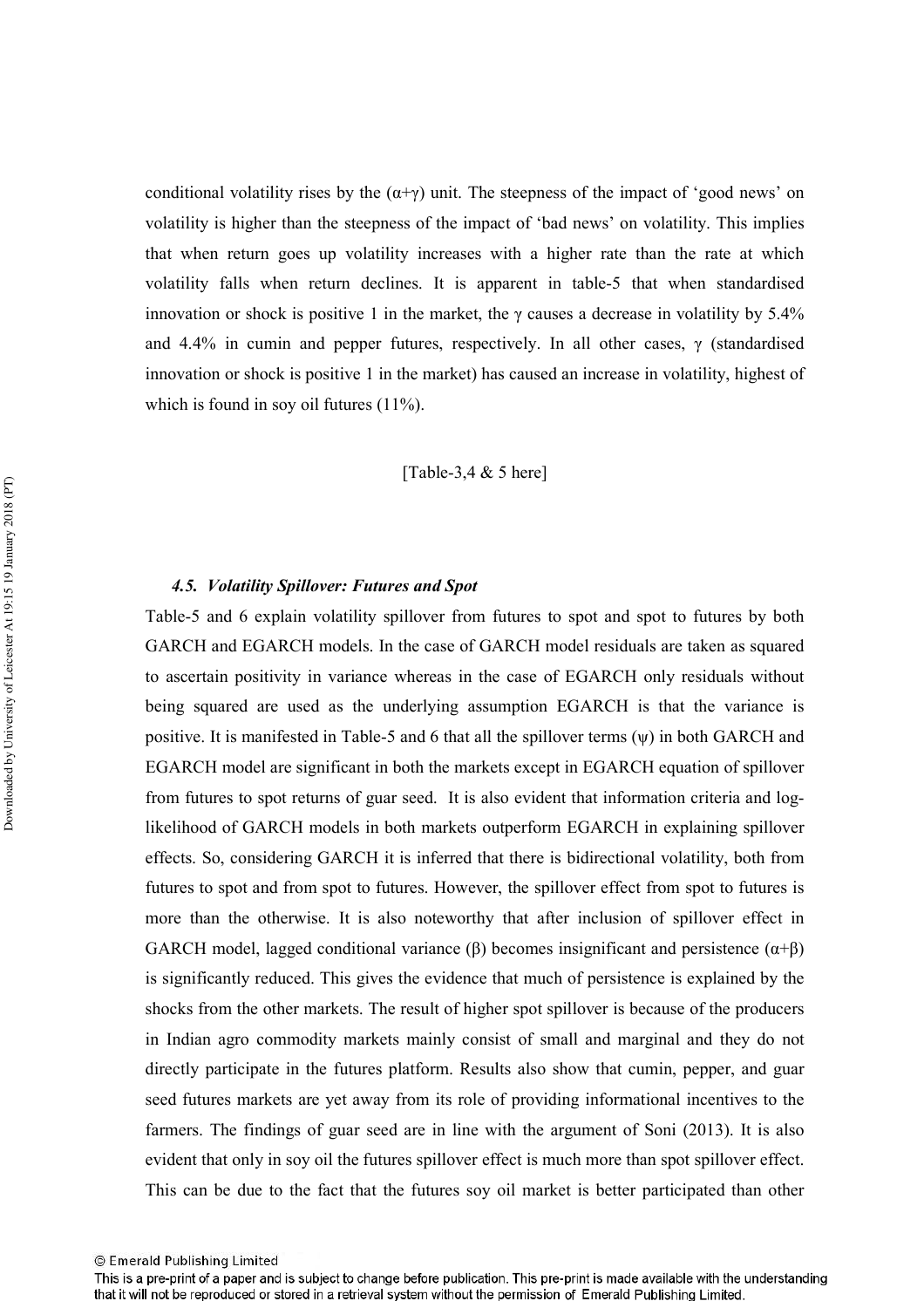futures markets. This has rendered soy oil futures markets informationally more efficient than spot markets. The important feature of the study is that the role of spot market is very much distinguishable, implying that spot markets play at least the similar role, if not better, in information spillover process. This finding is in agreement with Sehgal et al., (2014).

#### [Table-6  $& 7$  here]

#### 4.6. Bivariate GARCH Spillover and Asymmetry: Futures and Spot

The results of bivariate GARCH parameters that explain the dynamics of variances and covariance are presented in Table#7. Bivariate GARCH model with asymmetry shows that covariance term of ARCH effect  $[\alpha_{1,2(-1)}]$  and GARCH effect  $(\beta_{1,2})$  are positive and significant for all the commodities, with the highest value of ARCH covariance in cumin (0.175) and GARCH covariance in pepper (0.936). Positive significant coefficients in covariance equation mean that two shocks of the same sign influence the conditional covariance between spot and futures returns positively. Last panel ( $\gamma$  coefficients) in Table-7 captures the asymmetric effects in the variances and covariances (i.e. I $\varepsilon_{i,t}$   $\varepsilon_{i,t}$  and I<sub> $\varepsilon_{i,t}$ </sub>  $\varepsilon_{i,t}$  I $\varepsilon_{j,t}$   $\varepsilon_{j,t}$ ). Asymmetry in covariance or market co-movement  $[\gamma_{1,2}$  (-1)] is found insignificant except in guar seed. If the asymmetric terms are significant and the sum of two terms  $[\alpha_{1, 2(-1)}]$ 

 $+ \gamma_{1, 2(-1)}$ ] were positive then, it could be inferred that next period conditional covariance between return is higher when there are two negative shocks rather than two positive shocks.

#### [Table-8 here]

#### **5.** Conclusion and Implications

The results reveal interesting insights to understand the volatility and its dynamics in Indian commodity markets. Cumin, soy oil, pepper in the category of food commodities and guar seed in the category of non-food commodity were analysed for seasonality, breaks and volatility spillover effects. The study has intended to investigate whether seasonality and breaks have effects on volatility. The paper has also examined volatility transmission between spot and futures markets, and asymmetric nature of market co-movements.

The effect of seasonality on volatility is found significant in all the commodities. Seasonality explains spot market volatility more than the futures markets. The seasonality effect is observed before harvesting of the crop when inventory goes low and spot prices become

This is a pre-print of a paper and is subject to change before publication. This pre-print is made available with the understanding that it will not be reproduced or stored in a retrieval system without the permission of Emerald Publishing Limited.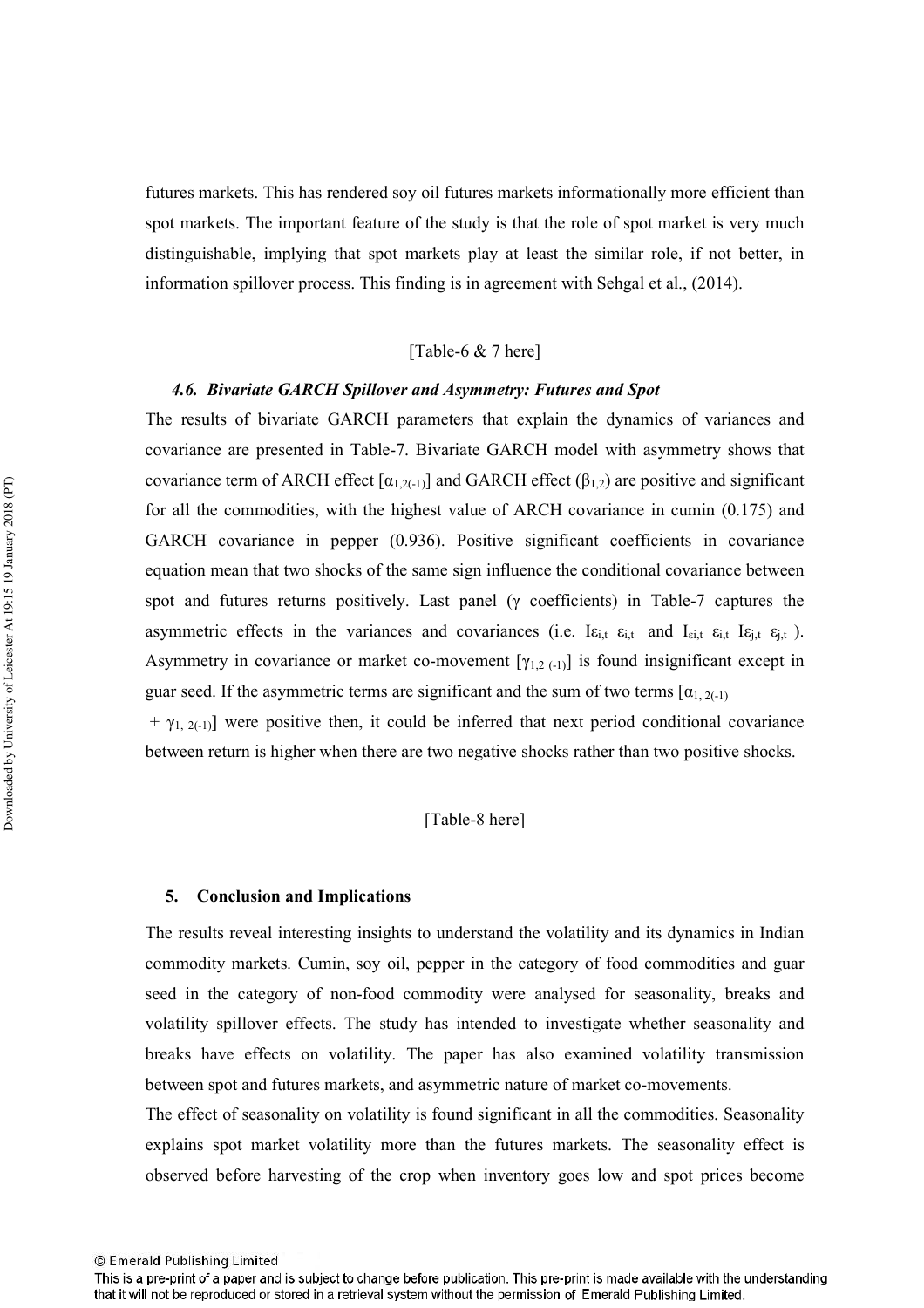higher. The seasonal nature of volatility also challenges the efficient market assumption. Cumin, soy oil and guar seed are found to have structural breaks in futures, both futures and spot, and spot market, respectively. Statistically, seasonality and breaks, in all the commodities statistically, could reduce the persistence of volatility, but not to a greater extent, except in cumin futures market where persistence is reduced to a higher extent.

In addition to this, when spillover effect between futures and spot markets are examined, it is viewed that in all commodities bidirectional spillover is present with a stronger effect of spot market on futures markets. It is quite appealing that in some cases (cumin and soy oil) the spillover effect from spot market to the futures market has rendered the long run persistence (β) of futures market insignificant. The higher spillover from the spot markets challenges the efficiency of the Indian commodity futures market, which is at its nascent stage of development. This finding is consistent with Sehgal et al.(2014).

The market co-movements of ARCH (short run) and GARCH terms (long run) are positive and significant. Hence, there are volatility co-movements between spot and futures markets. However, the co-movement is not asymmetric in nature. This suggests that there is no differential response to the good or bad news. Finally, this study is able to conclude that spillover effects, seasonality and breaks together improve the forecasting power of volatility. Nevertheless, spillover effects play the highest role in explaining volatility while seasonality and breaks have negligible power to reduce volatility.

The present study has implications for both the traders and policy makers. The understanding of seasonality would help traders and producers to know the nature and movement of volatility well in advance and accordingly, they can plan their sowing and storing decisions as Murphy (1987) outlined that during the time of high (low) production of agricultural commodity holding a long position of agricultural futures contracts is subjected to suffer from low (high) return due to the negative correlation between prices and speculators' return with a contribution to the risk of the entire portfolio. The effect of seasonality also helps investors to understand when volatility becomes high or low. This study also guides the hedgers that Indian commodity futures markets may not provide a good hedging mechanism as it is still away from playing an efficient role of transmitting the information to spot markets.

One important finding emerged is that higher spillover effect from spot to futures markets is only found in soy oil. This suggests that futures markets, though, is not efficient in raw agro commodities, however, is playing its role for processed commodity- refined soy oil. Another important feature of this study is noteworthy that comovement of spot and futures markets in

This is a pre-print of a paper and is subject to change before publication. This pre-print is made available with the understanding that it will not be reproduced or stored in a retrieval system without the permission of Emerald Publishing Limited.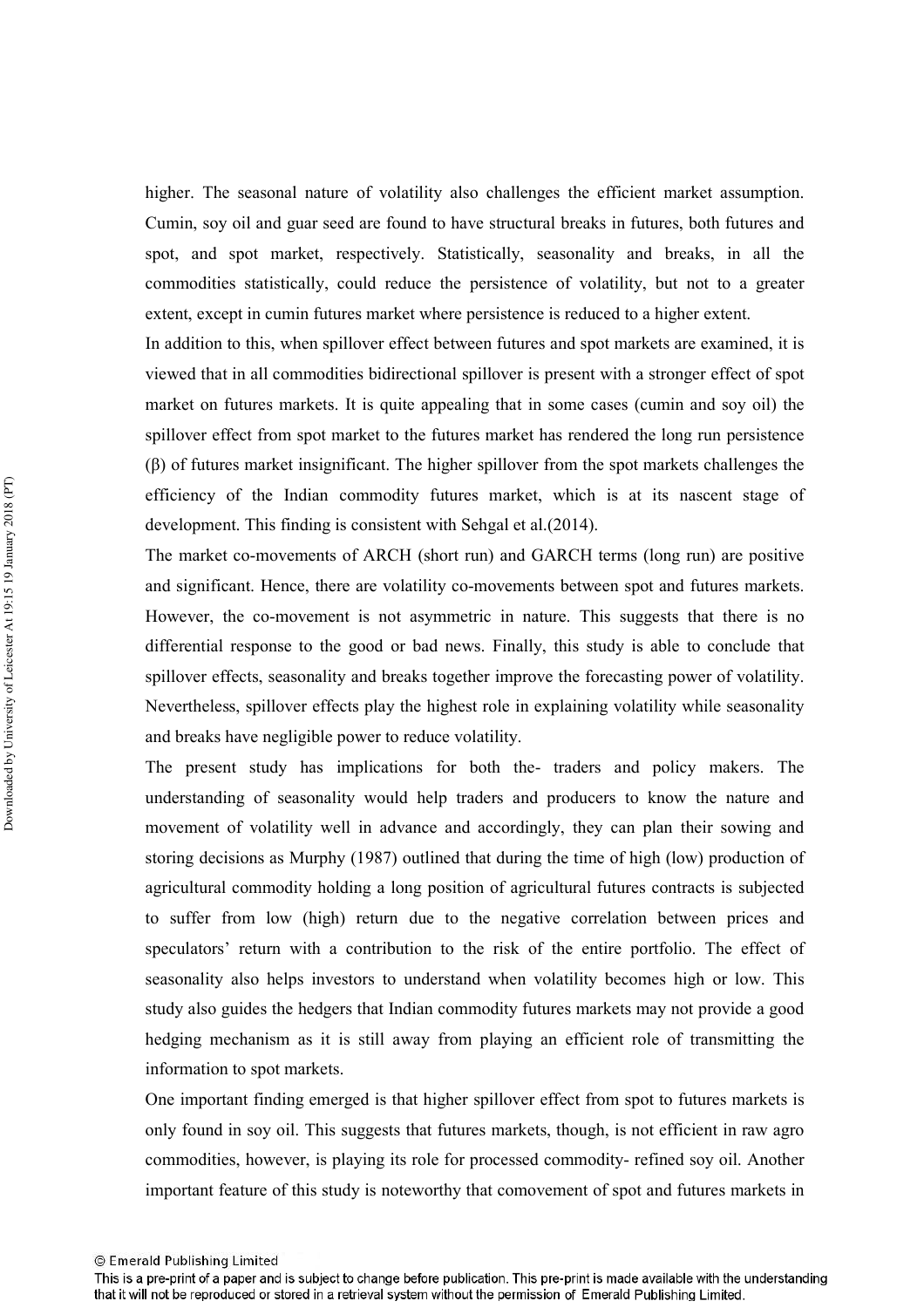guar seed has an asymmetric effect, whereas the same is not found in food agro commodities. Guar seed being a non-food agro item behaves differently from other food agro commodities. This difference is also captured in EGARCH model with spillover effects, where it is ostensible that spillover from futures to spot market is not significant, yet is significant in GARCH model with spillover effect. This could lead to future scope of research where the role of futures markets can be studied for raw vis-à-vis processed agro commodity, and food and vis-à-vis non-food agro commodities.

In terms of policy implications, a reasonable conclusion is that when there is high volatility found in futures markets, the first task for policy makers is to identify the source of volatility instead of banning that particular commodity trading in the futures markets. The banning would not serve the purpose, which was also put forward by Nath and Lingareddy (2008). Higher volatility spillover from spot to futures markets than otherwise does not only indicate that spot markets are causing volatility in the futures markets but it also reflects inefficiency of futures markets in terms of informational flow to the spot markets. The study warrants the need for Indian agro commodity futures market reforms so that it can deliver the role of better price discovery and risk management.

#### **References**

Ali, J. and Gupta, K.B. (2011), "Efficiency in agricultural commodity futures markets in India: evidence from cointegration and causality tests", *Agricultural Finance Review*, Vol. 71, No. 2, pp. 162-178.

Anderson, R.W. (1985), "Some determinants of the volatility of futures prices", *Journal of Futures Markets*, Vol. 5 No. 3, pp.131-348

Antoniou, A. and Ergul, N. (1997). "Market Efficiency, Thin Trading and Non-linear Behavior: Evidence from an Emerging Market," European Financial Management, 3: 175-90.

Aspergis, N., and Rezitis, A. (2003), "Agricultural price volatility spillover effects: the case of Greece", *European Journal of Agricultural Economics*, Vol. 30 No.3, pp. 389-406.

Back, J., Prokopczuk, M., and Rudolf, M. (2013), "Seasonality and the valuation of commodity options", *Journal of Banking & Finance,* Vol.37 No. 2, pp. 273–290

Baele, L. (2002), "Volatility spillover effects in European equity markets: evidence from a regime switching model", Mimeo, Ghent University.

Bahanram, A., Chatrath, A., David, R.C., and Maitra, D. (2014), ""Market comovements, regulation, and financial crisis: evidence from Indian markets", *Review of Futures Markets* (Forthcoming)

This is a pre-print of a paper and is subject to change before publication. This pre-print is made available with the understanding that it will not be reproduced or stored in a retrieval system without the permission of Emerald Publishing Limited.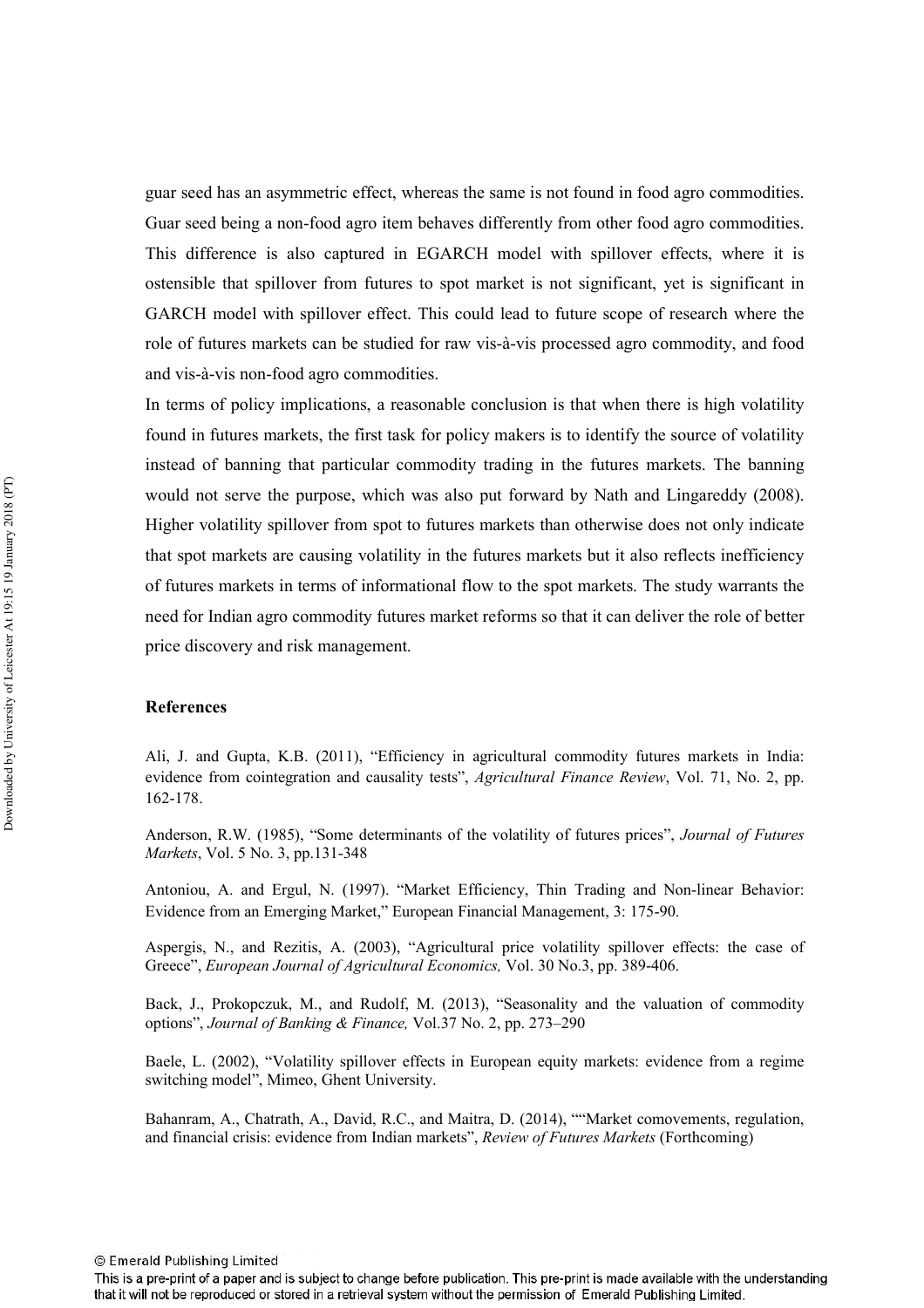Bai, J. and Perron, P. (1998), "Estimating and testing linear models with multiple structural changes", *Econometrica,* Vol.66 No.10, pp. 47-78.

Bakaert, G. and Harvey, C.R. (1997). "Emerging Equity Market Volatility," *Journal of Financial Economics,* 43: 29-77.

Beckmann, J., and Czudaj, R. (2014), "Volatility transmission in agricultural futures markets", *Economic Modelling, Vol.36, pp.541-546.* 

Bollerslev, T., Engle, R.F. and Wooldridge, J.M. (1988), "A capital-asset pricing model with timevarying covariances". *Journal of Political Economy*, Vol.96 No.1, pp.116-131.

Brooks, C., Prokopczuk, M., and Wu, Y. (2013), "Commodity Futures Prices: More Evidence on Forecast Power, Risk Premia and the Theory of Storage", *Quarterly Review of Economics and Finance,* Vol. 53 No. 1, pp. 73–85

Chatrath A. and Song F. (1998), "Information and volatility in futures and spot markets: the case of Japanese yen", Journal of Futures Markets, Vol.18 No.2, pp. 201-223

Chen, A.S. and Lin, J.W. (2004), "Cointegration and detectable linear and nonlinear causality: analysis using the London metal exchange lead contract", *Applied Economic*s, Vol. 36, No. 11, pp. 1157-1167

Choi Jin, W., and Longstaff F., A. (1985), "Pricing options on agricultural futures: an application of constant elasticity of variance option pricing model", *Journal of Futures Markets,* Vol. 2 No.2, pp.247-258.

Christiansen C. (2007), "Volatility spillover effects in European bond markets", *European Financial Management*, Vol.13 No.5, pp. 923-948.

Cologni, A. and Manera, M. (2008), "Oil prices, inflation and interest rates in a structural cointegrated VAR model for the G-7 countries", *Energy Economics*, Vol. 30, No. 3, pp. 856-888.

Crain, S.J., and Lee, J. H. (1996), "Volatility in Wheat Spot and Futures Markets, 1950-1993: Government Farm Programs, Seasonality, and Causality", *Journal of Finance*, Vol.LI No.1, pp. 325# 343.

Fama E. F., and French K. R. (1988), "Business Cycles and the Behaviour of Metals Prices", *Journal of Finance*, Vol.43 No.5, pp.1075-1093.

Fama E. F., and French, K. R. (1987), "Commodity futures prices: some evidence on forecast power, premiums, and the theory of storage", *Journal of Business*, Vol.60 No.1, pp. 55-73.

Fama, E.F. (1970): "Reply to efficient capital market: a review of theory and empirical work", *Journal of Finance*, 25(1), pp. 383-417.

Forward Market Commission (2012), "Volume of trade and value of commodity", available at: http://fmc.gov.in/docs/mreview/Monthly%20market%20review/VoT%20&%20Value%20of%20Com  $m(\text{upto\%20Mar\%2012})$ -WS.pdf (accessed on 5 April, 2012).

This is a pre-print of a paper and is subject to change before publication. This pre-print is made available with the understanding that it will not be reproduced or stored in a retrieval system without the permission of Emerald Publishing Limited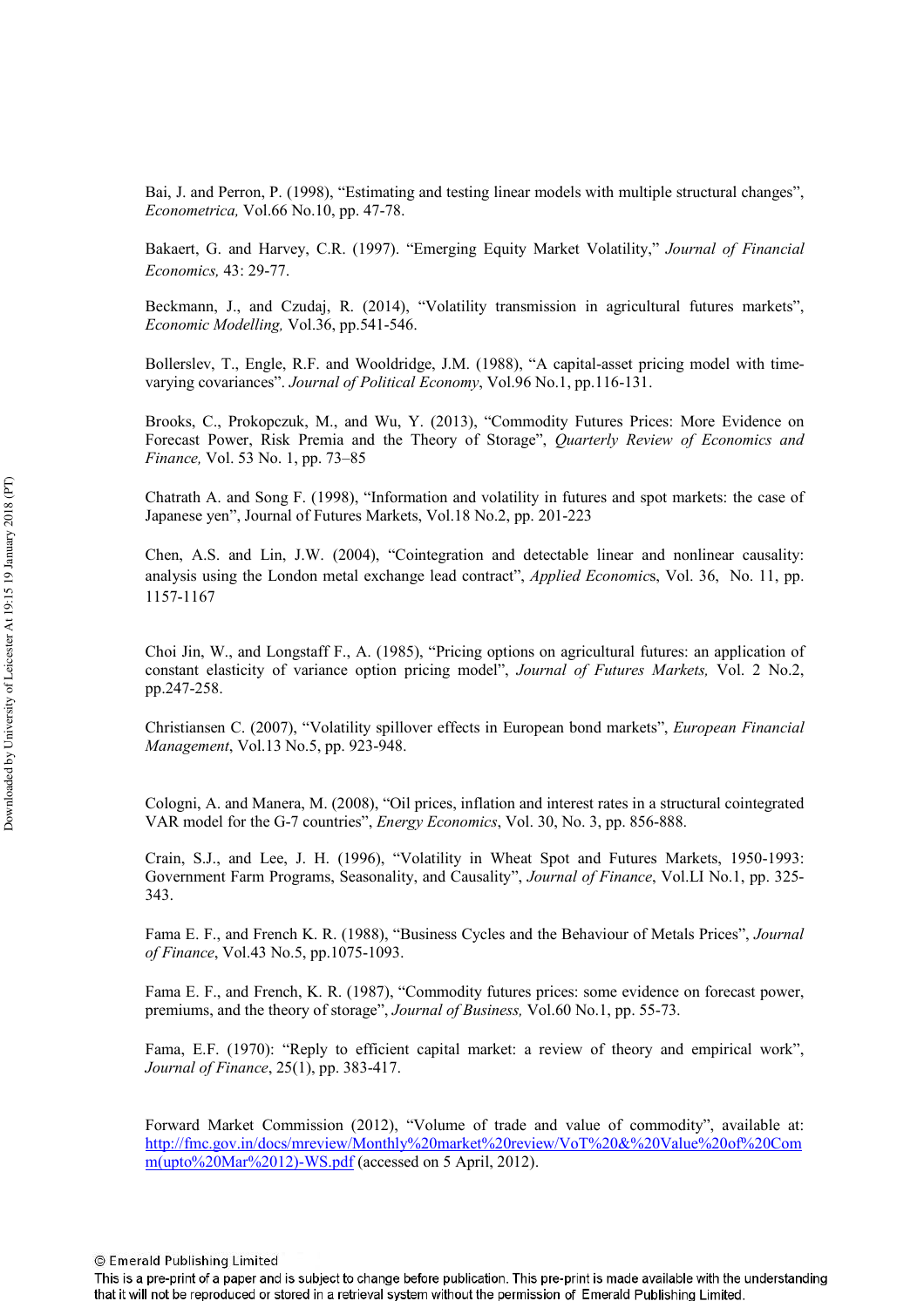Garbade, K.D., and Silber, W.L. (1983), "Dominant satellite relationship between live cattle cash and futures markets", *The Journal of Futures Markets*, vol. 10(2), pp. 123-136.

Gorton, G. and Rouwenhorst, K. Greet. (2005), "Facts and fantasies of commodity futures", Yale ICF working Paper, No. 04-20, available at: http://ssrn.com/abstract=560042 (accessed on 27 February, 2011).

Inclan, C., and Tiao, G. C. (1994), "Use of cumulative sums of squares for retrospective detection of changes of variance" *Journal of the American Statistical Association,* Vol. 89, pp. 913#923.

Iyer, V. and Pillai, A. (2010), "Price discovery and convergence in the Indian commodities market", *Indian Growth and Development Review*, Vol. 3 No. 1, pp. 53-61.

Karande, K. (2006), "A Study of Castorseed futures market in India"*,* Indira Gandhi Institute of Development Research, IGIDR, Mumbai, available at: http://papers.ssrn.com/sol3/papers.cfm?abstract\_id=983342 (accessed on 20 October, 2010).

Karolyi, G. (1995), "A multivariate GARCH model of international transmission of stock returns and volatility: the case of the United States and Canada", *Journal of Business and Economic Statistics*, Vol. 13, pp. 11-25.

Killick, R., and Eckley, I., (2014), Changepoint: An R Package for Changepoint Analysis, *Journal of Statistical Software, Vo.* 58, No.3, pp.1-19.

Kofi,T. (1973), "A framework for comparing the efficiency of futures markets", *American Journal of Agricultural Economics, 55, 584-94.* 

Koontz, S.R., P. Gracica and Hudson, M.A. (1990), "Estimation and hypothesis testing of cointegration vectors in Gaussian Vector Autoregressive Models", *Econometrica* 59, P: 1551-1580.

Kuiper, W.E., J.M.E. Pennings and M.T.G. Meulenberg (2002), "Identification by Full Adjustment: Evidence from the Relationship Between Futures and Spot Prices*," European Review of Agricultural Economics*, Vo.l. 29, No.1 pp.67-84.

Kumar, A., and Shollapur, M., (2015), price discovery and volatility spillover in the agricultural commodity futures market in India, *IUP Journal of Applied Finance*, Vol. 21, No.1, pp.54-70.

Kumar, B. & Singh, P. (2008), Volatility modeling, seasonality and risk-return relationship in garchin-mean framework: the case of Indian stock and commodity markets, IIM A Working Paper- 2008-04-04, URL: http://www.iimahd.ernet.in/publications/data/2008-04-04Kumar.pdf (accessed on January 10, 2016).

Kumar, B., Singh, P. and Pandey, A. (2008), "Hedging effectiveness of constant and time varying hedge ratio in indian stock and commodity futures markets", available at SSRN 1206555.

Kumar, S. and Sunil, B. (2004), "Price discovery and market efficiency: evidence from agricultural futures commodities", *South Asian Journal of Management*, Vol.11 No.2, pp. 32-47.

Leuthold, R. M., and Hartman, P. A. (1979), "A semi-strong form evaluation of the efficiency of the hog futures market", American Journal of Agricultural Economics, 61, 482-489.

This is a pre-print of a paper and is subject to change before publication. This pre-print is made available with the understanding that it will not be reproduced or stored in a retrieval system without the permission of Emerald Publishing Limited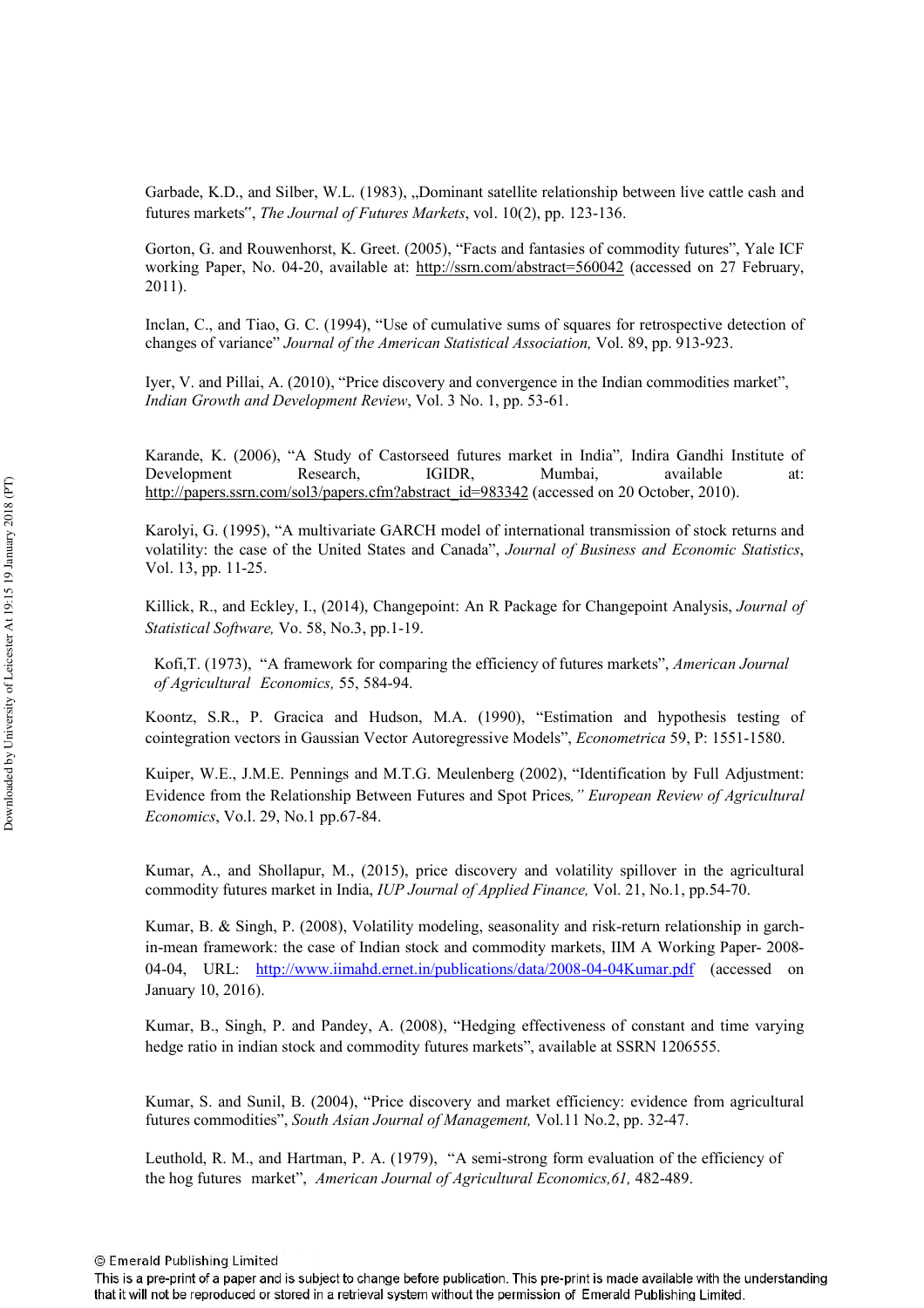Lokare, S. (2007), "Commodity derivatives and price risk management: an empirical anecdote from India", Reserve Bank of India Occasional Papers, Vol. 28 No. 2, pp. 27-76.

Mahalik, M., Acharya, D., Babu Suresh, M. (2014) Price discovery and volatility spillovers in futures and spot commodity markets: Some Indian evidence", *Journal of Advances in Management Research*, Vol. 11 No. 2, (Emerald early cite).

Maitra, D., and Dey, K. (2011), " Volatility and spillover effect in indian commodity markets: a case of pepper", *Studies in Business and Economics*, pp. 119-145.

Martin, L., and Garcia, P. (1981). "The price-forecasting performance of futures markets for live cattle and hogs: A disaggregated analysis". *American Journal of Agricultural Economics,63,*  209#215*.*

McKenzie A., and Holt M., (2002), "Market efficiency in agricutural commodity markets", *Applied Economics*, Vol.34, No.12, pp.1519-1532.

Murphy, A. J. (1987), "The seasonality of risk and return on agricultural futures positions", *American*  Journal of Agricultural Economics, Vol.69 No.3, pp. 639-646.

Naik, G. and Jain, S.K. (1999), "A study on the performance of Indian commodity futures markets", Indian Institute of Management, Ahmedabad, India.

Nath, Golaka C. and Lingareddy, T. (2008), "Commodity Derivative Market And Its Impact On Spot Market", Retrieved October 20, 2010 from http://papers.ssrn.com/sol3/papers.cfm?abstract\_id=1087904.

NCDEX Institute of Commodities Market and Research (November 2011), "Spices report", available at: www.ncdex.com (accessed on 12 January, 2012).

Nelson D B. (1991), "Conditional heteroskedasticity in asset returns: A new approach", *Economertica*, Vol.59 No.2, pp. 347-395

Ng. A. (2000), "Volatility spillover effects from Japan and the US to the pacific basin", *Journal of International Money and Finance*, Vol.19, pp. 207-233.

Piot-Lepetit, I., and M'Barek, R.(2011), "Methods to analyse agricultural commodity price volatility", in Lepetit-Piot, I. and M'Barek (Eds.), *Methods to Analyse Agricultural Commodity Price Volatility* , Springer, New York, pp.1-11.

Richter, M., and Sorensen, C., (2013), "Stochastic volatility and seasonality in commodity futures and options : the case of Soybeans", URL: http://www.bbk.ac.uk/cfc/pdfs/conference%20papers/Wed/RichterSorensen.pdf, (accessed on February 10, 2016).

Sahi, G. and Raizada, G. (2006), "Commodity futures market efficiency in India and effect on inflation", available at: SSRN 949161.

Sahoo, P. and Kumar, R. (2009), "Efficiency and futures trading-price nexus in Indian commodity futures markets", *Global Business Review*, Vol. 10 No. 2, pp. 187-201.

<sup>©</sup> Emerald Publishing Limited

This is a pre-print of a paper and is subject to change before publication. This pre-print is made available with the understanding that it will not be reproduced or stored in a retrieval system without the permission of Emerald Publishing Limited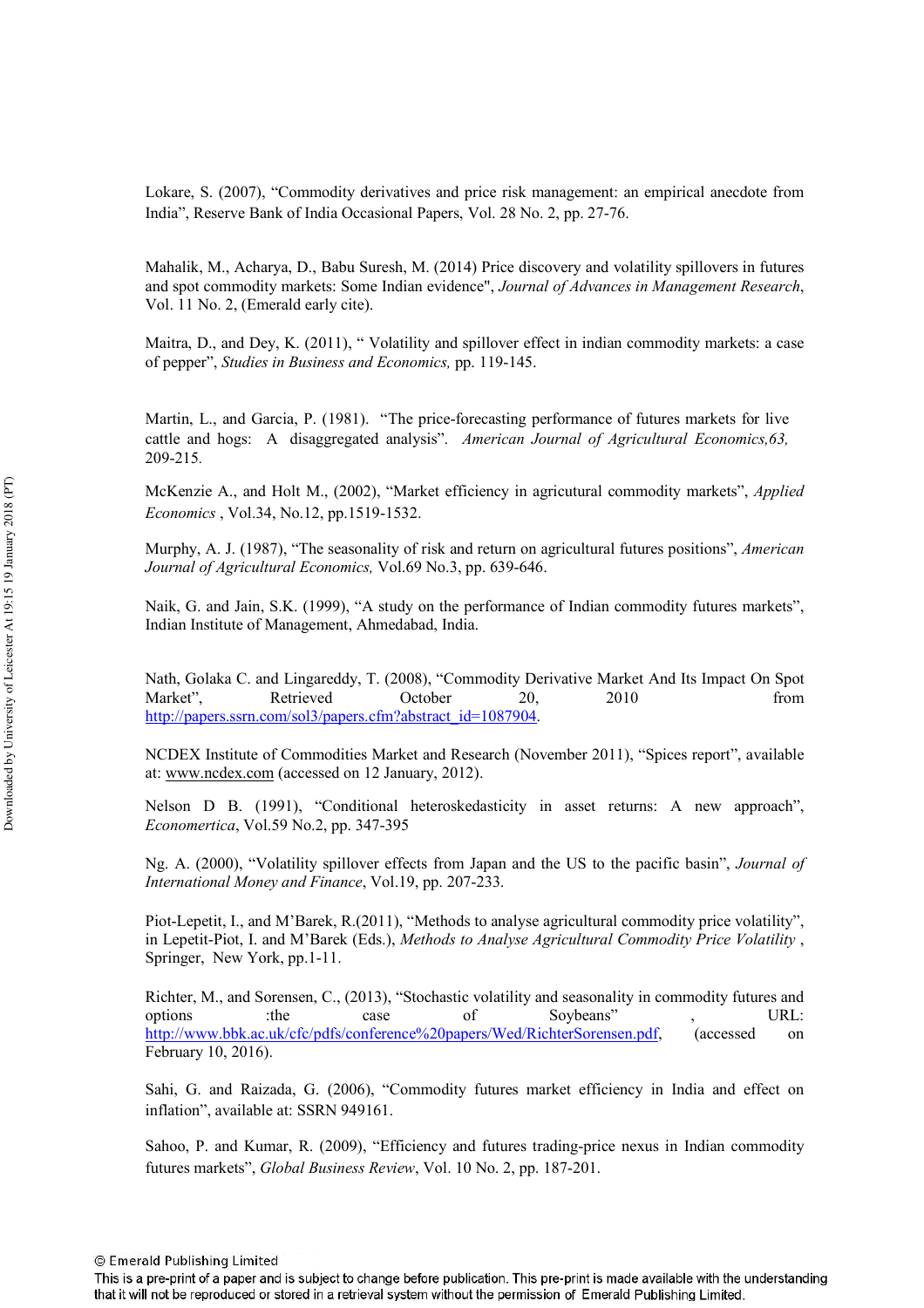Sanso, A., Arago,V., and Carrion, J.L. (2004), "Testing for changes in the unconditional variance of financial time series", working Paper 5, University of Barcelona, available at: http://dea.uib.es/download?filename=w5.pdf (accessed 10 December , 2010).

Sehgal, S., Ahmad, W., and Deisting, F., (2014), "An empirical examination of the process of information transmission in India's agriculture futures markets, *Journal of Quantitative Economics*, Vol. 12, No.1,pp.96-125.

Sehgal, S., Rajput, N. and Dua, R.K. (2012), "Price discovery in Indian agricultural commodity Markets", *International Journal of Accounting and Financial Reporting*, Vol. 2 No. 2, pp. 34-54.

Shah, A.N. (2009), "Stock market seasonality: A study of the Indian stock market", NSE Working Paper, available at: http://www.nseindia.com/content/research/res\_paper\_final228.pdf (accessed on 8 April, 2012)

Sharma, M., (2012), "Assessing the impact of news on volatility using the news impact curve of EGARCH", SSRN: 2085244

Soni, T. (2013), "Nonlinearity in Indian Commodity Markets: Evidence from a Battery of Tests", *Int. Journal of Financial Engineering and Risk Management, Vo.1, No.1, pp.73-89.* 

Soni, T. (2013), "Testing of Efficiency of Guar seed Futures: Empirical Evidence from India", *The Romanian Economic Journal, Vo. XVI, No. 47, pp. 211-228.* 

Soni, T. (2014), "Conintegration, linear and nonlinear causality-analysis using Indian commodity futures contracts", *Journal of Agribusiness in Developing and Emerging Economies,* Vol.4, No.2, pp.157-177.

Srinivasan, P. (2012), "Price discovery and volatility spillovers in Indian spot-futures commodity market", *IUP Journal of Behavioural Finance*, Vol. IX, No.1, pp.70-85

Thomas, S. (2003), "Agricultural commodity markets in India; policy issues for growth", Indira Gandhi Institute for Development Research, Mumbai, India, available at http://citeseerx.ist.psu.edu/viewdoc/download?doi=10.1.1.197.6692&rep=rep1&type=pdf (accessed on February, 2014)

Tomek, W. G., and Myers, R. J. (1993). "Empirical analysis of agricultural commodity prices: A viewpoint", *Review of Agricultural Economics*, Vol.15, No.1, pp.181-202.

Tomek, W.G. (1980). "Price Behavior on a Declining Terminal Market," *American Journal of Agricultural Economics*, 62, pp.434-445

Tothova, M. (2011), "Main challenges of price volatility in agricultural commodity markets", in Lepetit-Piot, I. and M'Barek (Eds.), *Methods to Analyse Agricultural Commodity Price Volatility*, Springer, New York, pp.13-39.

Wachtel, B. S. (1942), "Certain observations on seasonal movements in stock prices", *Journal of Business*, Vol.15 No.2, pp.184-193.

Wang, H., & Ke, B. (2005). Efficiency tests of agricultural commodity futures markets in China. *Australian Journal of Agricultural and Resource Economics* , 49 (2), 125141.

This is a pre-print of a paper and is subject to change before publication. This pre-print is made available with the understanding that it will not be reproduced or stored in a retrieval system without the permission of Emerald Publishing Limited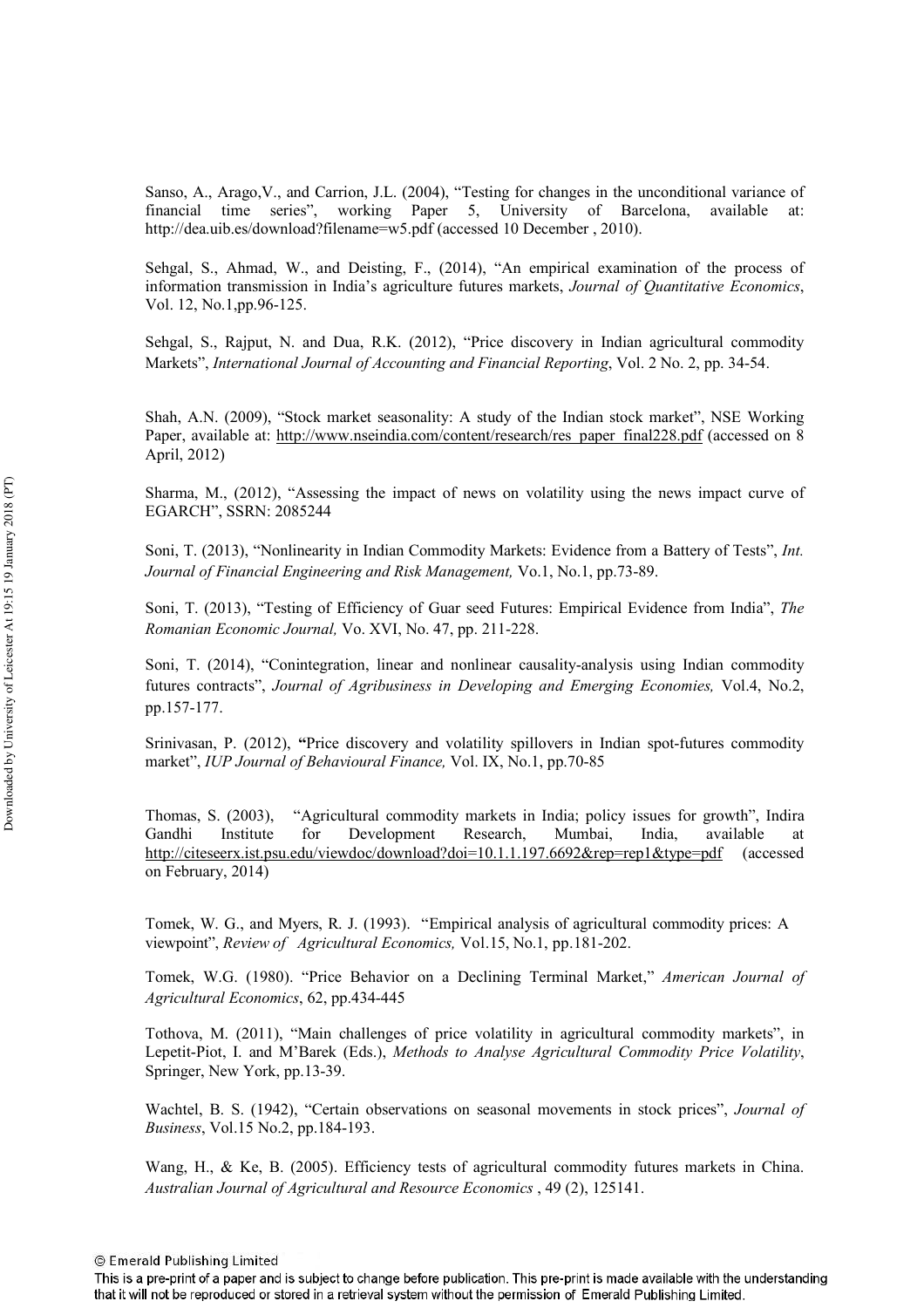Worthington, A and Higgs, H. (2004), "Transmission of equity returns and volatility in Asian developed and emerging markets: a multivariate GARCH analysis", *International Journal of Finance*  and Economics, Vol. 9, pp.71-80.

<sup>©</sup> Emerald Publishing Limited

This is a pre-print of a paper and is subject to change before publication. This pre-print is made available with the understanding that it will not be reproduced or stored in a retrieval system without the permission of Emerald Publishing Limited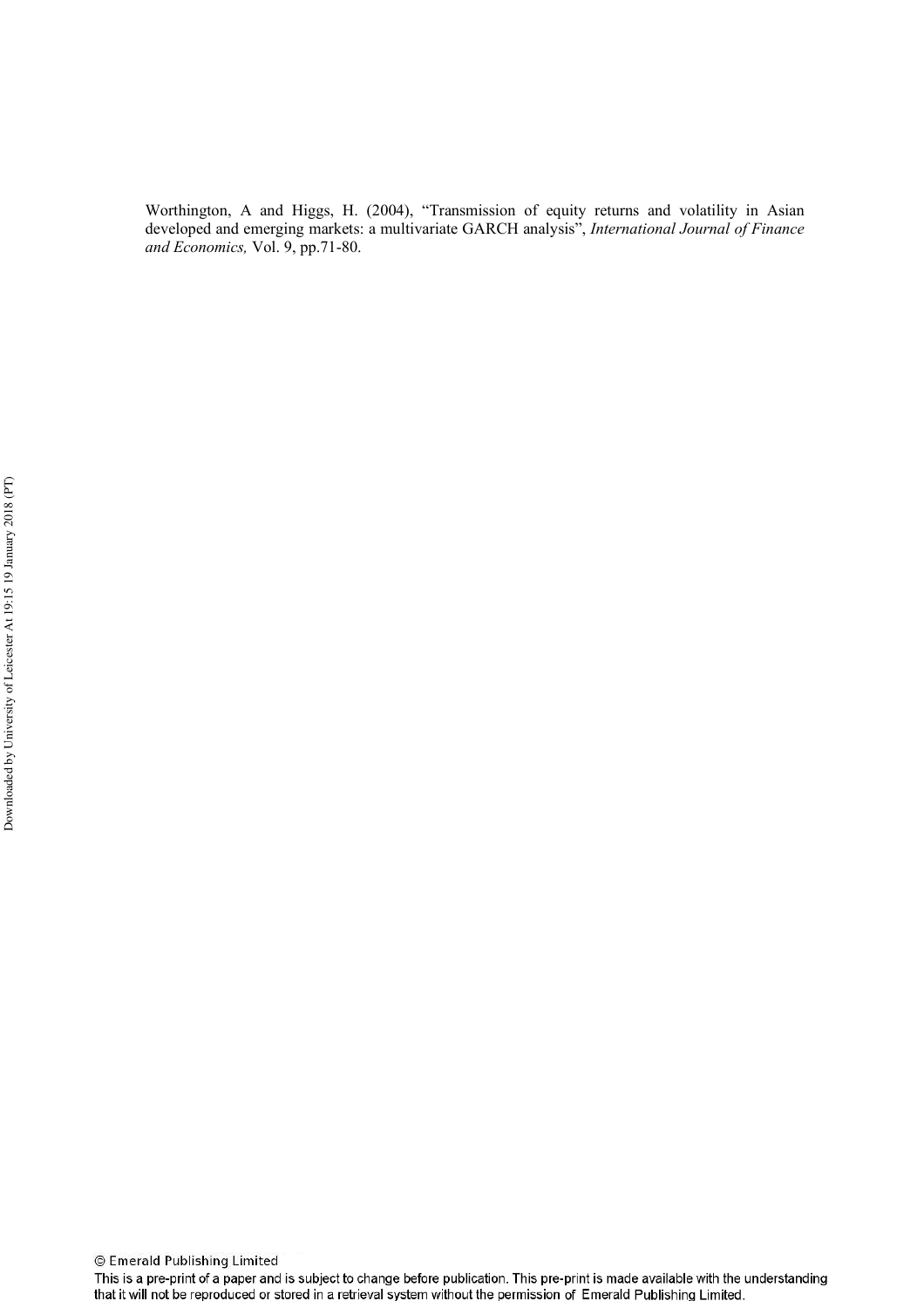

This is a pre-print of a paper and is subject to change before publication. This pre-print is made available with the understanding that it will not be reproduced or stored in a retrieval system without the permission of Emerald Publishing Limited.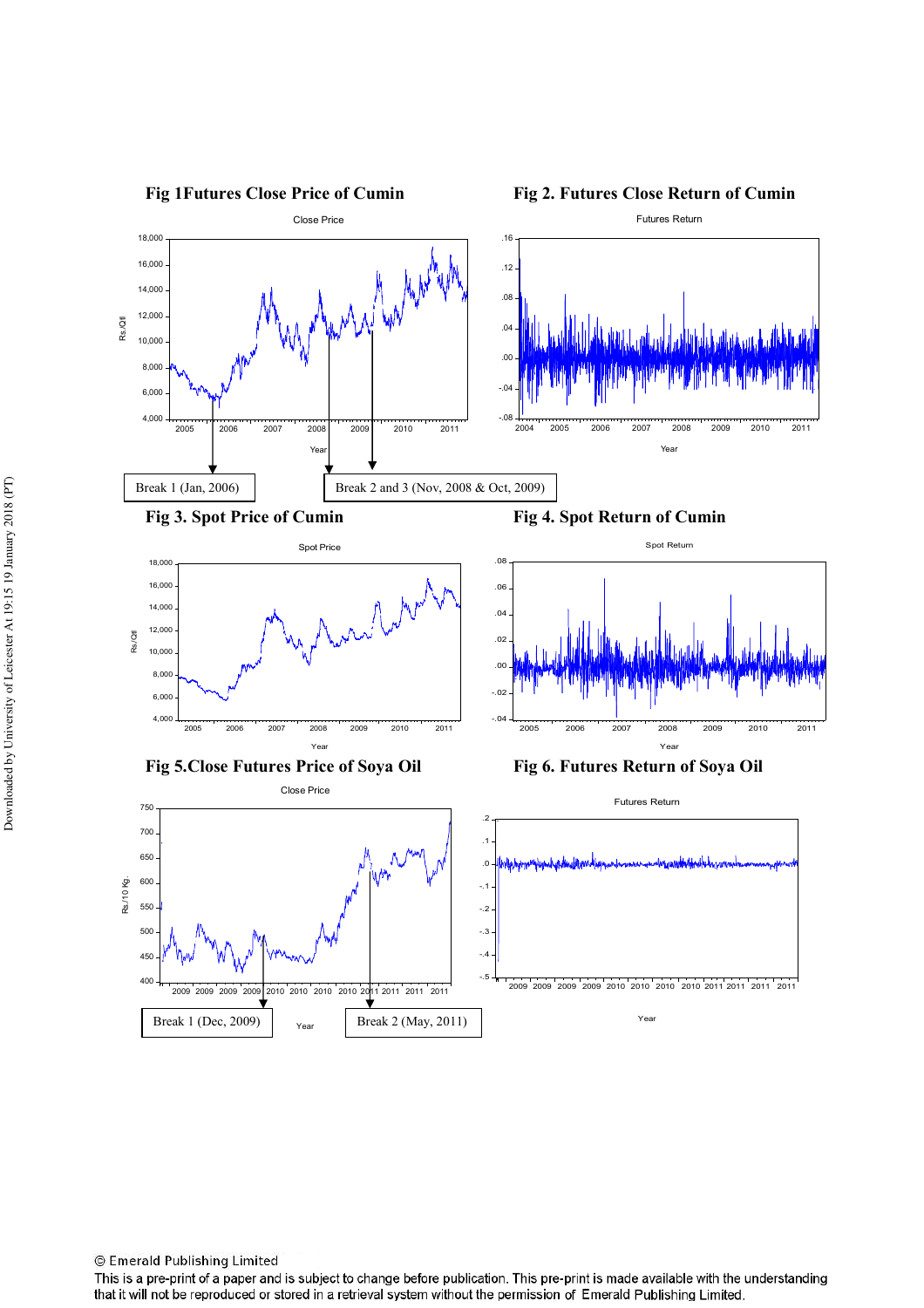







2004 2005 2006 2007 2008 2009

Year



 $-10 +$  $-08$  $-06$  $-04$ 

© Emerald Publishing Limited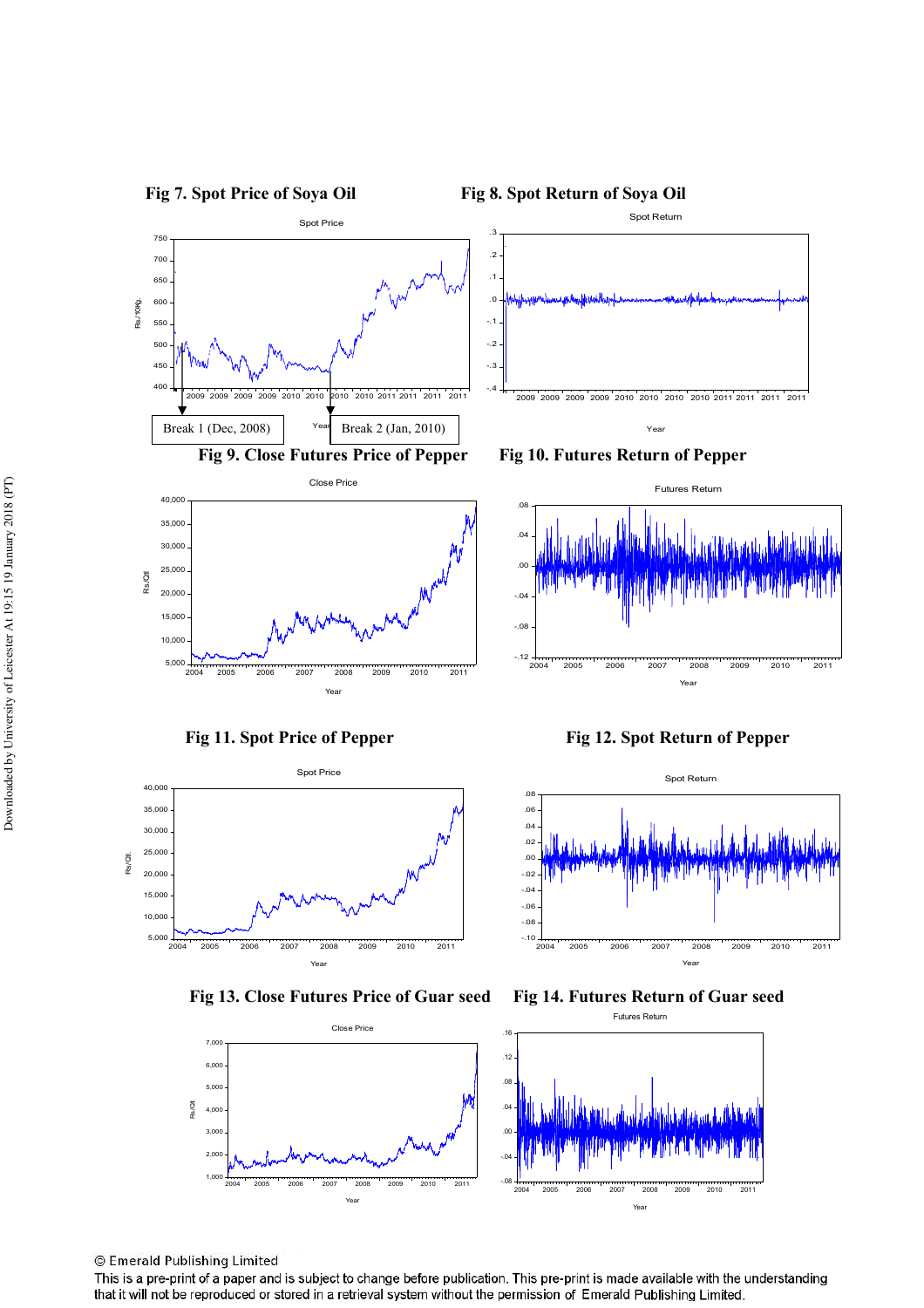

This is a pre-print of a paper and is subject to change before publication. This pre-print is made available with the understanding that it will not be reproduced or stored in a retrieval system without the permission of Emerald Publishing Limited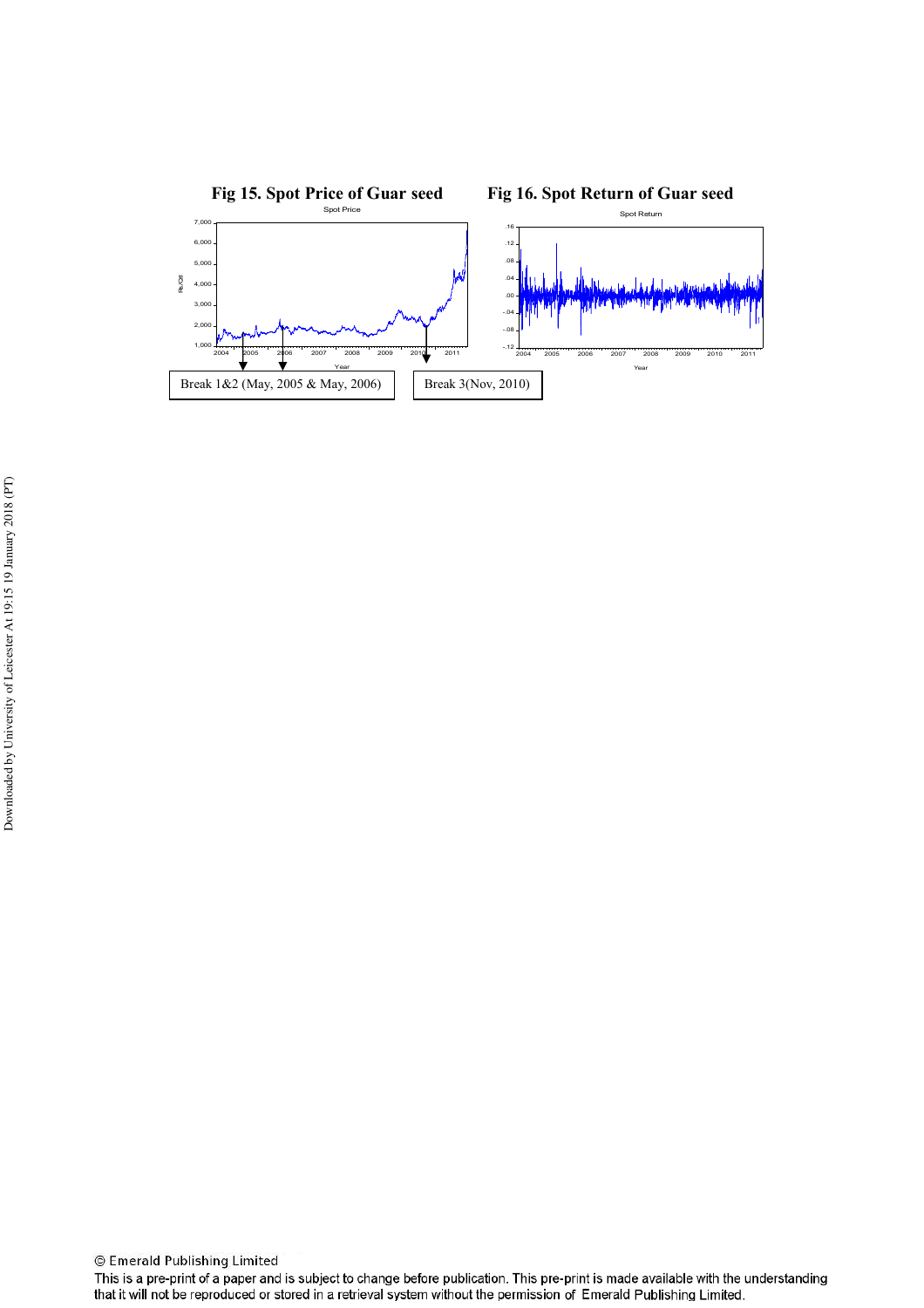|  | <b>Table 1. Descriptive Statistics</b> |  |
|--|----------------------------------------|--|
|--|----------------------------------------|--|

| Indicators            | Cumin                  |                        | Sov Oil                |                        | Pepper    |                        | Guarseed  |           |
|-----------------------|------------------------|------------------------|------------------------|------------------------|-----------|------------------------|-----------|-----------|
|                       | Futures                | Spot                   | Futures                | Spot                   | Futures   | Spot                   | Futures   | Spot      |
| Mean $(\% )$          | 0.03                   | 0.03                   | 0.039                  | 0.039                  | 0.075     | 0.074                  | 0.075     | 0.077     |
| Std. Dev $(\% )$      | 1.89                   | 0.84                   | 1.888                  | 1.736                  | 1.763     | 1.072                  | 1.853     | 1.534     |
| <b>Skewness</b>       | 0.975                  | 1.225                  | $-11.562$              | $-7.598$               | 0.128     | 0.105                  | 0.335     | 0.206     |
| Kurtosis              | 9.690                  | 9.269                  | 304.609                | 268.113                | 4.599     | 7.489                  | 6.113     | 9.305     |
| J-B Stat              | 3882.90                | 3622.329               | 3435.183               | 2647278                | 237.353   | 1816.515               | 945.096   | 3721.272  |
|                       | (0.000)                | (0.000)                | (0.000)                | (0.000)                | (0.000)   | (0.000)                | (0.000)   | (0.000)   |
| LBQ(4)                | 6.50                   | 127.93                 | 48.442                 | 76.011                 | 16.005    | 158.43                 | 12.158    | 28.566    |
|                       | (0.165)                | (0.000)                | (0.000)                | (0.000)                | (0.003)   | (0.000)                | (0.016)   | (0.000)   |
| LBQ(8)                | 9.4108                 | 158.36                 | 62.999                 | 89.004                 | 23.829    | 191                    | 20.355    | 44.044    |
|                       | (0.309)                | (0.000)                | (0.000)                | (0.000)                | (0.002)   | (0.000)                | (0.009)   | (0.000)   |
| L BQ <sup>2</sup> (4) | 20.170                 | 136.16                 | 32.524                 | 118.43                 | 148.64    | 163.78                 | 149.51    | 174.01    |
|                       | (0.000)                | (0.000)                | (0.000)                | (0.000)                | (0.000)   | (0.000)                | (0.000)   | (0.000)   |
| LB $Q^2(8)$           | 21.758                 | 151.80                 | 33.801                 | 118.68                 | 217.67    | 195.93                 | 218.72    | 270.86    |
|                       | (0.000)                | (0.000)                | (0.000)                | (0.000)                | (0.000)   | (0.000)                | (0.000)   | (0.000)   |
| ADF                   | $-42.637$ <sup>*</sup> | $-20.289$ <sup>*</sup> | $-26.021$ <sup>*</sup> | $-26.805$ <sup>*</sup> | $-44.181$ | $-27.282$ <sup>*</sup> | $-44.225$ | $-42.471$ |
| (Constant and         |                        |                        |                        |                        |           |                        |           |           |
| Trend)                |                        |                        |                        |                        |           |                        |           |           |

\*(\*\*) indicates level significance at 5% (10%) level.

Critical Values ADF (Constant and Trend) at  $5\%$  (10%) level are -2.862 (-2.567)

#### Table 2. Structural Shifts

| Cumin $(D_k$ Stat at           |             | Soy Oil $(D_k$ Stat at peak) |                                    | Pepper $(D_k$ Stat |       |                | Guarseed $(D_k$ Stat at   |
|--------------------------------|-------------|------------------------------|------------------------------------|--------------------|-------|----------------|---------------------------|
| peak)                          |             |                              |                                    | at peak)           |       |                | peak)                     |
| <b>Futures</b>                 | <b>Spot</b> | <b>Futures</b>               | <b>Spot</b>                        | <b>Futures</b>     | Spot  | <b>Futures</b> | <b>Spot</b>               |
| $1.711^*$ , 2.477 <sup>*</sup> | 1.108       | $2.204$ , 1.118,             | $1.946^{\degree}, 1.509^{\degree}$ | 0.806              | 0.736 | 1.082          | $1.495$ , $1.760$         |
| $,0.873,1.506^*$ ,             |             | $1.710^{\ast}.0.596$         | 0.436, 1.266                       |                    |       |                | $2.081^{\degree}, 1.026,$ |
| 0.416,0.461                    |             |                              |                                    |                    |       |                | 0.882, 1.021              |

(\* ) indicates significance at 5% level. The critical value is 1.340 (approx.).

© Emerald Publishing Limited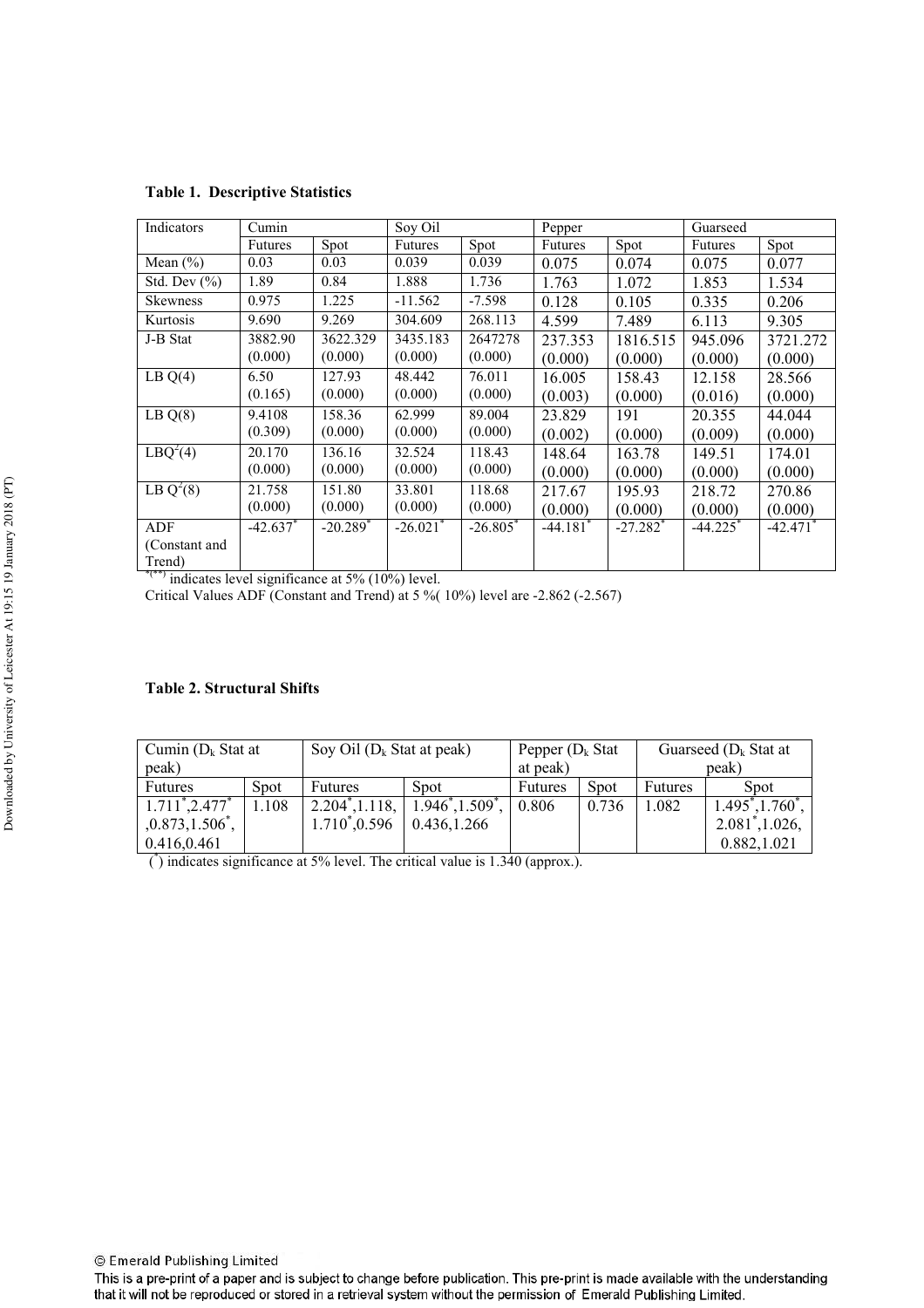|                                                                                                   |         | Spot | $2.41 \times 10^{-5}$<br>(0.000)  | (0.059)<br>$0.031***$         | (0.000)<br>$0.069$ <sup>*</sup>  | $\frac{1}{0.830}$      | (0.000) |                                  | $1.68 \times 10^{-6}$  | (0.605) | $-2.67 \times 10^{-7}$ | (0.924)          | $-2.77 \times 10^{-6}$ | (0.313) | $8.96 \times 10^{-6}$  | (0.018) | $-3.31 \times 10^{-6}$ | (0.220) | $4.59 \times 10^{-6}$  | (0.126) | $1.38 \times 10^{-6}$  | (0.020)     | $1.81 \times 10^{-5}$  | (0.000) | $^{7}_{6}$ (0.867)     |               | 8.15 x10              |
|---------------------------------------------------------------------------------------------------|---------|------|-----------------------------------|-------------------------------|----------------------------------|------------------------|---------|----------------------------------|------------------------|---------|------------------------|------------------|------------------------|---------|------------------------|---------|------------------------|---------|------------------------|---------|------------------------|-------------|------------------------|---------|------------------------|---------------|-----------------------|
| Guar seed                                                                                         | Futures |      | $3.29 \times 10^{-6}$<br>(0.261)  | $(0.0000)_*850.0$             |                                  | $\overline{0.931}^{*}$ | (0.000) |                                  | 7.3 $\times 10^{-6*}$  | (0.046) | $-1.05 \times 10^{-6}$ | (0.701)          | $8.4 \times 10^{-6}$   | (0.007) | $8.57 \times 10^{-6}$  | (0.018) | $-1.84 \times 10^{-6}$ | (0.569) | $6.7 \times 10^{-6}$   | (0.056) | $1.57 \times 10^{-5}$  | (0.000)     | $1.09 \times 10^{-5}$  | (0.075) | $.64 \times 10$        | (60.654)      | 7.88 x10              |
|                                                                                                   |         | Spot | $-1.71x10$<br>(0.355)             | $0.152^{*}(0.000)$            | $-0.142$ <sup>*</sup> $(0.000)$  | $1.627$ <sup>*</sup>   | (0.000) | (0.000)<br>$-0.638$ <sup>*</sup> | $2.70x10^{-7}$         | (0.427) | $4.31 \times 10^{-7}$  | (0.112)          | $-1.43 \times 10^{-7}$ | (0.547) | $9.92x10^{-7}$         | (0.002) | $-4.98 \times 10^{-7}$ | (0.003) | $4.74x10^{-7}$         | (0.029) | $4.94x10^{-7}$         | (0.025)     | $2.80x10^{-7}$         | (0.185) | $-1.92x10$             | 7(0.351)      | 9.86x10               |
| Pepper                                                                                            | Futures |      | $3.77 \times 10^{-6*}$<br>(0.091) | $0.145^{*}(0.000)$            | (0.000)<br>$-0.125$ <sup>*</sup> | $0.972$ <sup>*</sup>   | (0.000) |                                  | $-2.09x10^{-6}$        | (0.580) | $-3.49 \times 10^{-7}$ | (0.896)          | 5.03 $\times 10^{-6}$  | (0.093) | $6.14 \times 10^{-6}$  | (0.072) | $-7.48 \times 10^{-6}$ | (0.009) | $-3.93 \times 10^{-6}$ | (0.137) | $2.91 \times 10^{-6}$  | (0.293)     | $-9.10 \times 10^{-8}$ | (0.969) | $-4.04 \times 10^{-7}$ | $^{6}(0.136)$ | $2.62 \times 10^{-7}$ |
|                                                                                                   | Spot    |      | $3.72 \times 10^{-4}$<br>(0.000)  | $(0.0000)$ <sub>,</sub> 671'0 | (0.000)<br>$-0.117$ <sup>*</sup> | 0.773                  | (0.000) |                                  | $-1.47x10^{-6}$        | (0.688) | $-8.63 \times 10^{-6}$ | (0.000)          | $-6.99 \times 10^{-6}$ | (0.010) | $-8.21 \times 10^{-6}$ | (0.000) | $-1.14 \times 10^{-6}$ | (0.000) | $-1.07 \times 10^{-6}$ | (0.000) | $-5.7 \times 10^{-6}$  | (0.027)     | $-5.51 \times 10^{-6}$ | (0.020) | $1.03 \times 10^{-5}$  | (0.002)       | 5.16 x10              |
| Table 3. Estimates of GARCH model with seasonality and structural break <sup>1</sup><br>$Sov$ Oil | Futures |      | $1.70x10^{-5}$<br>(0.000)         | $(0.0000)_*$ 870.0-           |                                  | $0.938^{*}$            | (0.000) |                                  | $-3.42 \times 10^{-6}$ | (0.209) | $-6.69 \times 10^{-6}$ | (0.002)          | $-8.71 \times 10^{-6}$ | (0.000) | $-5.75 \times 10^{-6}$ | (0.016) | $-4.39 \times 10^{-6}$ | (0.016) | $-4.77 \times 10^{-6}$ | (0.003) | $-3.76 \times 10^{-7}$ | $6*(0.029)$ | $4.77 \times 10^{-6}$  | (0.005) | $1.43 \times 10^{-6}$  | (0.578)       | 7.34 x10              |
| Cumin                                                                                             | Spot    |      | $-2.07x10$<br>(0.032)             | (0.000)<br>0.184              | (0.000)<br>$-0.120$ <sup>*</sup> | $\frac{1}{0.929}$      | (0.000) |                                  | $1.52 \times 10^{-6}$  | (0.000) | $3.27 \times 10^{-6}$  | (0.000)          | $-4.87 \times 10^{-8}$ | (0.943) | $1.05 \times 10^{-6}$  | (0.007) | $6.27 \times 10^{-7}$  | (0.148) | 4.94 x 10              | (0.187) | 7.64 $\times 10^{-7}$  | (0.068)     | $1.11 \times 10^{-6}$  | (0.009) | $9.58 \times 10^{-8}$  | (0.772)       | $2.87 \times 10^{-6}$ |
|                                                                                                   | Futures |      | $7.05x10^{-7}$<br>(0.000)         | (0.000)<br>$0.183*$           |                                  | $0.228^{*}$            | (0.012) |                                  | $1.97x10^{-6}$         | (0.925) | $-1.24 \times 10^{-5}$ | (0.633)          | $2.50 \times 10^{-5}$  | (0.304) | $2.11 \times 10^{-5}$  | (0.382) | $-4.32 \times 10^{-6}$ | (0.814) | $-3.11 \times 10^{-5}$ | (0.048) | $1.67 \times 10^{-5}$  | (0.433)     | $9.79 \times 10^{-5}$  | (0.004) | $3.68 \times 10^{-6}$  | (0.830)       | $1.9x10^{-4}$         |
| Coefficient                                                                                       |         |      |                                   | $\overline{d}$                | $\alpha_2$                       | ති                     |         | 2                                | KN                     |         | <b>FEB</b>             |                  | MARCH                  |         | <b>TIHAV</b>           |         | <b>NAY</b>             |         | <b>JUNE</b>            |         | JULY                   |             | <b>AUG</b>             |         | <b>SEP</b>             |               | OCT                   |
|                                                                                                   |         |      |                                   |                               |                                  |                        |         |                                  |                        |         |                        | $\Delta$ ariance |                        |         |                        |         |                        |         |                        |         |                        |             |                        |         |                        |               |                       |

<sup>1</sup> In the interest of brevity, only the results of variance or volatility component are given. However, the estimates of mean equation are available with authors. In the interest of brevity, only the results of variance or volatility component are given. However, the estimates of mean equation are available with authors.

© Emerald Publishing Limited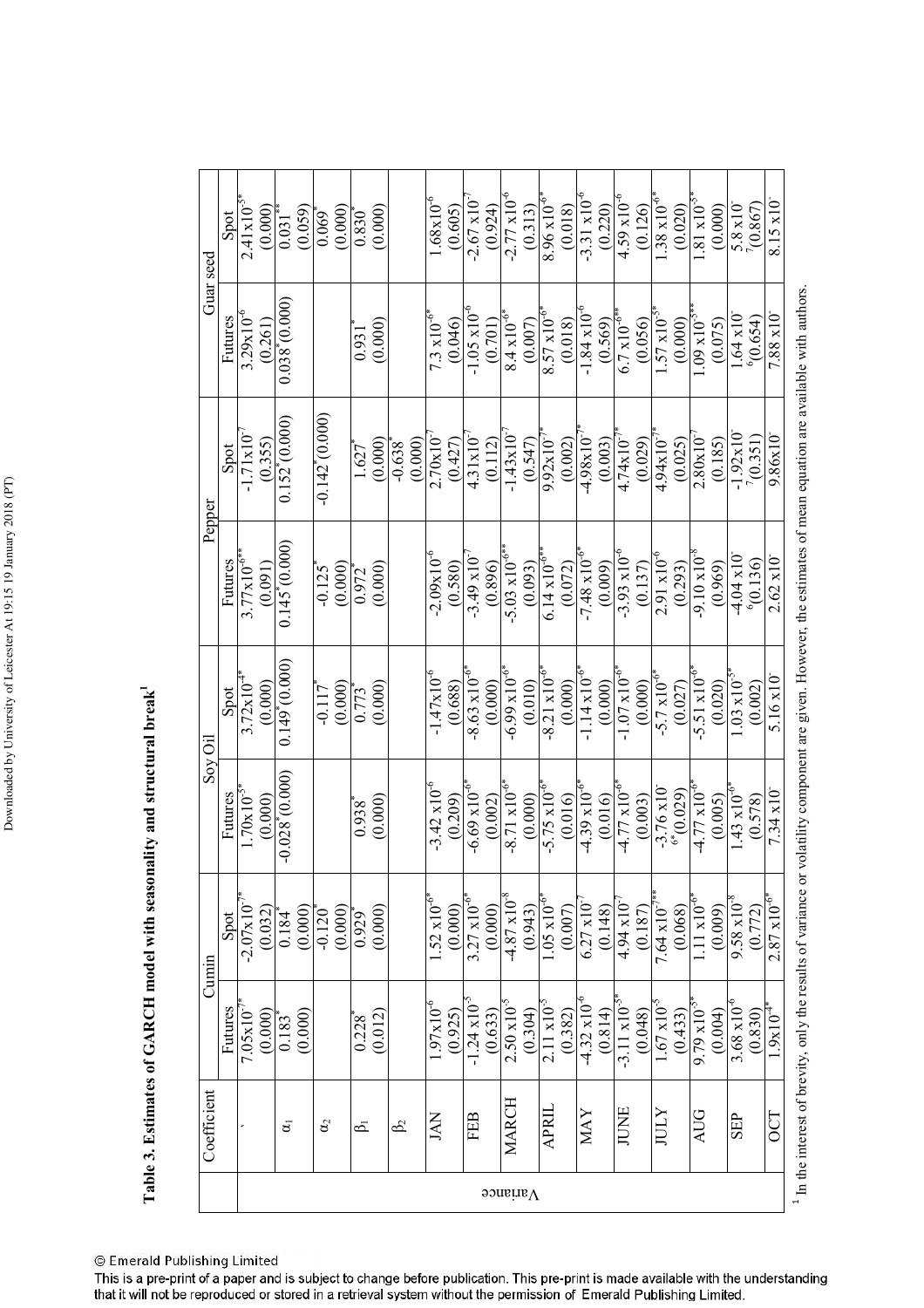Downloaded by University of Leicester At 19:15 19 January 2018 (PT) Downloaded by University of Leicester At 19:15 19 January 2018 (PT)

| $6*_{(0.028)}$ | $3.24 \times 10^{-6}$  | (0.289) | $-1.5 \times 10^{-6}$  | (0.000) | $-2.71 \times 10^{-6}$ | (0.075) | $1.67 \times 10^{-5}$ | (0.000) | $-5.760$   | $-5.681$  | -5.731   | 6473.959 |            | 6.673(0.352)       | 3.049(0.803)  |         | 0.558(0.572)          | 1.117(0.572)                           |  |
|----------------|------------------------|---------|------------------------|---------|------------------------|---------|-----------------------|---------|------------|-----------|----------|----------|------------|--------------------|---------------|---------|-----------------------|----------------------------------------|--|
| $6* (0.038)$   | $8.97 \times 10^{-6}$  | (0.079) |                        |         |                        |         |                       |         | $-5.274$   | $-5.202$  | $-5.245$ | 5924.406 |            | 6.719(0.348)       | 4.632(0.592)  |         | 0.902(0.342)          | 0.903(0.342)                           |  |
| (0.000)        | $2.41 \times 10^{-8}$  | (0.941) |                        |         |                        |         |                       |         | -6.44      | $-6.362$  | $-6.414$ | 7016.371 |            | 9.349(0.155)       | 4.231(0.645)  |         | 1.729(0.177)          | 3.458(0.177)                           |  |
| $^{6}(0.332)$  | $-4.97 \times 10^{-6}$ | (0.213) |                        |         |                        |         |                       |         | -5327      | $-5.246$  | -5.297   | 5805.519 |            | 2.133(0.830)       | 5.758(0.451)  |         | 0.184(0.832)          | 0.368(0.832)                           |  |
| (0.863)        | $1.31 \times 10^{-6}$  | (0.963) | $-3.45 \times 10^{-4}$ | (0.000) | $-1.34 \times 10^{-5}$ | (0.000) |                       |         | $-6.743$   | $-6.578$  | $-6.680$ | 3065.617 |            | 1.1749 (0.978)     | 5.960(0.428)  |         | 1.387(0.250)          | 2.776(0.2490                           |  |
| (0.757)        | $-3.22 \times 10^{-6}$ | (0.201) | $-5.19 \times 10^{-6}$ | (0.000) | $-5.59 \times 10^{-6}$ | (0.000) |                       |         | $-6.377$   | $-6.217$  | $-6.316$ | 2899.813 |            | 3.217 (0.781)      | 2.775 (0.836) |         | 0.585(0.557)          | 1.172(0.556)                           |  |
| (0.000)        | $-3.87 \times 10^{-7}$ | (0.394) |                        |         |                        |         |                       |         | $-6.960$   | $-6.874$  | $-6.929$ | 6701.883 |            | 1.967(0.923)       | 4.400(0.162)  |         | 1.818(0.162)          | 3.3653<br>(0.162)                      |  |
| (0.000)        | $-2.74 \times 10^{-5}$ | (0.164) | $1.89x10^{4}$          | (0.000) | $-1.56x10^{-4*}$       | (0.000) | $8.54 \times 10^{-5}$ | (0.000) | $-5.212$   | $-5.128$  | $-5.181$ | 5030.152 |            | (0.149)<br>9.466   | 3.561         | (0.736) | 0.104(0.900)          | (0.900)<br>0.209                       |  |
|                | $\sum_{i=1}^{n}$       |         | á                      |         | $\mathsf{D}_2$         |         | $\vec{D}_i$           |         | <b>AIC</b> | <b>SC</b> | HQC      | Log      | Likelihood | $\widetilde{Q(6)}$ | $Q^2(6)$      |         | $LM(F-stat)$<br>ARCH- | $\frac{\text{ARCH-LM}}{(\text{TR}^2)}$ |  |
|                |                        |         |                        |         |                        |         |                       |         |            |           |          |          |            |                    |               |         |                       |                                        |  |

\*(\*\*) indicates statistically significant at 5% (10%) level of significance. Data in parentheses show *-*\*(\*\*) indicates statistically significant at 5% (10%) level of significance. Data in parentheses show p-value.

© Emerald Publishing Limited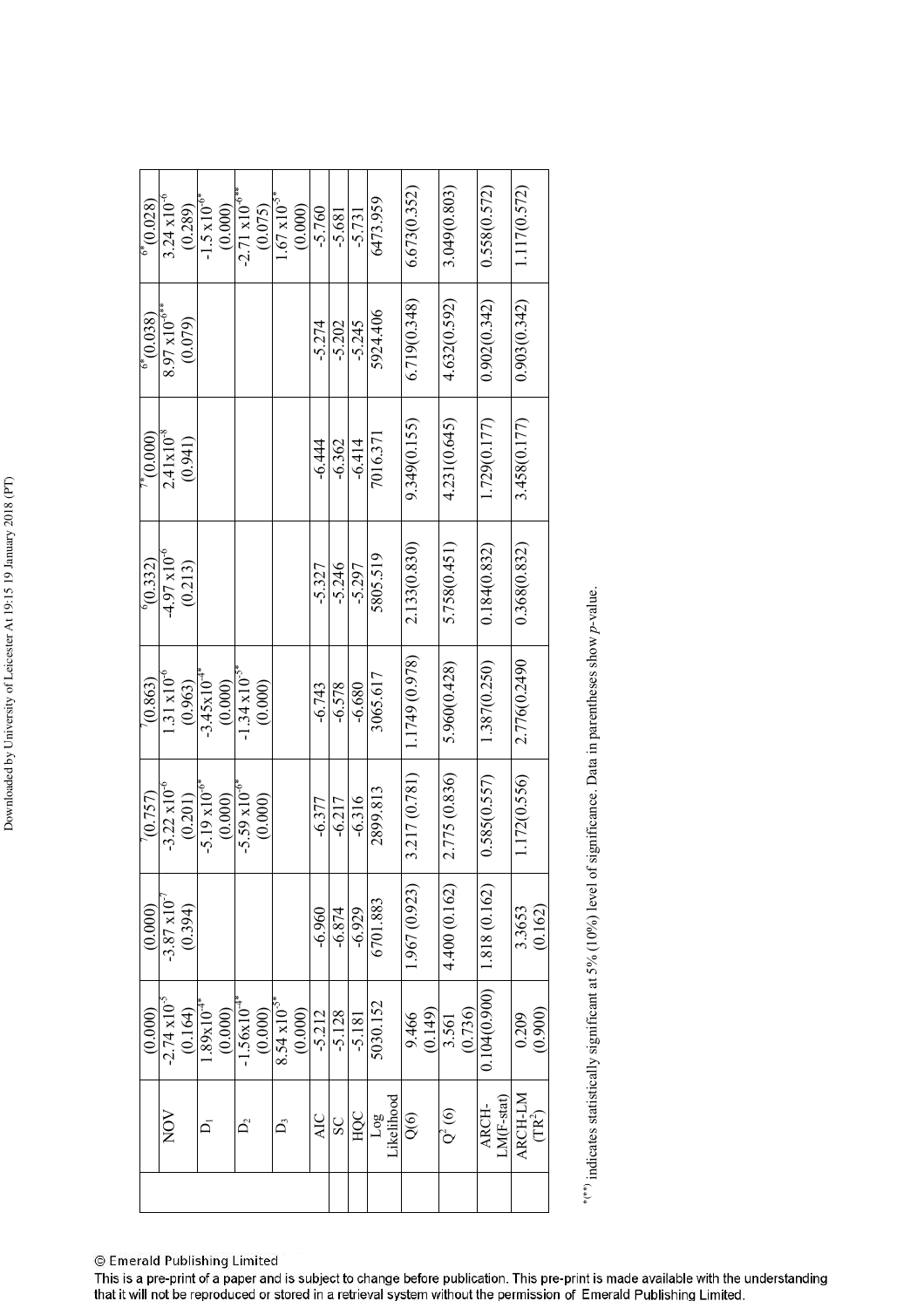$Table 4.$  Es **timates** of EGARCH model wi **) 83 -\$**  $\text{tructural break}^2$ 

| Coefficient |         |          | ပ       | $\bar{\mathcal{S}}$      | $\mathcal{S}$                     | <u>යි</u>            | $\bar{z}$                        | $\mathcal{E}$                    | JAN             | FEB                   |         | MARCH                   | APRII<br>$\mathfrak{g}$ anging $\Lambda$ |                         | $\ensuremath{\text{MAN}}$ |                       | <b>JUNE</b> |                      | <b>IULY</b> | <b>AUG</b>                    | <b>SEP</b>           |         | <b>DCT</b>       |                      | NON     |
|-------------|---------|----------|---------|--------------------------|-----------------------------------|----------------------|----------------------------------|----------------------------------|-----------------|-----------------------|---------|-------------------------|------------------------------------------|-------------------------|---------------------------|-----------------------|-------------|----------------------|-------------|-------------------------------|----------------------|---------|------------------|----------------------|---------|
|             |         |          |         |                          |                                   |                      |                                  |                                  |                 |                       |         |                         |                                          |                         |                           |                       |             |                      |             |                               |                      |         |                  |                      |         |
|             | Futures | $-4.371$ | (0.000) | $0.314 \degree (0.000)$  |                                   | $0.542^* (0.000)$    | (0.000)<br>$-0.109$ <sup>*</sup> |                                  | 0.007(0.928)    | 0.012                 | (0.885) | 0.053(0.524)            | 0.085(0.314)                             | <b>£60:0</b>            | (0.238)                   | $-0.195$ <sup>*</sup> | (0.014)     | 0.091                | (0.215)     | $\overline{0.206}^{*}(0.019)$ | $-0.005$             | (0.941) | $0.397$ (0.000)  | $-0.047$             | (0.559) |
| Cumin       | Spot    | $-0.342$ | (0.000) | $0.187^{\degree} (0.000$ | $-0.072$ <sup>**</sup><br>(0.067) | $0.977^{*}$ (0.000   | (0.000)<br>0.173                 | (0.015)<br>$-0.075$ <sup>*</sup> | 0.069700000     | $0.079$ <sup>*</sup>  | (0.000) | $0.030*(0.042$          | $0.038^{\circ}$ (0.007                   | $\overline{0.029}^{**}$ | (0.067)                   | $0.026^{**}$          | (0.082)     | 0.025                | (0.090)     | $\overline{0.052}^{*}$ (0.000 | 0.019                | (0.253) | $0.069$ $(0.000$ | $0.035$ <sup>*</sup> | (0.006) |
| Soy Oil     | Futures | -9.256   | (0.000) | 0.408(0.0000)            |                                   | $-0.078(0.595$       | (0.000)<br>0.211                 |                                  | $-0.034(0.870)$ | $-0.327$              | (6198)  | $0.183$ $(0.082)$       | $-0.531$ $(0.052$                        | $-0.219$                | (0.295)                   | $-0.995$ <sup>*</sup> | (0.000)     | $-0.484$             | (0.061)     | $-0.299(0.196)$               | $-0.017$             | (0.946) | 0.473(0.024)     | 0.143                | (0.502) |
|             | Spot    | $-0.448$ | (0.000) | $0.188\  \  0.000$       |                                   | 0.793 (0.000)        | (0.008)<br>0.082                 |                                  | 0.039(0.494)    | $-0.147$              | (0.022) | $-0.101(0.136)$         | $-0.107,00.045$                          | $-0.263$                | (0.001)                   | $-0.263$              | (0.001)     | $-0.054$             | (0.349)     | $-0.133(0.006)$               | $0.183$ <sup>*</sup> | (0.000) | $-0.012(0.847)$  | 0.009                | (0.843) |
| Pepper      | Futures | $-0.220$ | (0.000) | 0.281(0.000)             | $-0.216(0.000)$                   | 0.978 (0.000         | (0.002)<br>$-0.090$ <sup>*</sup> | (0.000)<br>$0.109$ <sup>*</sup>  | $-0.00900.584$  | $9.83 \times 10^{-7}$ | (0.934) | $-0.01(0.240)$          | $0.029\ 00.032$                          | $-0.029$                | (0.031)                   | $-0.020$              | (0.128)     | 0.013                | (0.293)     | 0.012(0.308)                  | $-0.018$             | (0.205) | 0.018(0.155)     | $-0.010$             | (0.513) |
|             | Spot    | $-0.391$ | (0.000) | 0.166(0.000)             |                                   | 0.972(0.000)         | (0.000)<br>0.053                 |                                  | $-0.008(0.653)$ | 0.025                 | (0.109) | $-0.021(0.162)$         | $0.036\ 00.003$                          | $-0.016$                | (0.273)                   | $-0.012$              | (0.408)     | $0.039$ <sup>*</sup> | (0.005)     | 0.033(0.031)                  | $-0.027$             | (0.121) | 0.075(0.000      | $08.58\times10^{-7}$ | (0.957) |
| Guar seed   | Futures | $-0.219$ | (0.000) | 0.065(0.000)             |                                   | $0.981\degree 0.000$ | (0.000)<br>0.033                 |                                  | 0.014(0.363)    | $-0.007$              | (0.526) | $0.034^{\circ} (0.007)$ | 0.012(0.343)                             | $-0.005$                | (0.737)                   | 0.021                 | (0.111)     | $0.032$ <sup>*</sup> | (0.009)     | $0.021^{**} (0.084)$          | $4.7x10^{-4}$        | (0.972) | 0.023(0.060)     | 0.019                | (0.229) |
|             | Spot    | $-0.421$ | (0.000) | $0.139\ [0.000]$         |                                   | 0.961(0.000)         | (0.000)<br>0.049                 |                                  | $-0.013(0.541)$ | $-0.019$              | (0.290) | $-0.001(0.930)$         | 0.008(0.653                              | $-0.020$                | (0.252)                   | 0.022                 | (0.184)     | 0.0371               | (0.033)     | $0.029$ $(0.086)$             | 0.005                | (0.748) | 0.023(0.156)     | $-0.006$             | (0.757) |

<sup>2</sup> In the interest of brevity, only the results of variance or volatility component are given. However, the estimates of mean equation are available with authors. In the interest of brevity, only the results of variance or volatility component are given. However, the estimates of mean equation are available with authors.

© Emerald Publishing Limited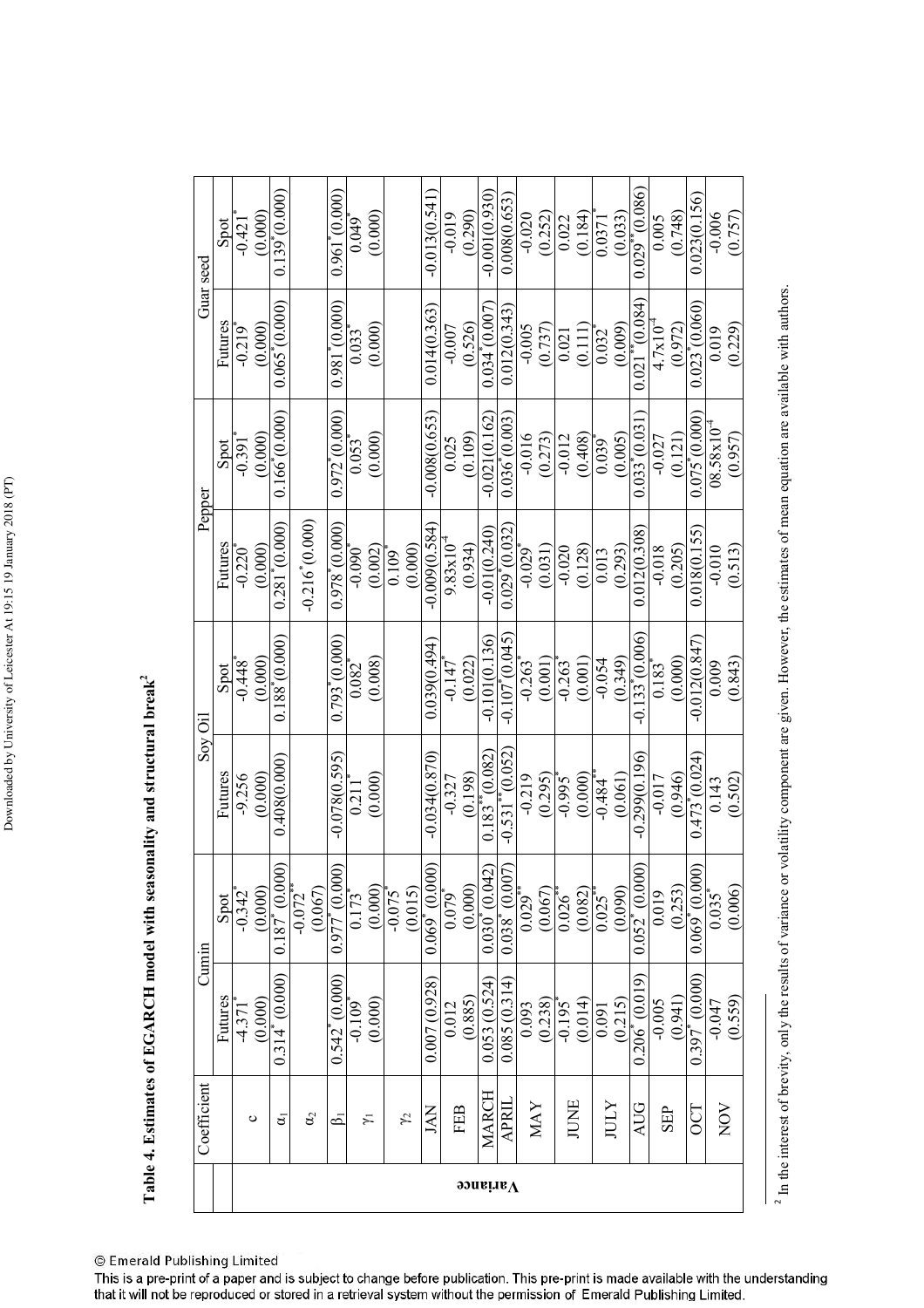| l<br>l                |
|-----------------------|
|                       |
| i                     |
|                       |
| ۱<br>Ï<br>í<br>i      |
| ţ<br>í                |
|                       |
| í                     |
| l                     |
|                       |
| I<br>ı                |
| l<br>١<br>ı<br>١      |
| ı                     |
| I<br>i<br>ı<br>ì<br>ı |
| l<br>l<br>I           |
| ۱<br>l                |
|                       |
|                       |
|                       |
| ĺ<br>I                |

|                            | $0.547$ (0.000)                     |               | $-0.949$ <sup>*</sup> $(0.000)$                                                                               | $-1.490(0.000)$       |               |                               |               | $-0.015(0.125)$       |
|----------------------------|-------------------------------------|---------------|---------------------------------------------------------------------------------------------------------------|-----------------------|---------------|-------------------------------|---------------|-----------------------|
|                            | $-0.376$ <sup>*</sup>               |               | $-0.795$ *                                                                                                    | $-0.242$ <sup>*</sup> |               |                               |               | $-0.023$ <sup>*</sup> |
|                            | (0.000)                             |               | (0.000)                                                                                                       | (0.000)               |               |                               |               | (0.001)               |
|                            | 0.242                               |               |                                                                                                               |                       |               |                               |               | $0.032$ <sup>*</sup>  |
|                            | (0.000)                             |               |                                                                                                               |                       |               |                               |               | (0.000)               |
| <b>AIC</b>                 | $-5.220$                            | $-6.976$      | $-6.288$                                                                                                      | $-6.780$              | $-5.327$      | $-6.446$                      | -5.265        | $-5.758$              |
| S                          | $-5.133$                            | $-6.883$      | $-6.123$                                                                                                      | $-6.615$              | -5.241        | $-6.368$                      | $-5.191$      | $-5.678$              |
| HQC                        | $-5.188$                            | $-6.942$      | $-6.225$                                                                                                      | $-6.717$              | $-5.296$      | $-6.417$                      | $-5.238$      | -5.729                |
| Likelihood<br>Log          | 5038.556                            | 6718.680      | 2860.736                                                                                                      | 3082.194              | 5808.014      | 7017.959                      | 5915.520      | 6471.117              |
| $\frac{6}{5}$              | 10.895 (0.09)                       | 1.656 (0.647  | 2.812(0.832)                                                                                                  | 0.991(0.986)          | 13.157(0.041) | 7.206(0.302)                  | 4.069 (0.667) | 6.944(0.225)          |
| $O^2(6)$                   | 2.898 (0.822)                       | 3.157 (0.789) | 5.936(0.430)                                                                                                  | 4.338(0.631)          | 2.898(0.821)  | 8.882(0.180)                  | 6.791(0.341)  | 5.345(0.500)          |
| LM(F-stat)<br>ARCH-        | 0.069(0.933)                        | 0.270(0.603)  | 2.057(0.128)                                                                                                  | 0.994(0.370)          | 0.017(0.982)  | 2.114(0.121)                  | 1.211(0.271)  | 1.718(0.180)          |
| <b>ARCH-LM</b><br>$(TR^2)$ | $0.138(0.933)$ $\vert 0.271(0.602)$ |               | 4.109(0.128)                                                                                                  | 1.990(0.369)          | 0.035(0.982)  | $4.226(0.121)$   1.211(0.271) |               | 3.436(0.179)          |
|                            |                                     |               | **** indicates statistically significant at 5% (10%) level of significance. Data in parentheses show p-value. |                       |               |                               |               |                       |

á  $\ddot{\phantom{0}}$ qra C

# **Table 5. Impact of As** ymmetry on Volati lity

|                    |                               | $\frac{\text{Spot}}{1.050}$                                            | 1.025                                                                  | 2.5                                                         |
|--------------------|-------------------------------|------------------------------------------------------------------------|------------------------------------------------------------------------|-------------------------------------------------------------|
|                    | Guar seed<br>Futures<br>1.033 |                                                                        | 1.016                                                                  | $\frac{6}{1}$                                               |
|                    |                               | Spot<br>1.054                                                          | 1.026                                                                  | $\frac{6}{2}$                                               |
|                    | Pepper<br>Futures<br>0.914    |                                                                        | 0.956                                                                  | $\frac{4}{3}$                                               |
|                    |                               | $\frac{\text{Spot}}{1.0534}$                                           | 1.026                                                                  | 2.6                                                         |
|                    |                               | $\frac{\text{Soy Oil}}{\text{Futures}}$<br>1.235                       | 1.111                                                                  | $\Xi$                                                       |
|                    |                               |                                                                        | 1.089                                                                  | 8.9                                                         |
|                    |                               | Cumin<br>Futures Spot<br>0.896 1.188                                   | 0.946                                                                  | 4                                                           |
| mpact of Asymmetry |                               | $\rho \frac{\sqrt{\frac{\mathcal{E}_{t-1}}{h_{t-1}}}}{\sqrt{h_{t-1}}}$ | $\int_{\mathcal{C}}^{\gamma} \frac{s_{t-1}^{c_{t-1}}}{\sqrt{h_{t-1}}}$ | Impact on volatility (as<br>1 % of increase of<br>decrease) |

Impact of asymmetry on volatility is estimated when standardised shock is 1. Then, the impact of asymmetry on volatility is a factor  $\mathsf{V} e^{\mathsf{v}'^{\mu,1}}$ <sup>1</sup>−−  $e^{\frac{\mathcal{E}_{t-1}}{\sqrt{h_{t-1}}}}$  (Sharma, 2012).

© Emerald Publishing Limited<br>This is a pre-print of a paper and is subject to change before publication. This pre-print is made available with the understanding<br>that it will not be reproduced or stored in a retrieval syste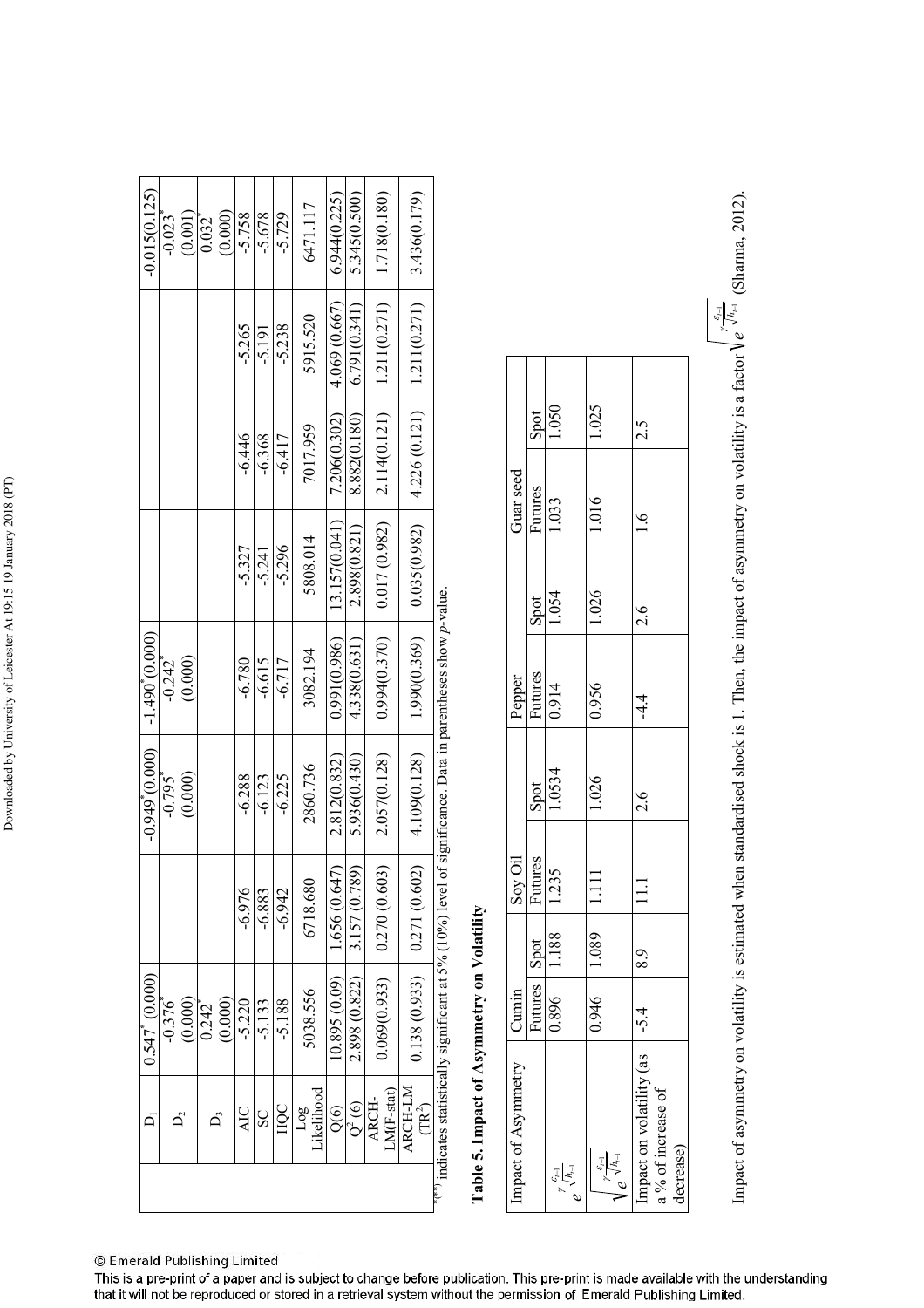|                  | Coefficie                 |                               | Cumin                   |                        | Soy Oil                | Pepper                                                                                                                                                                      |                         | Guar seed              |                        |
|------------------|---------------------------|-------------------------------|-------------------------|------------------------|------------------------|-----------------------------------------------------------------------------------------------------------------------------------------------------------------------------|-------------------------|------------------------|------------------------|
|                  | $\overline{\mathbf{u}}$   | Futures                       | Spot                    | Futures                | Spot                   | Futures                                                                                                                                                                     | Spot                    | Futures                | Spot                   |
|                  | $\circ$                   | $5.74x10^{-5}$                | 0.797                   | $2.1 \times 10^{-4}$   | $-1.87x10^{-4}$        | $1.15x10^{-4}$                                                                                                                                                              | $4.71 \times 10^{-6}$   | $9.92 \times 10^{-5}$  | $3.49 \times 10^{-6}$  |
|                  |                           | (0.000)                       | (0.003)                 | (0.004)                | (0.820)                | (0.000)                                                                                                                                                                     | (0.053)                 | (0.000)                | (0.003)                |
|                  | වි                        | 0.202                         | 0.114                   | $-0.004$               | 0.071                  | $0.122$ <sup>*</sup>                                                                                                                                                        | 0.008                   | $-0.006$               | 0.014                  |
|                  |                           | (0.000)                       | $\frac{(0.000)}{0.074}$ | (0.766)                | (0.002)                | $\frac{(0.000)}{0.005}$                                                                                                                                                     | $\frac{(0.382)}{0.041}$ | (0.524)                | (0.274)                |
|                  | $\mathcal{S}$             |                               |                         |                        | 0.035                  |                                                                                                                                                                             |                         |                        | 0.029                  |
|                  |                           |                               | (0.010)                 |                        | (0.198)                | (0.823)                                                                                                                                                                     | (0.001)                 |                        | (0.041)                |
|                  | ය                         | $-0.007$                      | $0.405$ <sup>*</sup>    | 0.056                  | $0.256$ <sup>*</sup>   | $0.075$ <sup>*</sup>                                                                                                                                                        | $0.588^{*}$             | 0.076                  | $0.254$ <sup>*</sup>   |
|                  |                           | (0.796)                       | (0.000)                 | (0.809)                | (0.000)                | (0.045)                                                                                                                                                                     | (0.000)                 | (0.000)                | (0.000)                |
|                  | တ်                        |                               |                         |                        |                        |                                                                                                                                                                             | $-0.151(0.000)$         |                        |                        |
|                  | KN                        | $-2.03 \overline{\mathrm{m}}$ | $-2.62 \times 10^{-6}$  | $-5.70 \times 10^{-5}$ | $-1.25 \times 10^{-6}$ | $.26x10^{-5}$                                                                                                                                                               | $-3.15x10$              | $-1.67 \times 10^{-7}$ | 3.94 $\times 10^{-6}$  |
|                  |                           | (0.249)                       | (0.172)                 | (0.074)                | (0.898)                | (0.572)                                                                                                                                                                     | (0.275)                 | (0.345)                | (0.547)                |
|                  | <b>FEB</b>                | $-5.83 \times 10^{-5}$        | $7.17 \times 10^{-6}$   | $-7.69 \times 10^{-5}$ | $-1.37 \times 10^{-5}$ | $6.68 \times 10^{-6}$                                                                                                                                                       | $4.91 \times 10^{-6}$   | $-3 \times 10^{-5}$    | $1.68 \times 10^{-6}$  |
|                  |                           | (0.026)                       | (0.030)                 | (0.031)                | (0.073)                | (0.776)                                                                                                                                                                     | (0.192)                 | (0.077)                | (0.807)                |
|                  | <b>MARCH</b>              | $3.31 \times 10^{-5}$         | $3.36 \times 10^{-6}$   | $-1.05 \times 10^{-4}$ | $-1.17 \times 10^{-4}$ | $1.37 \times 10^{-3}$                                                                                                                                                       | $-7.43 \times 10^{-8}$  | $-2.56 \times 10^{-7}$ | $-3.99 \times 10^{-6}$ |
| $\Delta$ ariance |                           | (0.224)                       | (0.248)                 | (0.005)                | (0.128)                | (0.512)                                                                                                                                                                     | (0.981)                 | (0.129)                | (0.533)                |
|                  | <b>APRIL</b>              | $-3.51 \times 10^{-6}$        | 2.50 x 10               | $-9.87 \times 10$      | $-1.32 \times 10^{-5}$ | $1.43 \times 10^{-7}$                                                                                                                                                       | $-7.76 \times 10^{-7}$  | $-1.64 \times 10^{-7}$ | $-1.14 \times 10^{-5}$ |
|                  |                           | (0.870)                       | (0.918)                 | (0.009)                | (0.069)                | (0.534)                                                                                                                                                                     | (0.785)                 | (0.432)                | (0.062)                |
|                  | $\ensuremath{\text{MAX}}$ | $1.37 \times 10^{-5}$         | $5.97 \times 10^{-4}$   | $-6.46 \times 10^{-5}$ | $-1.34 \times 10^{-5}$ | $5.09 \times 10^{-4}$                                                                                                                                                       | $2.58 \times 10^{-7}$   | $-4.51 \times 10^{-5}$ | $-3.02 \times 10^{-6}$ |
|                  |                           | (0.468)                       | (0.997)                 | (0.041)                | (0.065)                | (0.833)                                                                                                                                                                     | (0.938)                 | (0.014)                | (0.621)                |
|                  | <b>JUNE</b>               | $-2.72 \times 10^{-5}$        | $2.14 \times 10^{-6}$   | $-7.41 \times 10^{-5}$ | $-1.15 \times 10^{-5}$ | $-1.34 \times 10^{-5}$                                                                                                                                                      | $-1.09 \times 10^{-6}$  | $-1.88 \times 10^{-3}$ | $-6.32 \times 10^{-6}$ |
|                  |                           | (0.088)                       | (0.316)                 | (0.021)                | (0.102)                | (0.469)                                                                                                                                                                     | (0.687)                 | (0.308)                | (0.354)                |
|                  | <b>IULY</b>               | $2.3 \times 10^{-5}$          | $-9.55 \times 10^{-7}$  | $-7.43 \times 10^{-7}$ | $-6.79 \times 10^{-6}$ | $-2.45 \times 10^{-7}$                                                                                                                                                      | $-2.44 \times 10^{-6}$  | $-9.02 \times 10^{-7}$ | $3.44 \times 10^{-6}$  |
|                  |                           | (0.256)                       | (0.669)                 | (0.022)                | (0.385)                | (0.277)                                                                                                                                                                     | (0.373)                 | (0.692)                | (0.706)                |
|                  | <b>AUG</b>                | $1.39 \times 10^{-4}$         | $-4.80 \times 10^{-6}$  | $-7.10 \times 10^{-5}$ | $-1.22 \times 10^{-4}$ | $-2.26 \times 10^{-4}$                                                                                                                                                      | $-7.02 \times 10^{-7}$  | $3.88 \times 10^{-5}$  | $1.16 \times 10^{-7}$  |
|                  |                           | (0.000)                       | (0.002)                 | (0.029)                | (0.103)                | (0.236)                                                                                                                                                                     | (0.803)                 | (0.072)                | (0.255)                |
|                  | <b>SEP</b>                | $-1.59 \times 10^{-5}$        | $-3.39 \times 10^{-6}$  | $-5.33 \times 10^{-5}$ | $5.05 \times 10^{-6}$  | $-9.16 \times 10^{-6}$                                                                                                                                                      | $2.62 \times 10^{-6}$   | $2.44 \times 10^{-7}$  | $-6.92 \times 10^{-6}$ |
|                  |                           | (0.359)                       | (0.067)                 | (0.063)                | (0.000)                | (0.237)                                                                                                                                                                     | (0.368)                 | (0.215)                | (0.322)                |
|                  | OCT                       | $-84 \times 10^{-5}$          | $-1.49 \times 10^{-6}$  | $-7.47 \times 10^{-5}$ | $-9.08 \times 10^{-6}$ | $7.19 \times 10^{-6}$                                                                                                                                                       | $2.70 \times 10^{-6}$   | $.52 \times 10^{-2}$   | $1.63 \times 10^{-6}$  |
|                  |                           |                               |                         |                        |                        | <sup>3</sup> In the interest of brevity, only the results of variance or volatility component are given. However, the estimates of mean equation are available with authors |                         |                        |                        |

 $\rm Table\,6.\,Es$ **timates** of Spi llover Effects  $_{\text{by}}$  GARCH  $^{3}$ 

© Emerald Publishing Limited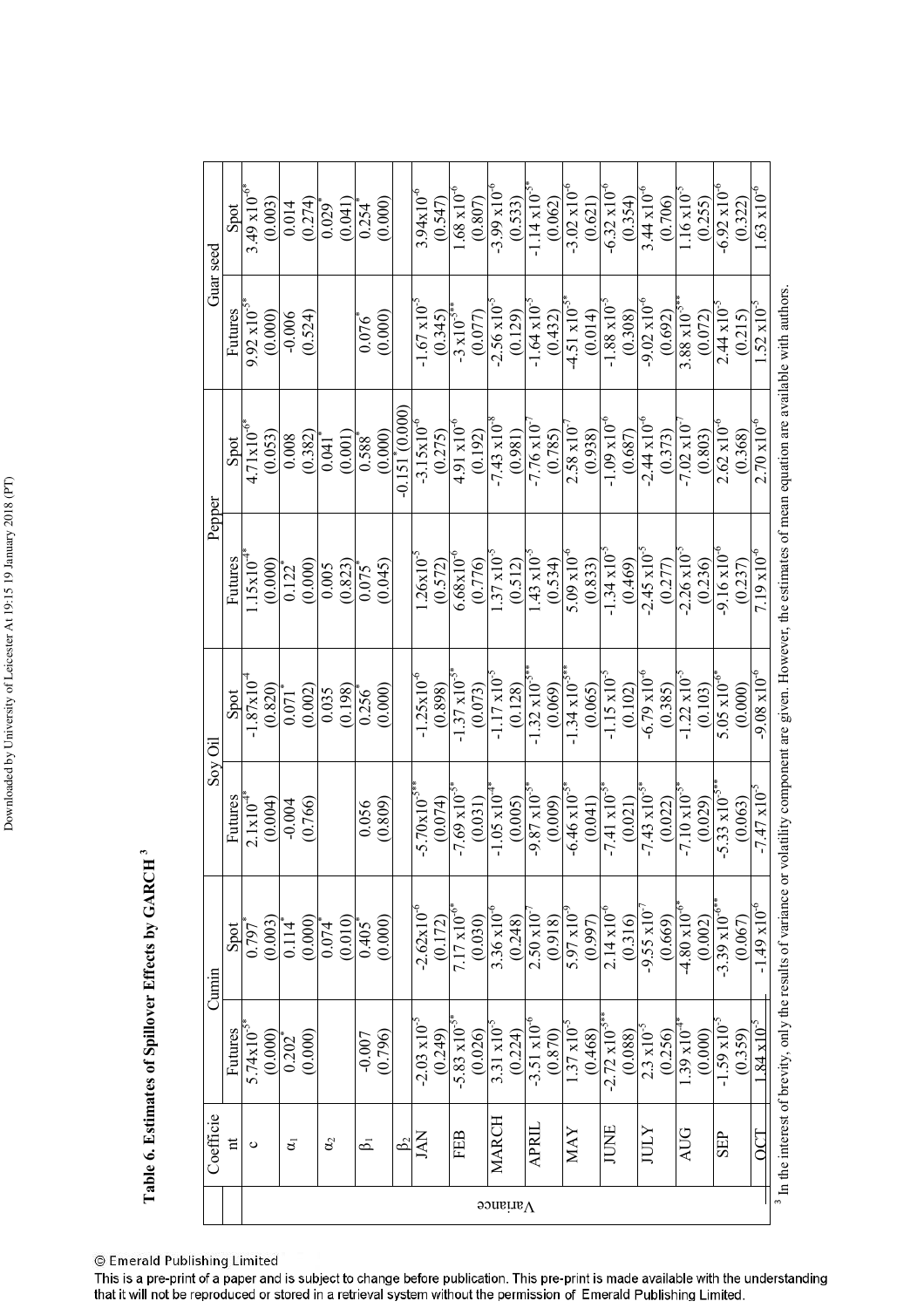|                        | (0.432)                | (0.521)               | (0.801)                | (0.321)                | (0.746)               | (0.397)                | (0.431)                 | (0.828)                |
|------------------------|------------------------|-----------------------|------------------------|------------------------|-----------------------|------------------------|-------------------------|------------------------|
| NON                    | $-8.27 \times 10^{-5}$ | 9.51 x10 <sup>-</sup> | $-6.27 \times 10^{-5}$ | $-1.46 \times 10^{-5}$ | $3.22 \times 10^{-5}$ | $-4.73 \times 10^{-6}$ | $2.64 \times 10^{-5}$   | $3.89 \times 10^{-6}$  |
|                        | (0.692)                | (0.707)               | (0.043)                | (0.053)                | (0.198)               | (0.074)                | (0.177)                 | (0.643)                |
| Á                      | $1.64 \times 10^{-5}$  |                       | $-6.95 \times 10^{-5}$ | $2.31 \times 10^{-4}$  |                       |                        |                         | $-1.33 \times 10^{-5}$ |
|                        | (0.000)                |                       | (0.001)                | (0.778)                |                       |                        |                         | (0.215)                |
| D <sub>2</sub>         | $-9.93 \times 10^{-5}$ |                       | $-4.73 \times 10^{-5}$ | $-2.89 \times 10^{-5}$ |                       |                        |                         | $-1.15 \times 10^{-5}$ |
|                        | (0.000)                |                       | (0.001)                | (0.000)                |                       |                        |                         | (0.001)                |
| Δ                      | $3.41 \times 10^{-5}$  |                       |                        |                        |                       |                        |                         | $1.46 \times 10^{-5}$  |
|                        | (0.056)                |                       |                        |                        |                       |                        |                         | (0.015)                |
|                        | $2.009$ <sup>*</sup>   | $0.074$ <sup>*</sup>  | $0.072$ <sup>*</sup>   | $0.302^{*}$            | $1.458$ <sup>*</sup>  | $0.178$ <sup>*</sup>   | $1.055$ <sup>*</sup>    | $0.417$ <sup>*</sup>   |
|                        | (0.000)                | (0.000)               | (0.000)                | (0.000)                | (0.000)               | (0.000)                | (0.000)                 | (0.000)                |
| <b>AIC</b>             | $-5.131$               | $-7.087$              | $-6.438$               | $-6.916$               | $-5.416$              | $-6.719$               | $-5.539$                | $-6.112$               |
| $\overline{\text{SC}}$ | $-5.227$               | $-6.999$              | $-6.273$               | $-6.746$               | $-5.332$              | $-6.635$               | $-5.465$                | $-6.029$               |
| HQC                    | $-5.282$               | $-7.054$              | -6.375                 | $-6.851$               | $-5.385$              | $-6.688$               | $-5.512$                | $-6.082$               |
| Log<br>Likelihood      | 5123.887               | 6823.683              | 2928.317               | 3144.637               | 5902.714              | 7315.992               | 6221.632                | 6864.937               |
| Q(6)                   | 8.373 (0.212)          | 3.641                 | 3.051                  | 1.859                  | 11.352                | 8.998                  | $5.305$<br>(0.505)      | 8.538                  |
|                        |                        | (0.725)               | (0.802)                | (0.932)                | (0.078)               | (0.174)                |                         | (0.201)                |
| $Q^2(6)$               | 5.443(0.488)           | 5.016                 | 3.772                  | 7.950                  | $3.274$<br>(0.774)    | $\frac{1}{20.934}$     |                         | 6.978                  |
|                        |                        | (0.542)               | (0.707)                | (0.242)                |                       | (0.002)                | $6.333$<br>$(0.387)$    | (0.323)                |
| ARCH-                  | 0.141(0.868)           | 0.219                 | 1.430                  | 1.817                  | 0.758                 | 0.158                  | $\frac{2.155}{(0.116)}$ | 0.899                  |
| $M(F-stat)$            |                        | (0.803)               | (0.239)                | (0.163)                | (0.468)               | (0.853)                |                         | (0.407)                |
| ARCH-                  | 0.283(0.867)           | 0.440                 | 2.861                  | 3.631                  | 1.518                 | 0.317                  | 4.308                   | 1.800                  |
| $LM$ $(TR2)$           |                        | (0.802)               | (0.239)                | (0.162)                | (0.468)               | (0.853)                | (0.116)                 | (0.406)                |

© Emerald Publishing Limited This is a pre-print of a paper and is subject to change before publication. This pre-print is made available with the understanding<br>that it will not be reproduced or stored in a retrieval system without the permission of E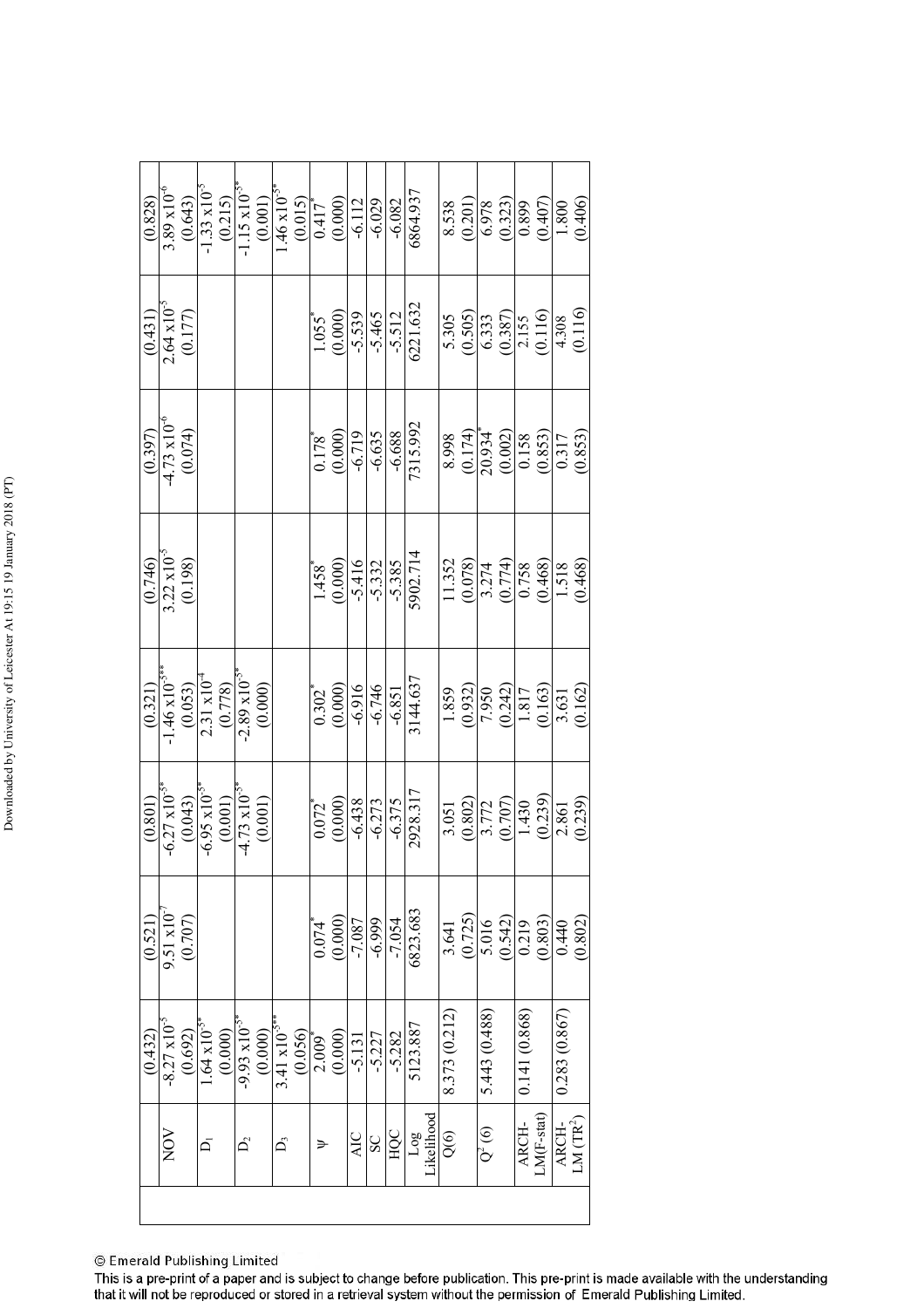| ĺ<br>I           |
|------------------|
| ١<br>í           |
|                  |
| l                |
| í<br>i<br>l<br>I |
| l<br>i           |
|                  |
| í                |
|                  |
|                  |
|                  |
| í<br>l           |
| I<br>i<br>í<br>í |
|                  |
| ۱<br>l<br>١<br>í |
| I                |
| I                |
| ۱                |
| í                |
|                  |
|                  |
|                  |
|                  |
| j                |

**Table 7. Es timates** of Spi llover Effects  $\mathbf{b}$ y EGARCH<sup>4</sup>

| Guar seed   | Spot                                                                |                       | $\begin{array}{c} -0.421^{*} \\ (0.000) \\ 0.138^{*} \end{array}$ |                           |         |                 | 0.961'               |                                                                           |                           | $\begin{array}{c} (0.000) \\ 0.047 \\ (0.000) \end{array}$ |                    | (550)                   |         | $\begin{array}{r} -0.019 \\ -0.285) \\ -0.001 \\ -0.008 \\ -0.008 \\ -0.008 \\ -0.021 \\ -0.021 \\ -0.022 \\ -0.0183 \end{array}$ |                                                                                                                                                                                                                                                                                                                                                                                             |                                                                                                               |               |                           |         |                              |                          |      | $\frac{0.035^*}{(0.041)}$                                                                                                                         |                       |                         | $\frac{(0.102)}{(0.100)}$<br>$\frac{(0.102)}{0.005}$                                                                                                                                                                                                                                                                             |         |
|-------------|---------------------------------------------------------------------|-----------------------|-------------------------------------------------------------------|---------------------------|---------|-----------------|----------------------|---------------------------------------------------------------------------|---------------------------|------------------------------------------------------------|--------------------|-------------------------|---------|-----------------------------------------------------------------------------------------------------------------------------------|---------------------------------------------------------------------------------------------------------------------------------------------------------------------------------------------------------------------------------------------------------------------------------------------------------------------------------------------------------------------------------------------|---------------------------------------------------------------------------------------------------------------|---------------|---------------------------|---------|------------------------------|--------------------------|------|---------------------------------------------------------------------------------------------------------------------------------------------------|-----------------------|-------------------------|----------------------------------------------------------------------------------------------------------------------------------------------------------------------------------------------------------------------------------------------------------------------------------------------------------------------------------|---------|
|             | Futures                                                             |                       | $\frac{0.223}{(0.000)}$                                           | $\frac{0.065^*}{(0.000)}$ |         |                 | $0.980^{*}$          | (0.000)                                                                   | $\overline{0.002}$        | (0.862)                                                    |                    | 0.015<br>(0.338)        |         | $\frac{1}{0.006}$                                                                                                                 |                                                                                                                                                                                                                                                                                                                                                                                             |                                                                                                               |               |                           |         |                              |                          |      | $\begin{array}{l} (0.035^* \atop (0.006) \\ (0.009) \\ (0.135) \\ (0.135) \\ (0.843) \\ (0.021) \\ (0.123) \\ (0.036^* \atop (0.004) \end{array}$ |                       | $\frac{0.019}{0.114}$   |                                                                                                                                                                                                                                                                                                                                  | (0.910) |
|             | Spot                                                                |                       | $\frac{0.376^*}{0.000}$<br>$\frac{(0.000)}{0.163^*}$              |                           |         |                 | $0.973*$             | $\frac{(0.000)}{0.044}$<br>(0.003)                                        |                           |                                                            |                    | (559.0)                 |         |                                                                                                                                   |                                                                                                                                                                                                                                                                                                                                                                                             |                                                                                                               |               |                           |         |                              |                          |      |                                                                                                                                                   |                       |                         | $\begin{array}{l} 0.025 \\ 0.0101 \\ -0.021 \\ -0.035 \\ -0.033 \\ -0.017 \\ -0.017 \\ -0.012 \\ -0.012 \\ -0.039 \\ -0.039 \\ -0.031 \\ -0.027 \\ -0.039 \\ -0.027 \\ -0.027 \\ -0.027 \\ -0.027 \\ -0.010 \\ -0.010 \\ -0.010 \\ -0.010 \\ -0.010 \\ -0.010 \\ -0.010 \\ -0.010 \\ -0.010 \\ -0.010 \\ -0.010 \\ -0.010 \\ -0$ |         |
| Pepper      | Futures                                                             | $-0.149$ <sup>*</sup> | (0.000)                                                           | $\frac{0.259^*}{(0.000)}$ |         | $-0.204(0.000)$ | $0.986^{*}$          | (0.000)                                                                   |                           | $\frac{1}{1}$ . (0.000)                                    | $0.107^{*}(0.000)$ |                         |         | $\begin{array}{c} \hline 0.010 \\ (0.551) \\ 0.011 \\ (0.431) \end{array}$                                                        | $\begin{array}{c}\n 0.016 \\  0.0376 \\  \hline\n 0.050 \\  \hline\n 0.010 \\  \hline\n 0.010 \\  \hline\n 0.010 \\  \hline\n 0.010 \\  \hline\n 0.010 \\  \hline\n 0.010 \\  \hline\n 0.010 \\  \hline\n 0.010 \\  \hline\n 0.001 \\  \hline\n 0.001 \\  \hline\n 0.001 \\  \hline\n 0.001 \\  \hline\n 0.001 \\  \hline\n 0.001 \\  \hline\n 0.001 \\  \hline\n 0.002 \\  \hline\n 0.001$ |                                                                                                               |               |                           |         |                              | $\frac{10.002}{(0.849)}$ |      | $\frac{0.020}{(0.162)}$                                                                                                                           |                       | $\frac{0.017}{(0.225)}$ | $-0.014$                                                                                                                                                                                                                                                                                                                         | (0.353) |
|             | Spot                                                                | $-0.282$              | (0.241)                                                           | $\frac{0.186^{*}}{0.000}$ |         |                 |                      | (0.000)                                                                   | $\frac{0.071^*}{(0.029)}$ |                                                            |                    | 0.037                   | (0.509) | 9 139<br>0031)<br>0031 107<br>0039 107 107<br>0039 107 107 10<br>000 107 107 10<br>000 107 107 10                                 |                                                                                                                                                                                                                                                                                                                                                                                             |                                                                                                               |               |                           |         |                              |                          |      | $\frac{0.053}{(0.349)}$                                                                                                                           | $-0.133$ <sup>*</sup> | $\frac{(0.006)}{0.180}$ |                                                                                                                                                                                                                                                                                                                                  | (0.004) |
| Soy Oil     | Futures                                                             |                       | $-7.853$ <sup>*</sup><br>(0.000)                                  | (0.000)                   |         |                 |                      | $\begin{array}{c} 0.075 \\ (0.619) \\ 0.233 \\ \hline 0.0000 \end{array}$ |                           |                                                            |                    | (0.220)                 |         |                                                                                                                                   |                                                                                                                                                                                                                                                                                                                                                                                             |                                                                                                               |               |                           |         |                              |                          |      |                                                                                                                                                   |                       |                         |                                                                                                                                                                                                                                                                                                                                  |         |
| Cumin       | $\frac{\overline{\text{Spot}}}{0.429^*}$<br>$\frac{(0.000)}{0.251}$ |                       |                                                                   |                           |         |                 |                      |                                                                           |                           |                                                            |                    |                         |         |                                                                                                                                   |                                                                                                                                                                                                                                                                                                                                                                                             |                                                                                                               |               |                           |         |                              |                          |      |                                                                                                                                                   |                       |                         | $\begin{array}{r rrrr} -0.101(0.013) \ \hline -0.101(0.013) \ \hline 0.971 & -0.0000 \ \hline 0.038(0.206) \ \hline 0.038(0.206) \ \hline 0.003 & -0.003 \ \hline 0.003 & 0.003 \ \hline 0.0000 & 0.0157 \ \hline 0.001 & 0.011 \ \hline 0.001 & 0.013 \ \hline 0.001 & 0.013 \ \hline 0.001 & 0.013 \ \hline 0.$                |         |
|             | Futures                                                             | $-3.492$              | (0.000)                                                           | $0.278$ <sup>*</sup>      | (0.000) |                 | $0.642$ <sup>*</sup> | (0.000)                                                                   | $-0.206$<br>(0.000)       |                                                            |                    | $\frac{0.108}{(0.101)}$ |         | $(67t)$<br>(0.429)                                                                                                                | $0.133^{**}$                                                                                                                                                                                                                                                                                                                                                                                | $\begin{array}{c} (0.058) \\ 0.142 \end{array}$<br>$\begin{array}{c} (0.041) \\ (0.041) \\ 0.148 \end{array}$ |               |                           | (0.036) | $\frac{1}{0.067}$<br>(0.299) |                          |      | $\frac{0.137^{*}}{0.038}$                                                                                                                         | $0.204$ <sup>*</sup>  | (0.008)                 | $\frac{6000}{10000}$                                                                                                                                                                                                                                                                                                             | (0.141) |
| Coefficient |                                                                     | ပ                     |                                                                   | ಕ                         |         | $\mathcal{S}$   | ත්                   |                                                                           | $\bar{\sim}$              |                                                            | $Y^2$              | JAN                     |         | <b>FEB</b>                                                                                                                        | MARCH                                                                                                                                                                                                                                                                                                                                                                                       |                                                                                                               | <b>TIRITY</b> | $\ensuremath{\text{MAX}}$ |         | <b>JUNE</b>                  |                          | JULY |                                                                                                                                                   | AUG                   |                         | <b>SEP</b>                                                                                                                                                                                                                                                                                                                       |         |
|             |                                                                     | $\alpha$ ariance      |                                                                   |                           |         |                 |                      |                                                                           |                           |                                                            |                    |                         |         |                                                                                                                                   |                                                                                                                                                                                                                                                                                                                                                                                             |                                                                                                               |               |                           |         |                              |                          |      |                                                                                                                                                   |                       |                         |                                                                                                                                                                                                                                                                                                                                  |         |

<sup>4</sup> In the interest of brevity, only the results of variance or volatility component are given. However, the estimates of mean equation are available with authors. In the interest of brevity, only the results of variance or volatility component are given. However, the estimates of mean equation are available with authors.

© Emerald Publishing Limited<br>This is a pre-print of a paper and is subject to change before publication. This pre-print is made available with the understanding<br>that it will not be reproduced or stored in a retrieval syste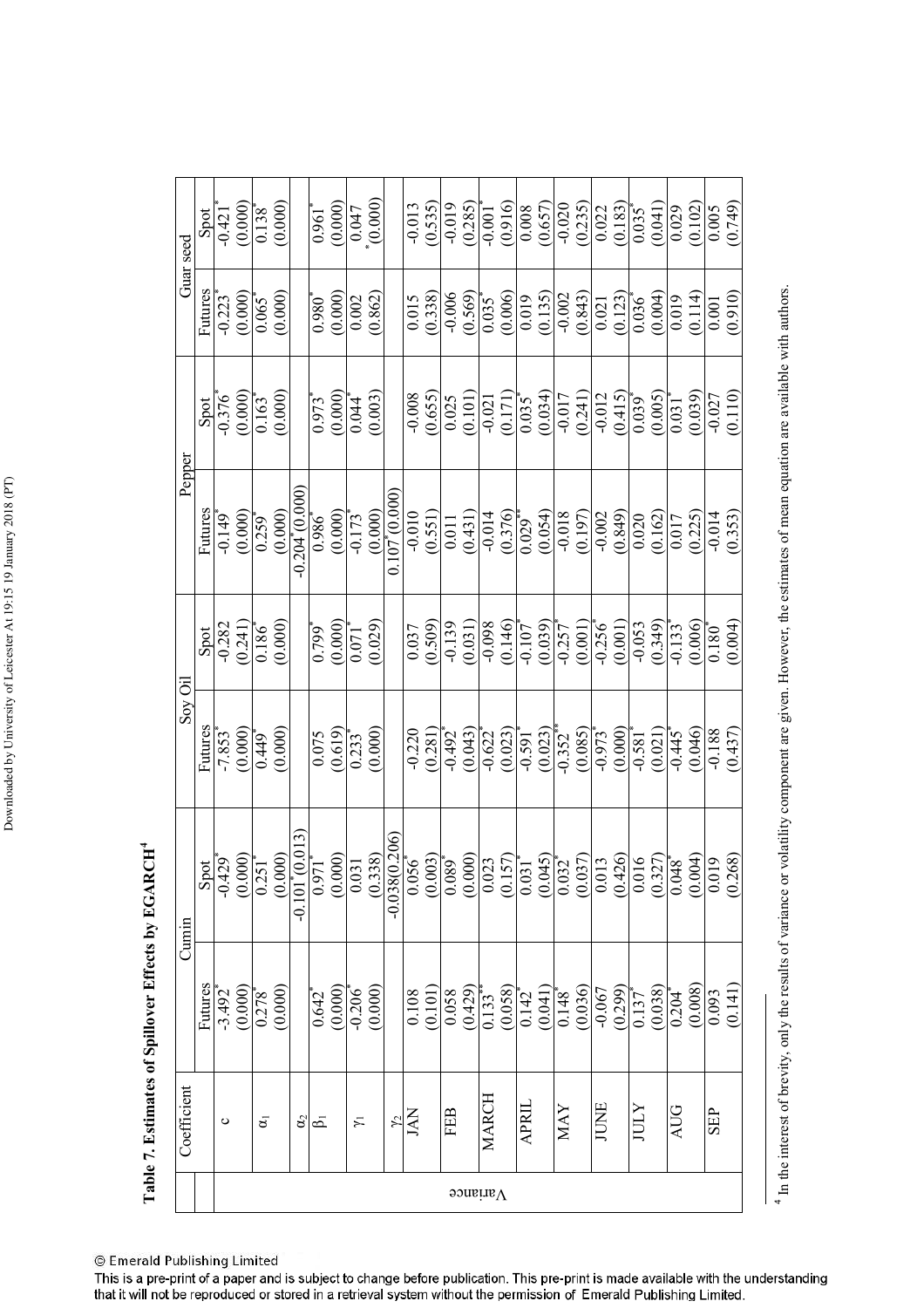| $\overline{\phantom{a}}$<br>l<br>l   |  |
|--------------------------------------|--|
| ţ<br>ı<br>۱                          |  |
| Ì                                    |  |
| i                                    |  |
| l                                    |  |
| ï<br>í<br>í<br>١<br>l                |  |
| l<br>l                               |  |
| í<br>l<br>ì<br>í<br>í                |  |
| ۱<br>ı<br>ı<br>١<br>í<br>í<br>l<br>I |  |
| ı                                    |  |
|                                      |  |
| Ï                                    |  |

| <b>CCT</b>                              | $\frac{1}{0.286}$                |                                                                                                                        |                                                                                             |                                                                                                     |                                                                                                    |                                                                                             |                                                                                          | 0.022                                                                                                                                                                                                                                                                                                                   |
|-----------------------------------------|----------------------------------|------------------------------------------------------------------------------------------------------------------------|---------------------------------------------------------------------------------------------|-----------------------------------------------------------------------------------------------------|----------------------------------------------------------------------------------------------------|---------------------------------------------------------------------------------------------|------------------------------------------------------------------------------------------|-------------------------------------------------------------------------------------------------------------------------------------------------------------------------------------------------------------------------------------------------------------------------------------------------------------------------|
|                                         | (0.000)                          | $\frac{0.069^{*}}{(0.000)}$<br>$\frac{(0.000)}{0.025}$                                                                 | $\begin{array}{c} 0.238 \\ (0.241) \end{array}$                                             | $-0.016$<br>$(0.781)$                                                                               | $\frac{0.022^{*}}{0.100}$                                                                          | $\begin{array}{c} 0.074^{*} \\ (0.000) \\ (0.001) \\ (0.929) \end{array}$                   | (0.043)                                                                                  | (0.154)                                                                                                                                                                                                                                                                                                                 |
| NON                                     | 0.069                            |                                                                                                                        |                                                                                             |                                                                                                     |                                                                                                    |                                                                                             | $\frac{1}{0.019}$<br>(0.238)                                                             |                                                                                                                                                                                                                                                                                                                         |
|                                         | (0.285)                          |                                                                                                                        | $\frac{1}{10000}$<br>$\frac{(0.938)}{(0.755)}$<br>$\frac{(0.000)}{(0.779)}$                 | $\begin{array}{r} 0.007 \\ 0.876 \\ 0.593 \\ -1.599 \\ 0.000 \\ -2.334 \\ 0.000 \\ \end{array}$     | $\frac{1}{(0.874)}$                                                                                |                                                                                             |                                                                                          |                                                                                                                                                                                                                                                                                                                         |
| $\overline{\Delta}$                     | $0.399*$                         |                                                                                                                        |                                                                                             |                                                                                                     |                                                                                                    |                                                                                             |                                                                                          |                                                                                                                                                                                                                                                                                                                         |
|                                         | (0.000)                          |                                                                                                                        |                                                                                             |                                                                                                     |                                                                                                    |                                                                                             |                                                                                          |                                                                                                                                                                                                                                                                                                                         |
| $\mathsf{D}_2$                          | $-0.257$ <sup>*</sup>            |                                                                                                                        |                                                                                             |                                                                                                     |                                                                                                    |                                                                                             |                                                                                          |                                                                                                                                                                                                                                                                                                                         |
|                                         | (0.000)                          |                                                                                                                        | (0.000)                                                                                     |                                                                                                     |                                                                                                    |                                                                                             |                                                                                          |                                                                                                                                                                                                                                                                                                                         |
| $\mathsf{D}_3$                          | $0.159$ <sup>*</sup>             |                                                                                                                        |                                                                                             |                                                                                                     |                                                                                                    |                                                                                             |                                                                                          | $\begin{array}{r l} \hline 0.006 \\[-4pt] 0.751 \\[-4pt] 0.014 \\[-4pt] 0.023 \\[-4pt] 0.001 \\[-4pt] 0.032 \\[-4pt] 0.000 \\[-4pt] 0.000 \\[-4pt] 0.000 \\[-4pt] 0.000 \\[-4pt] 0.000 \\[-4pt] 0.000 \\[-4pt] 0.000 \\[-4pt] 0.000 \\[-4pt] 0.000 \\[-4pt] 0.000 \\[-4pt] 0.000 \\[-4pt] 0.000 \\[-4pt] 0.000 \\[-4pt$ |
|                                         | (0.001)                          |                                                                                                                        |                                                                                             |                                                                                                     |                                                                                                    |                                                                                             |                                                                                          |                                                                                                                                                                                                                                                                                                                         |
| $\Rightarrow$                           |                                  | $6.499*$                                                                                                               |                                                                                             |                                                                                                     | (0.000)                                                                                            |                                                                                             | $2.213$ <sup>*</sup><br>(0.013)                                                          |                                                                                                                                                                                                                                                                                                                         |
|                                         | $25.\overline{851}^*$<br>(0.000) |                                                                                                                        | $2.531$ <sup>*</sup><br>(0.000)                                                             | $1.473$<br>(0.483)                                                                                  |                                                                                                    | $\frac{0.531}{(0.465)}$                                                                     |                                                                                          |                                                                                                                                                                                                                                                                                                                         |
| <b>AIC</b>                              | $-5.255$                         |                                                                                                                        | $-6.302$                                                                                    | $-6.778$                                                                                            | $-5.336$                                                                                           | $-6.445$                                                                                    | $-5.267$                                                                                 |                                                                                                                                                                                                                                                                                                                         |
| <b>SC</b>                               | $-5.165$                         |                                                                                                                        | $\frac{-6.131}{ }$                                                                          | $-6.607$                                                                                            | $-5.247$                                                                                           | $-6.364$                                                                                    | $\frac{1}{5.190}$                                                                        | $-5.676$                                                                                                                                                                                                                                                                                                                |
| <b>HQC</b>                              | $-5.222$                         | $\begin{array}{r l} (0.000) \\ \hline -6.994 \\ \hline -6.898 \\ \hline -6.958 \\ \hline -6.958 \\ \hline \end{array}$ | $-6.237$                                                                                    | $-6.713$                                                                                            | $-5.303$                                                                                           | $-6.415$                                                                                    | $-5.239$                                                                                 | $-5.727$                                                                                                                                                                                                                                                                                                                |
| Log<br>Likelihood                       | 5067.933                         |                                                                                                                        | 2868.204                                                                                    | 3082.335                                                                                            | 5818.611                                                                                           | 7018.012                                                                                    | 908.816                                                                                  | 6469.215                                                                                                                                                                                                                                                                                                                |
| $\overline{Q(6)}$                       | 10.254                           |                                                                                                                        | 2.360                                                                                       | 1.0118                                                                                              | 15.689                                                                                             | 7.2181                                                                                      |                                                                                          | 8.096                                                                                                                                                                                                                                                                                                                   |
|                                         | (0.114)                          |                                                                                                                        |                                                                                             |                                                                                                     |                                                                                                    |                                                                                             | $7,431$<br>$(0.283)$                                                                     |                                                                                                                                                                                                                                                                                                                         |
| $\overline{Q^2(6)}$                     | 5.058                            |                                                                                                                        | $\frac{(0.884)}{12.120}$                                                                    |                                                                                                     |                                                                                                    |                                                                                             |                                                                                          | $\frac{(0.231)}{5.403}$                                                                                                                                                                                                                                                                                                 |
|                                         | (0.409)                          |                                                                                                                        |                                                                                             |                                                                                                     |                                                                                                    |                                                                                             |                                                                                          |                                                                                                                                                                                                                                                                                                                         |
| $\frac{\text{ARCH}}{\text{LM(F-stat)}}$ | 0.246                            |                                                                                                                        |                                                                                             |                                                                                                     |                                                                                                    |                                                                                             |                                                                                          |                                                                                                                                                                                                                                                                                                                         |
|                                         | (0.781)                          | $\begin{array}{c} 4.590 \\ (0.597) \\ (0.619) \\ (0.593) \\ (0.556) \\ (0.573) \\ (1.113) \\ (0.573) \end{array}$      | $\begin{array}{c}\n 0.06 \\  \hline\n 12.120^* \\  12.004 \\  \hline\n 11.218\n\end{array}$ | $\begin{array}{l} (0.985) \\ 4.3203 \\ (0.633) \\ 1.924 \\ (0.166) \\ 1.925 \\ (0.165) \end{array}$ | $\begin{array}{l} (0.016) \\ 6.788 \\ (0.341) \\ 0.038 \\ (0.962) \\ 0.077 \\ (0.962) \end{array}$ | $\begin{array}{l} (0.301) \\ 9.0712 \\ (0.170) \\ 2.276 \\ (0.103) \\ 4.549 \\ \end{array}$ | $\begin{array}{c} 6.463 \\ (0.3.73) \\ 1.984 \\ (0.138) \\ 3.967 \\ (0.137) \end{array}$ | $\frac{(0.493)}{1.735}$ $\frac{(0.176)}{3.471}$ $\frac{(0.176)}{3.471}$                                                                                                                                                                                                                                                 |
| $\frac{\mbox{ARCH-LM}}{\mbox{(TR}^2)}$  | 0.493                            |                                                                                                                        |                                                                                             |                                                                                                     |                                                                                                    |                                                                                             |                                                                                          |                                                                                                                                                                                                                                                                                                                         |
|                                         | (0.781)                          |                                                                                                                        |                                                                                             |                                                                                                     |                                                                                                    |                                                                                             |                                                                                          |                                                                                                                                                                                                                                                                                                                         |

© Emerald Publishing Limited<br>This is a pre-print of a paper and is subject to change before publication. This pre-print is made available with the understanding<br>that it will not be reproduced or stored in a retrieval syste